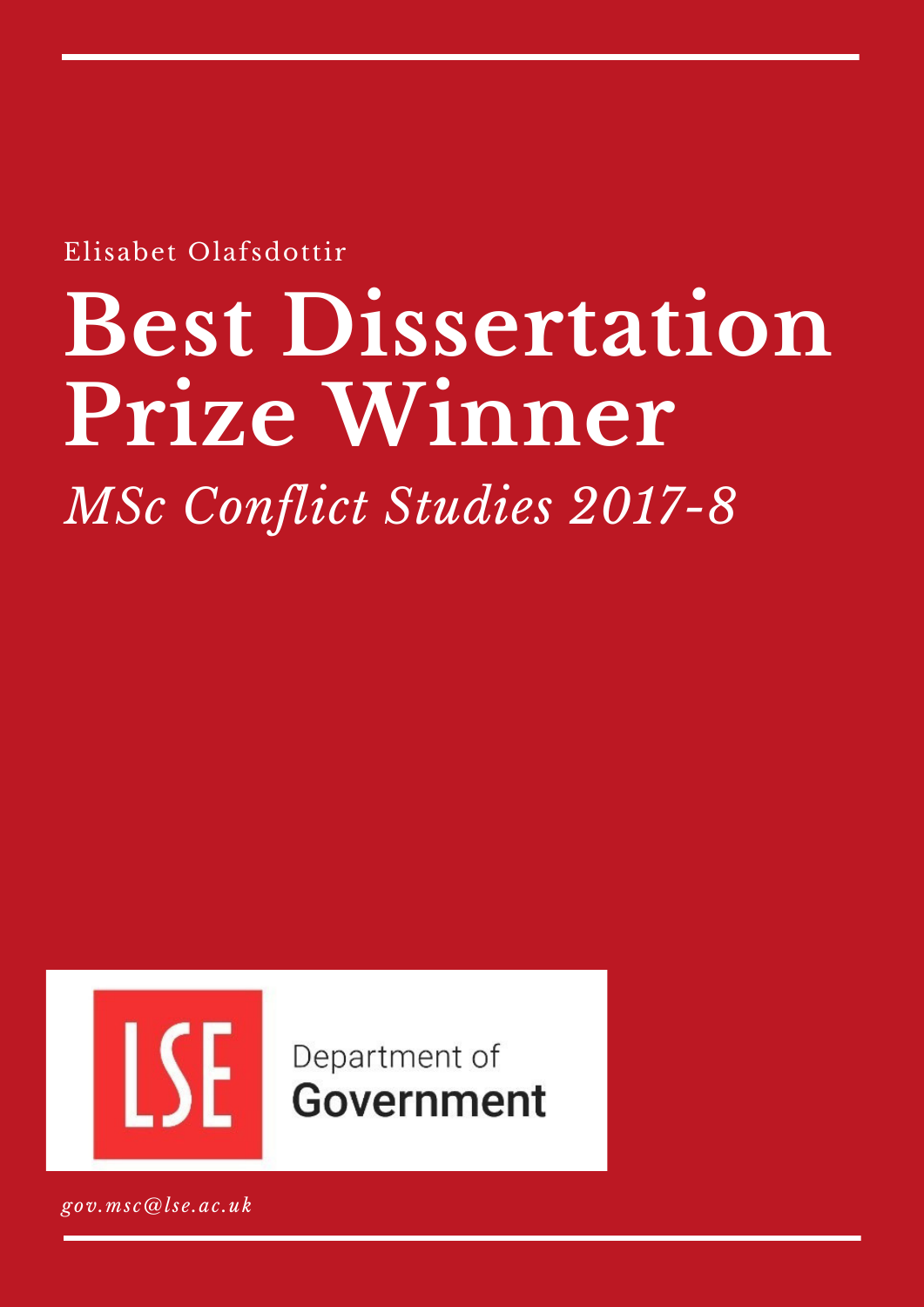# **The Effectiveness of Women's Leadership**

Recognising and Addressing Wartime Sexual Violence

A dissertation submitted to the Department of Government, the London School of Economics and Political Science, in part completion of the requirements for the MSc in Conflict Studies

August 2018

Word count: 10113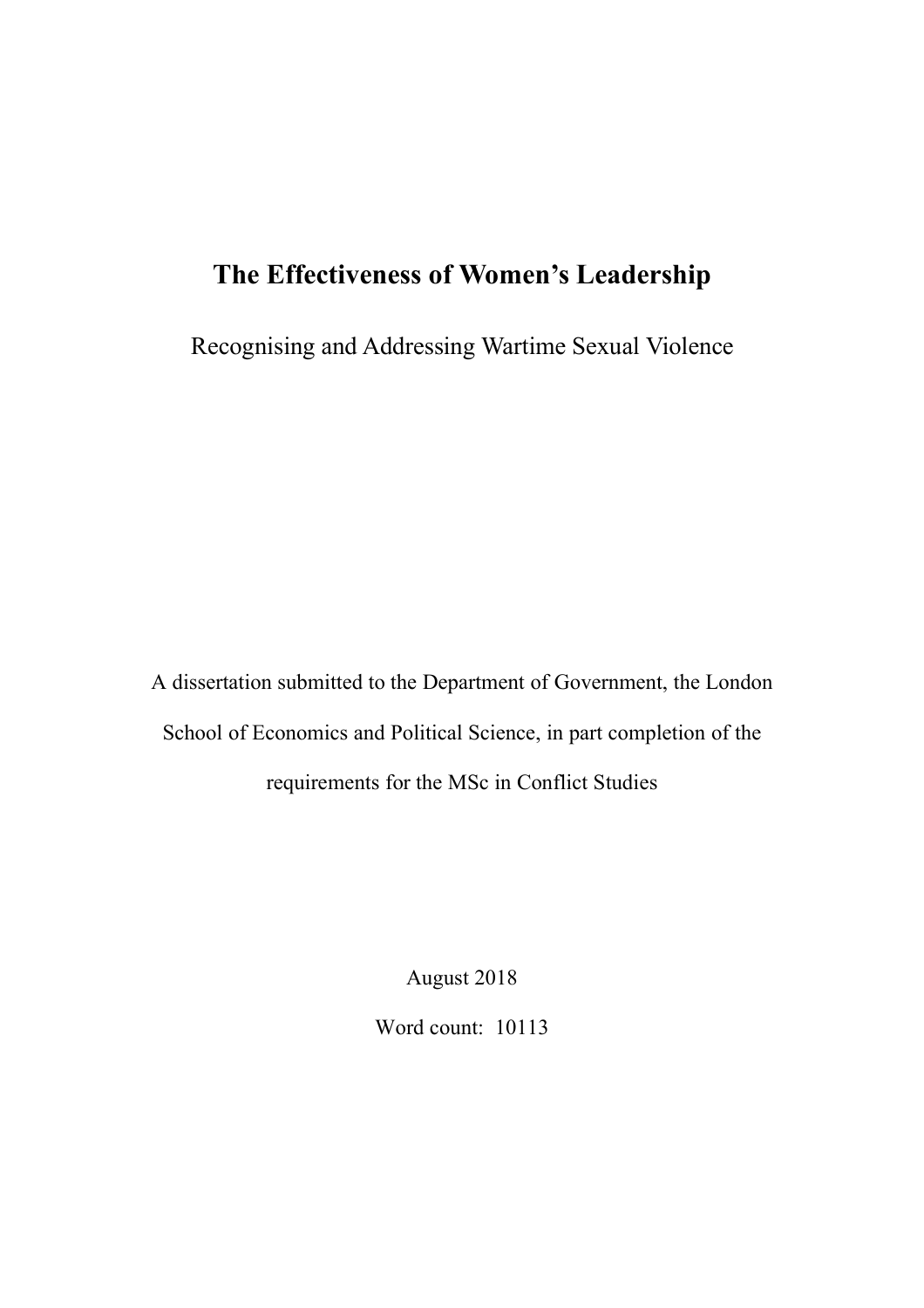# **Abstract**

Wartime sexual violence is increasingly used as a weapon of war. After the war in Kosovo, around 20,000 women and men suffered tremendously after having been sexually violated. The patriarchal mentality in Kosovo kept the issue silenced for years. However, when Atifete Jahjaga, the first female President in Kosovo, took office, she advocated for the establishment of rights for the survivors. Moreover, she fought for further inclusion of women in the society. Existing research centres around women's NGOs in the Balkans and their advocacy efforts. However, women's leadership in a national context has not been researched. This dissertation aims to address the research gap by exploring how women's leadership affects the recognition of wartime sexual violence. To further understand the topic at hand, gender theories are examined. Furthermore, to understand how Jahjaga's power affects her discourse, a comparative angle is used. Thus, frames analysis is applied, because by using it, one can see how an issue is viewed from different angles. As such, one can establish patterns and understandings in the data at hand; here, speeches and comments made at various events. I explore two dimensions within Jahjaga's discourse, the power dimension, and the audience dimension. The hypotheses put forward are that her discourse changes when she leaves office, and, that her discourse changes depending on whether she addresses local, or international audiences. I claim that Jahjaga uses a gender essentialist and nationalist rhetoric. For instance, Jahjaga does not mention male survivors of sexual violence on a local level. Moreover, she primarily mentions them after leaving office. Further, Jahjaga repetitively links women to victimhood, which according to gender theorists, marginalises men, and the gap between men and women continues to broaden. Thus, the concluding argument is that power can be restricting even though it can provide a lot of opportunities.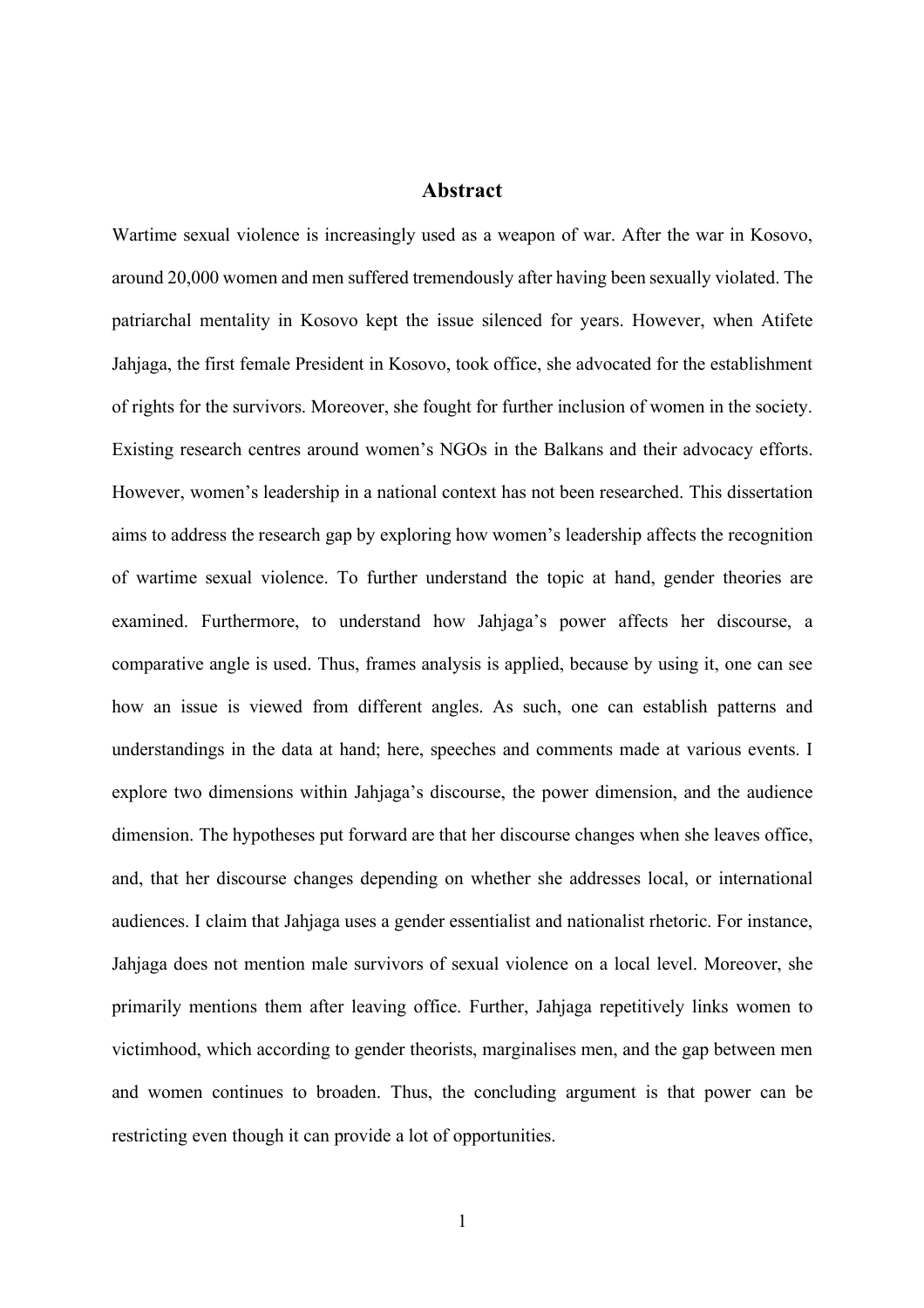# **Table of Contents**

| 1                       |                |  |  |  |  |
|-------------------------|----------------|--|--|--|--|
| $\overline{2}$          |                |  |  |  |  |
|                         | 2.1            |  |  |  |  |
|                         | 2.2            |  |  |  |  |
|                         | 2.2.1          |  |  |  |  |
|                         | 2.2.2<br>2.2.3 |  |  |  |  |
|                         | 2.2.4          |  |  |  |  |
|                         | 2.2.5          |  |  |  |  |
|                         | 2.3            |  |  |  |  |
| 3                       |                |  |  |  |  |
|                         | 3.1            |  |  |  |  |
|                         | 3.2            |  |  |  |  |
| $\overline{\mathbf{4}}$ |                |  |  |  |  |
| 5                       |                |  |  |  |  |
|                         | 5.1            |  |  |  |  |
|                         | 5.1.1          |  |  |  |  |
|                         | 5.1.2          |  |  |  |  |
|                         | 5.1.3<br>5.1.4 |  |  |  |  |
|                         | 5.1.5          |  |  |  |  |
|                         | 5.2            |  |  |  |  |
|                         | 5.2.1          |  |  |  |  |
|                         | 5.2.2<br>5.2.3 |  |  |  |  |
|                         | 5.2.4          |  |  |  |  |
|                         | 5.3            |  |  |  |  |
|                         | 5.3.1          |  |  |  |  |
|                         | 5.3.2          |  |  |  |  |
| 6                       |                |  |  |  |  |
|                         | 6.1            |  |  |  |  |
|                         | 6.2            |  |  |  |  |
|                         | 6.3            |  |  |  |  |
| 7                       |                |  |  |  |  |
|                         |                |  |  |  |  |
|                         |                |  |  |  |  |
|                         |                |  |  |  |  |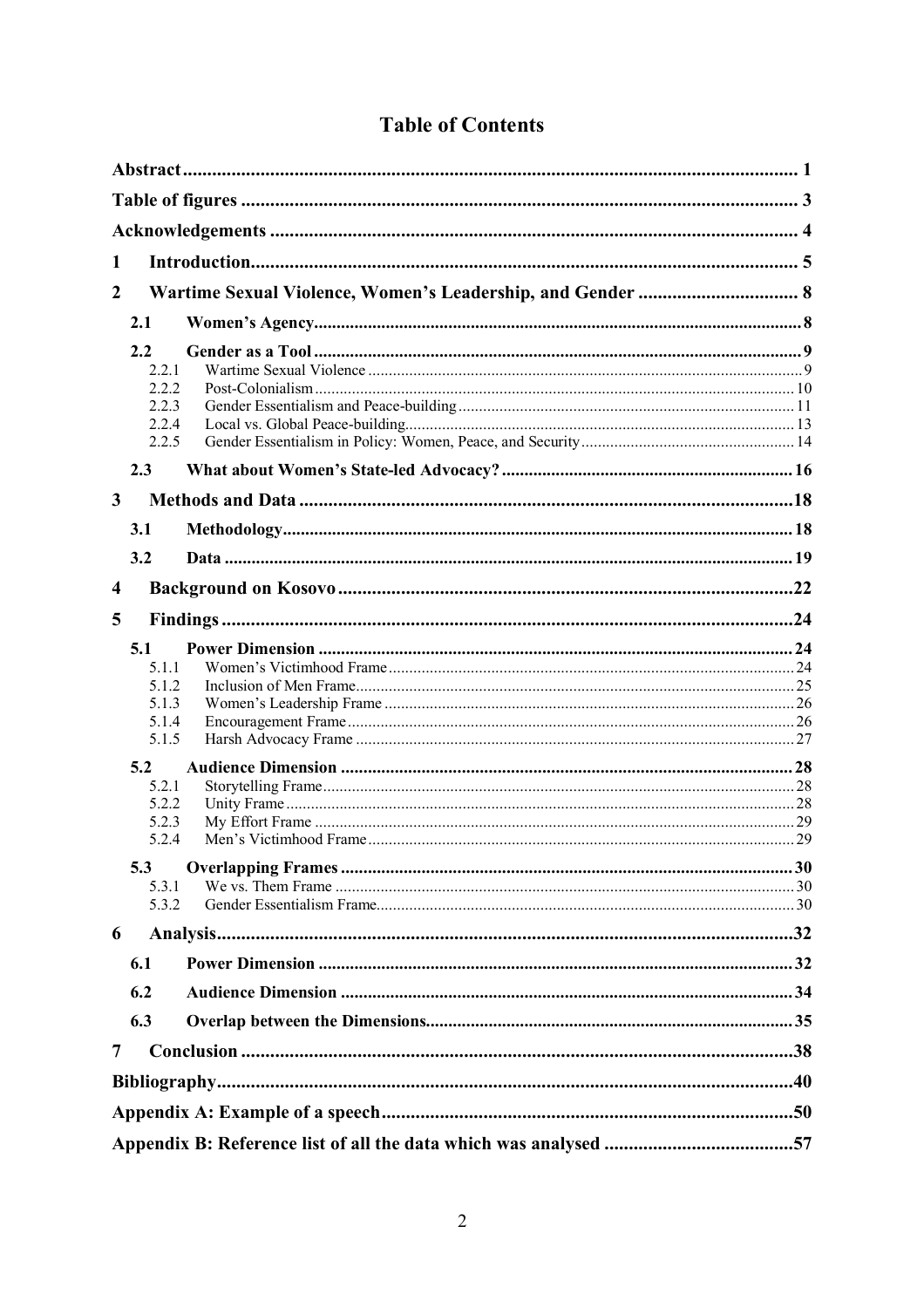# **Table of figures**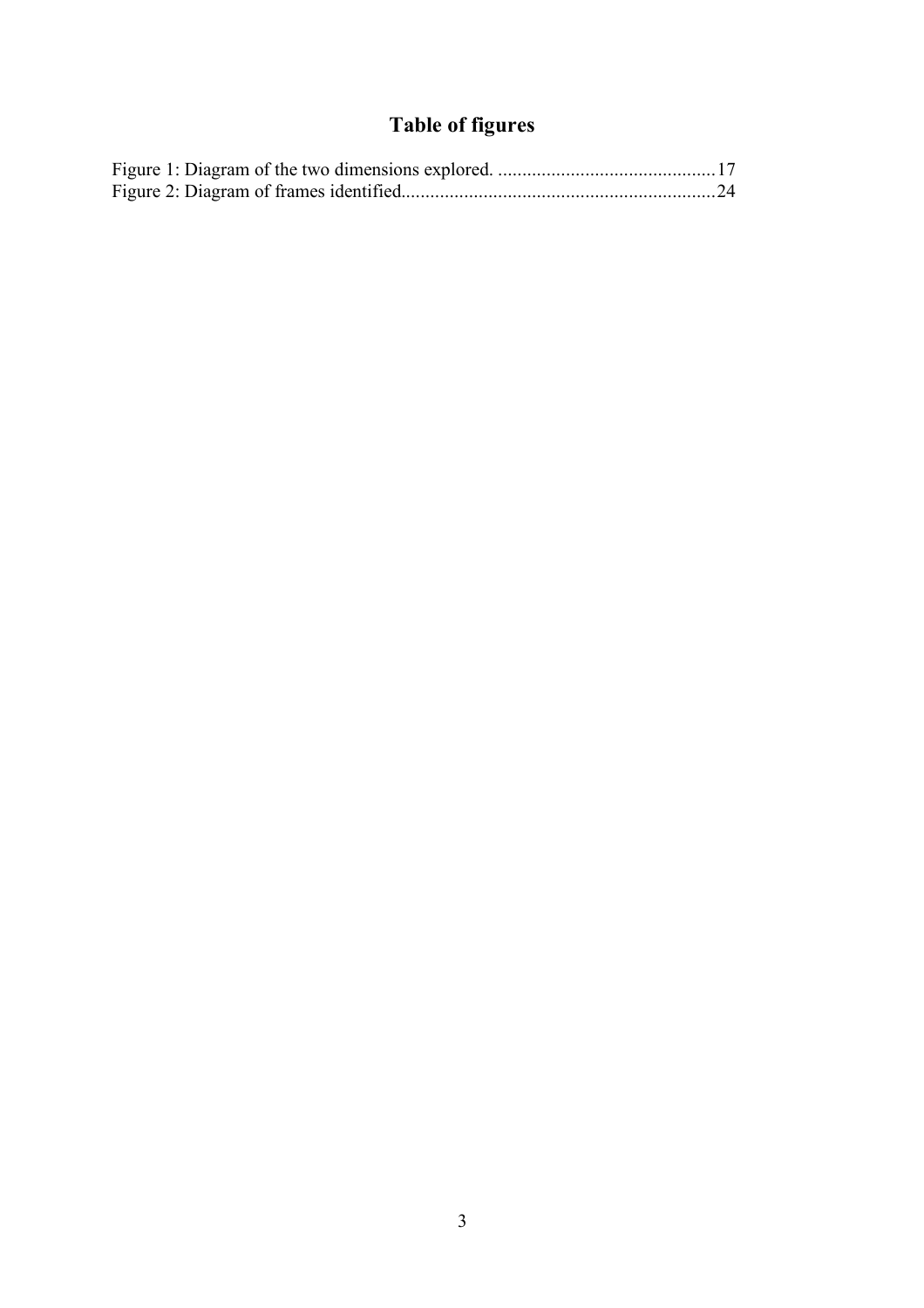# **Acknowledgements**

This dissertation is my final project for the MSc in Conflict Studies at the London School of Economics and Political Science and is assessed at 1 unit out of a 4 unit degree. I conducted my research during the summer of 2018 with the intention of graduating in December 2018. Special thanks to my supervisor, Dr. Denisa Kostovicova, for her support, understanding and professional guidance during the writing process.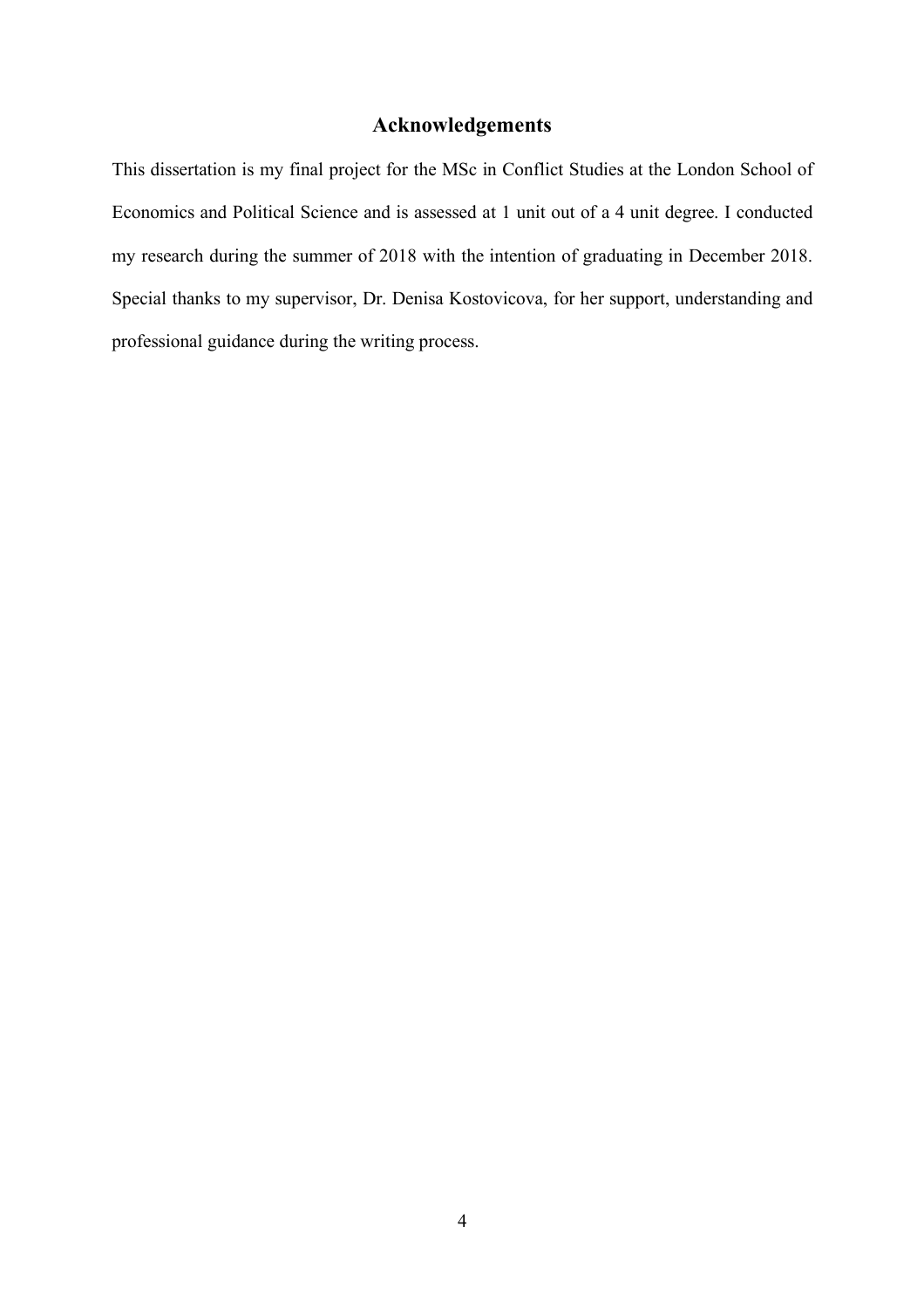#### **1 Introduction**

The conflict in Kosovo ended in 1999 and peace-building and international intervention shaped the years that followed. More than a decade after the war, sexual violence permitted during the conflict by Serbian forces had still not been recognised due to the stigmatisation in the society. Victims remained silent due to the patriarchal culture of the local society, and nothing was done to restore justice. Instead, the primary focus during the post-war period was mainly directed towards the male-fought war of liberation which supposedly saved Kosovo from foreign brutality and embarrassment (Di Lellio, 2016).

The first female President in Kosovo, Atifete Jahjaga, took office in April 2011 and served until April 2016. Jahjaga's presidency was noteworthy with regard to gender, due to the fact that during her tenure she worked towards greater inclusion of women in Kosovo's political, economic and social life. Moreover, she pushed for the recognition of wartime sexual violence survivors. Jahjaga led the establishment of the National Council for Survivors of Sexual Violence During the War in Kosovo, which aims to provide legal remedies to the survivors. Her efforts further mobilised public support of the survivors of wartime sexual violence. Jahjaga pushed for the inclusion of Kosovo in global efforts towards prevention of wartime sexual violence, as well as developing strategies to further establish rights for the survivors and needed legal remedies. Following her presidency, Jahjaga has been active in traveling around the world and discussing her experience as President in a post-conflict society and has participated in conferences aimed at empowering women and supporting the survivors of wartime sexual violence (College of Europe, 2018).

There is a myriad of studies which focus on women's non-governmental organisations (NGOs) in the Balkans and on women's advocacy. However, existing literature has not focused on women's leadership in a national context. Therefore, there is a significant gap in the literature which I aim to address by exploring women's leadership in Kosovo in relation to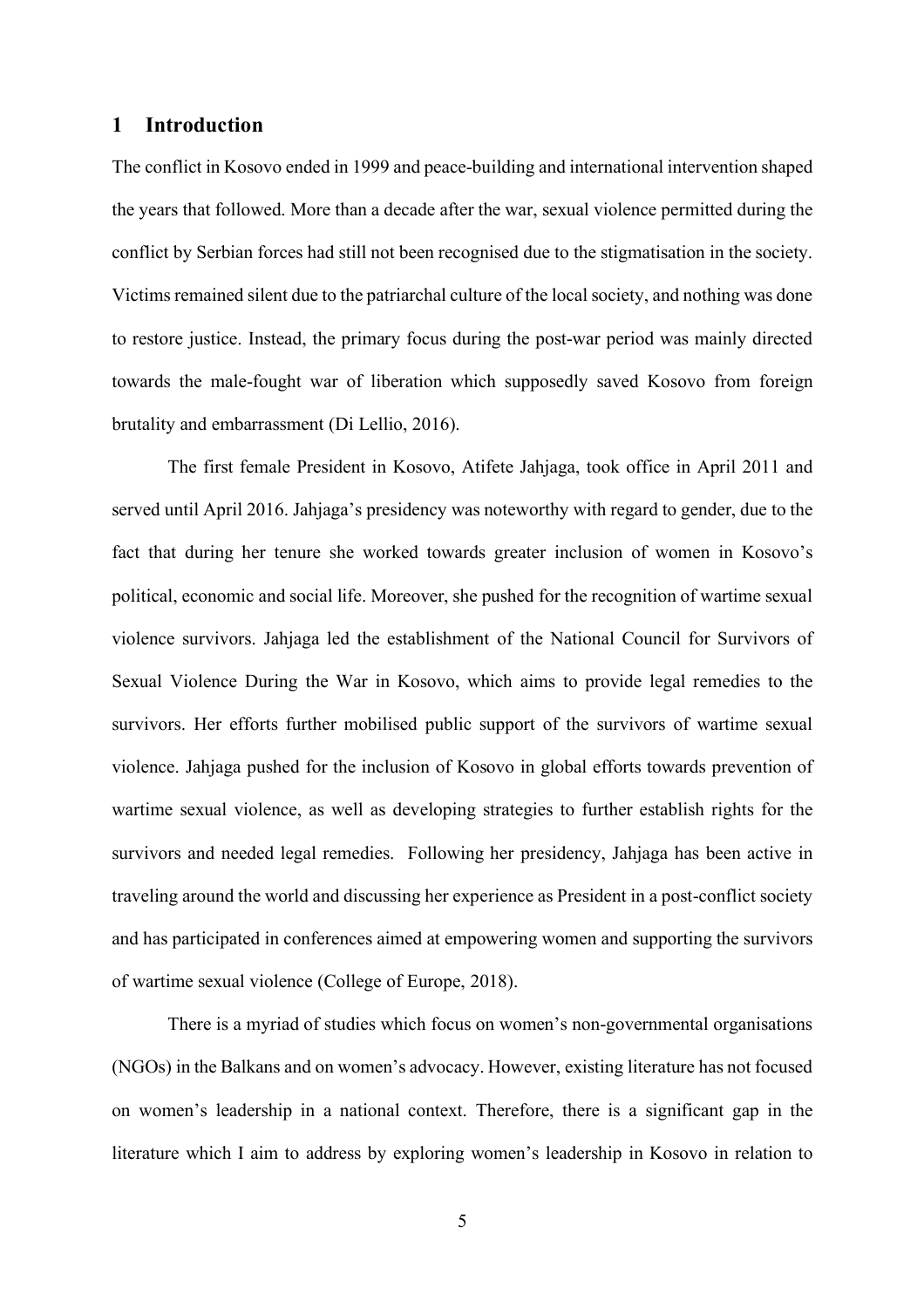wartime sexual violence. Thus, my dissertation attempts to make a further contribution to the existing literature. The dissertation is based on a discursive frames analysis of speeches and comments made by Atifete Jahjaga. Powerful individuals gain success by using language, and when speakers present information, they use different frames in communication to emphasise one dimension over another (Druckman, 2011). Frames analysis is particularly useful when analysing leadership since it allows one to investigate the different frames Jahjaga uses within her discourse, and on different levels with respect to power and audiences. Frames analysis allows the researcher to look at whole statements and what they represent and thus, it is particularly useful when analysing and comparing discourses. The dissertation is focused on studying discourses but concurrently it aims to examine women's political agency. The dissertation unravels how Jahjaga's leadership affects her effort in recognising wartime sexual violence, and thus, it builds on the following research question:

# *How does women's leadership bring about the recognition of wartime sexual violence?*

Using discursive frames analysis, I unfold two different dimensions, the audience dimension, and the power dimension. In the audience dimension, I argue that Jahjaga's discourse changes depending on if she is speaking to international actors or local actors. Second, in the power dimension, I claim that her discourse changes when she leaves office. Moreover, certain frames overlap throughout all her speeches. By looking into the different dimensions using frames analysis, it allows us to see what effect leadership has on her effort in bringing about the recognition of wartime sexual violence. Therefore, this research is particularly important because it sheds light on dimensions which have not been researched before. It aims to show how leadership can be used as a powerful tool since it gives Jahjaga a platform to influence different actors, however at the same time, it can be restricting, as we see how she silences certain stigmas while not others.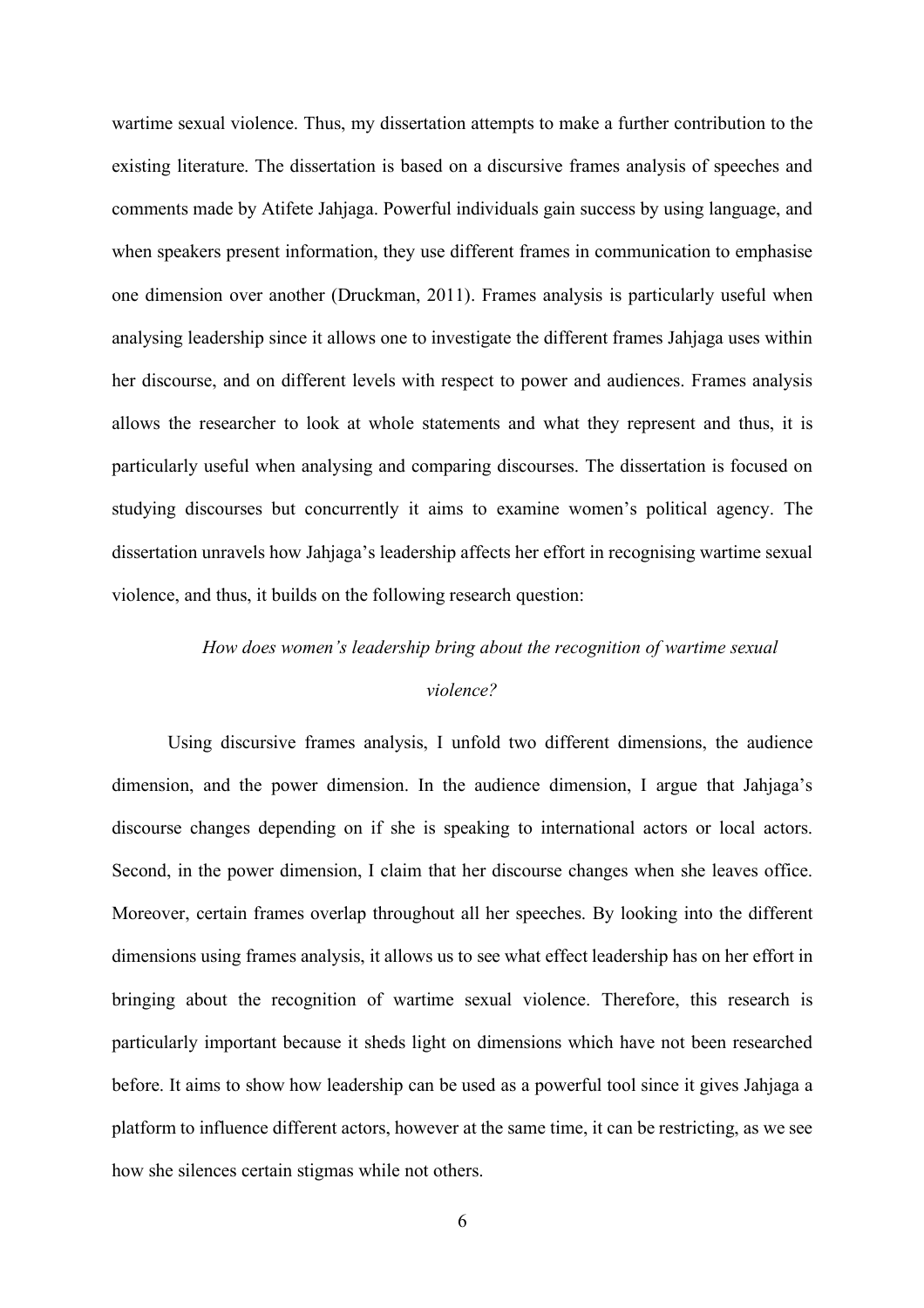The theoretical framework builds on gender due to their usefulness in exploring power and critical issues due to their usefulness in revealing hidden truths. I will be studying gender and post- colonialism and gender essentialism in war and peace, linking it to the United Nations Security Council Resolution (UNSCR) 1325. By not focusing on gender relations, I claim that as a consequence, we risk enforcing the essential notion of women's victimhood and men as agents of war.

I argue that women's leadership can be used to advance issues such as wartime sexual violence, though the leadership itself can hold one back as the power can be restricting. Moreover, there is a definite difference between how women leaders address local and international audiences. Powerful individuals can be persuasive, and they use different frames to influence different actors on subjects such as wartime sexual violence.

The dissertation is structured as follows. I first review the existing literature and theoretical debate on gender issues to be able to identify the gap in the literature which needs to be further investigated. Second, I present the data and methods used. I proceed by briefly providing a historical context regarding events which unfolded in Kosovo. I subsequently present the findings, which are followed by careful analysis. Finally, I conclude and provide key findings concerning the research question.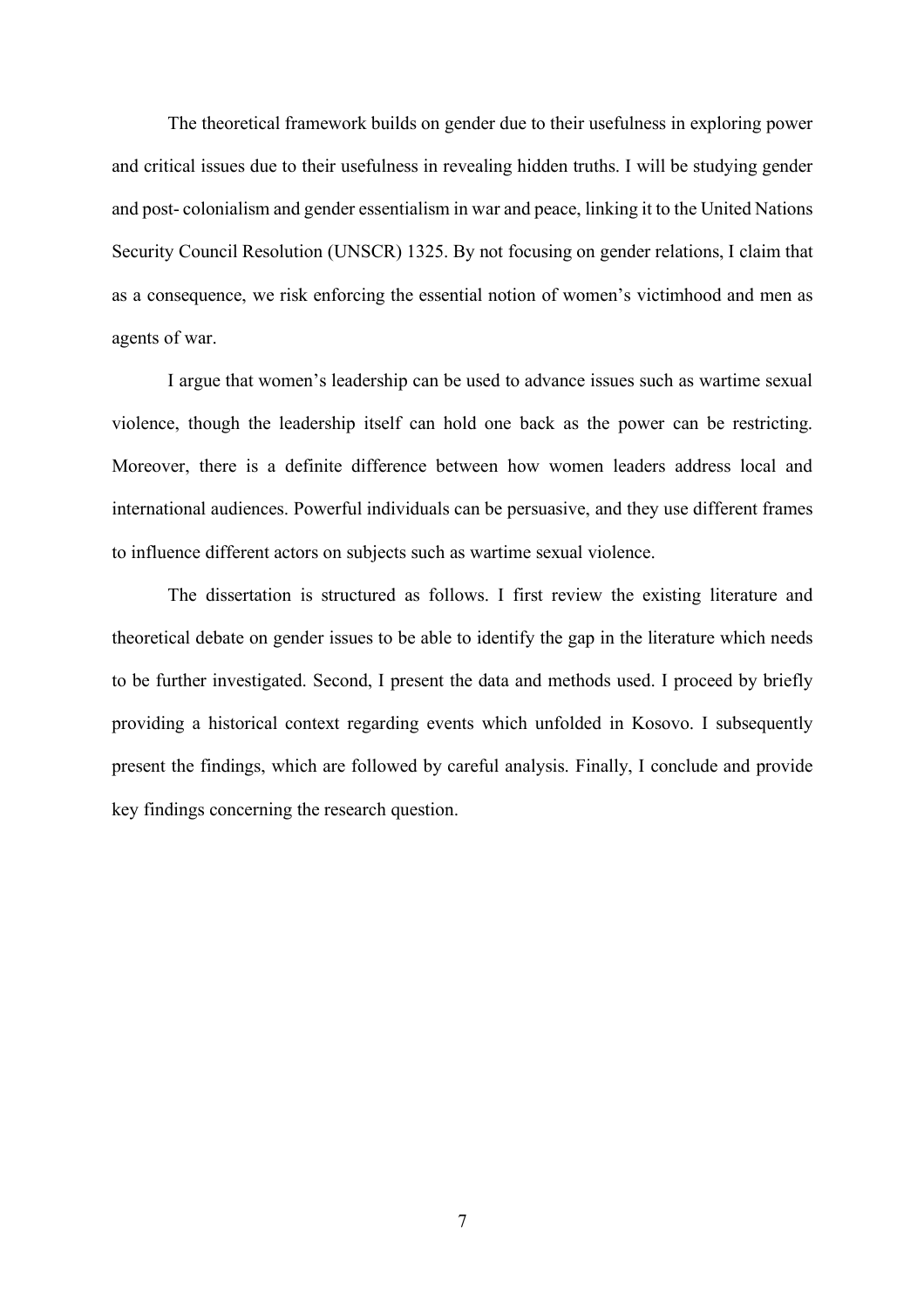#### **2 Wartime Sexual Violence, Women's Leadership, and Gender**

## **2.1 Women's Agency**

Existing literature has mostly focused on studying women's NGOs in the Balkans. For example, Elissa Helms (2003) researched how donors often pressured women's NGOs in Bosnia. The international community cooperated with women's NGOs during the post-war period because the international community was inclined to the idea of women as peace lovers and passive individuals that rejected nationalist division. Therefore, women were emphasised as a respective category. Helms argues that women NGOs were often pushed to emphasise ethnic reconciliation to be able to get funding, even though the NGOs did not believe there was any ground to do that (Helms, 2003). These findings illustrate, in my opinion, the politics behind donor business. Gender issues are put aside since the focus should be, according to donors who often ignore local initiatives, on pushing NGOs to create a superficial priority on ethnic reconciliation.

Jill A. Irvine wrote about how Serbian, Bosnian and Kosovan women's NGOs use UNSCR 1325 as a tool for advocacy (Irvine, 2012). Further, Jagoda Rosul-Gajic's work focuses on Bosnian women NGOs, who as norm advocates, used a double strategy model to push for the implementation of UNSCR 1325 into policy. They worked with international allies to receive financial and logistical support. Moreover, they worked as a national network to push for changes with both national and international authorities in Bosnia-Herzegovina (Rosul-Gajic, 2016). Though these findings are interesting, and I do not doubt that using UNSCR 1325 could work as a tool for women's empowerment. However, I doubt that the longterm results will be satisfying. Even though they managed to raise the issue to higher ground, the path made is not necessarily the right one. I argue that using UNSCR 1325; one should be aware of on what grounds inequality is being fought.

Anna Di Lellio (2016) researched lobbying by women activists in Kosovo which aimed for the incorporation of female perspectives in transitional justice efforts. Di Lellio mentions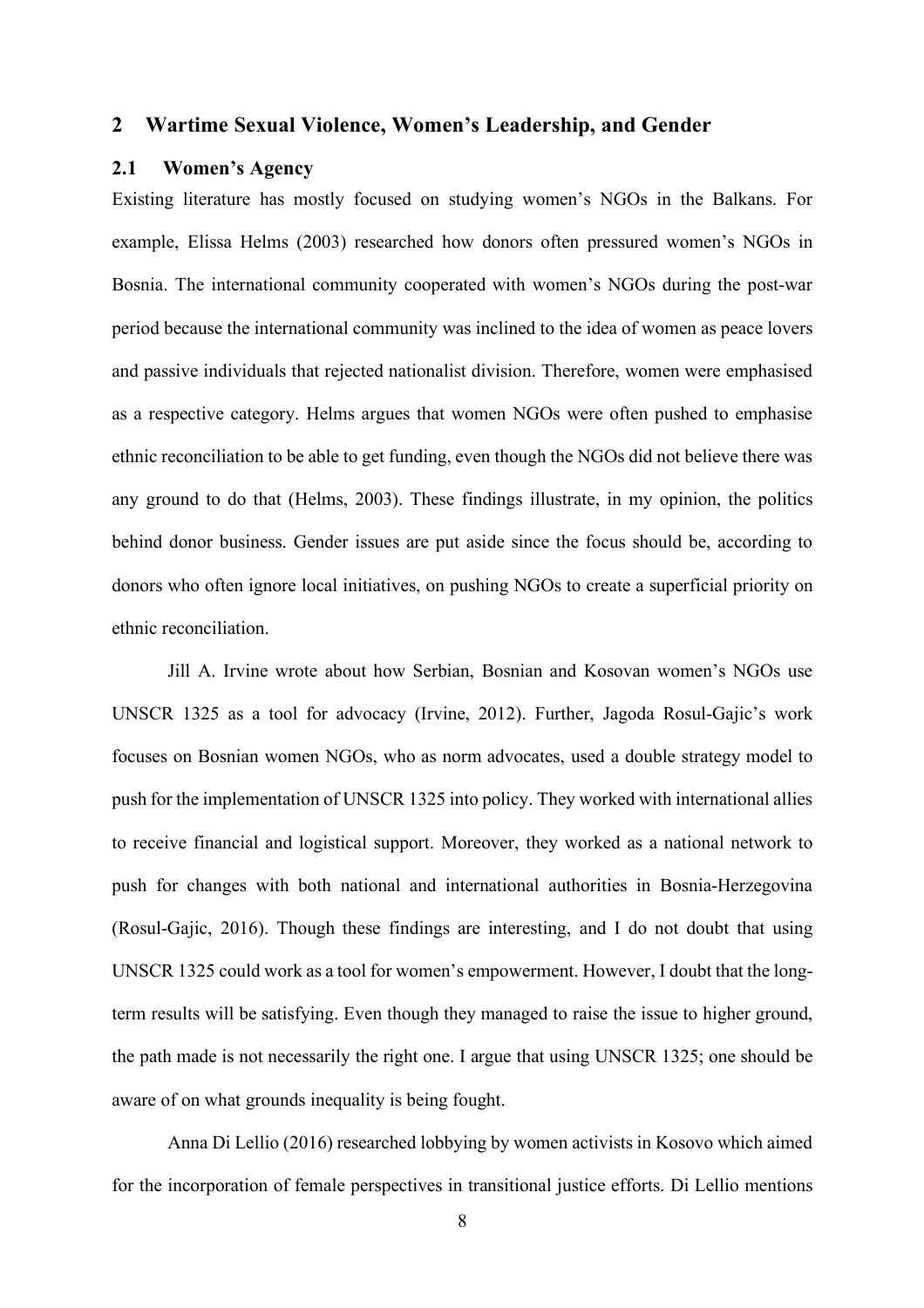their struggle in dealing with wartime sexual violence and their difficulty in distancing gender from ethnicity and finding the balance between local culture and international norms. She argues that for human rights to transform, women's agenda and their struggle, need to be included. Di Lellio's argument is a convincing one, though she does only acknowledge the efforts of the women's NGOs without acknowledging, for instance, Jahjaga's role in advancing the recognition of wartime sexual violence.

Studying women's agency is crucial research work since women's NGOs have been central to efforts aimed to empower women and address the issue of wartime sexual violence. Even though existing research has made a necessary input, none has investigated state-led leadership of women. Therefore, I aim to address an enormous gap in the literature.

# **2.2 Gender as a Tool**

I consider gender theories a very fitting tool when analysing discourses. It is particularly useful to use critical approaches when analysing power dimensions and conflict issues related to gender because they can shed light on aspects not been considered before.

## **2.2.1 Wartime Sexual Violence**

Historically, conflict research has concentrated on the number of deaths when accounting for the seriousness of the conflict. It is easier to measure victims of killings than victims of sexual violence (Cohen et al., 2013). Sexual violence and rape are defined as a war crime and a crime against humanity (UNICEF, 1996). Wartime sexual violence is often used as a weapon of war as part of ethnic hatred. The aim is to embarrass the ethnic opponent, which could cause the displacement of the ethnic population (Cohen et al., 2013; Skjelsbaek, 2001). The aftermath of wartime sexual violence is deeply severe. Socially, victims are often rejected by their families and children born out of rape are continuously dismissed (Aroussi, 2017, p.291).

Women more often than men become victims of sexual violence due to their principal status in cultural and family structures. However, Alison (2007) argues that existing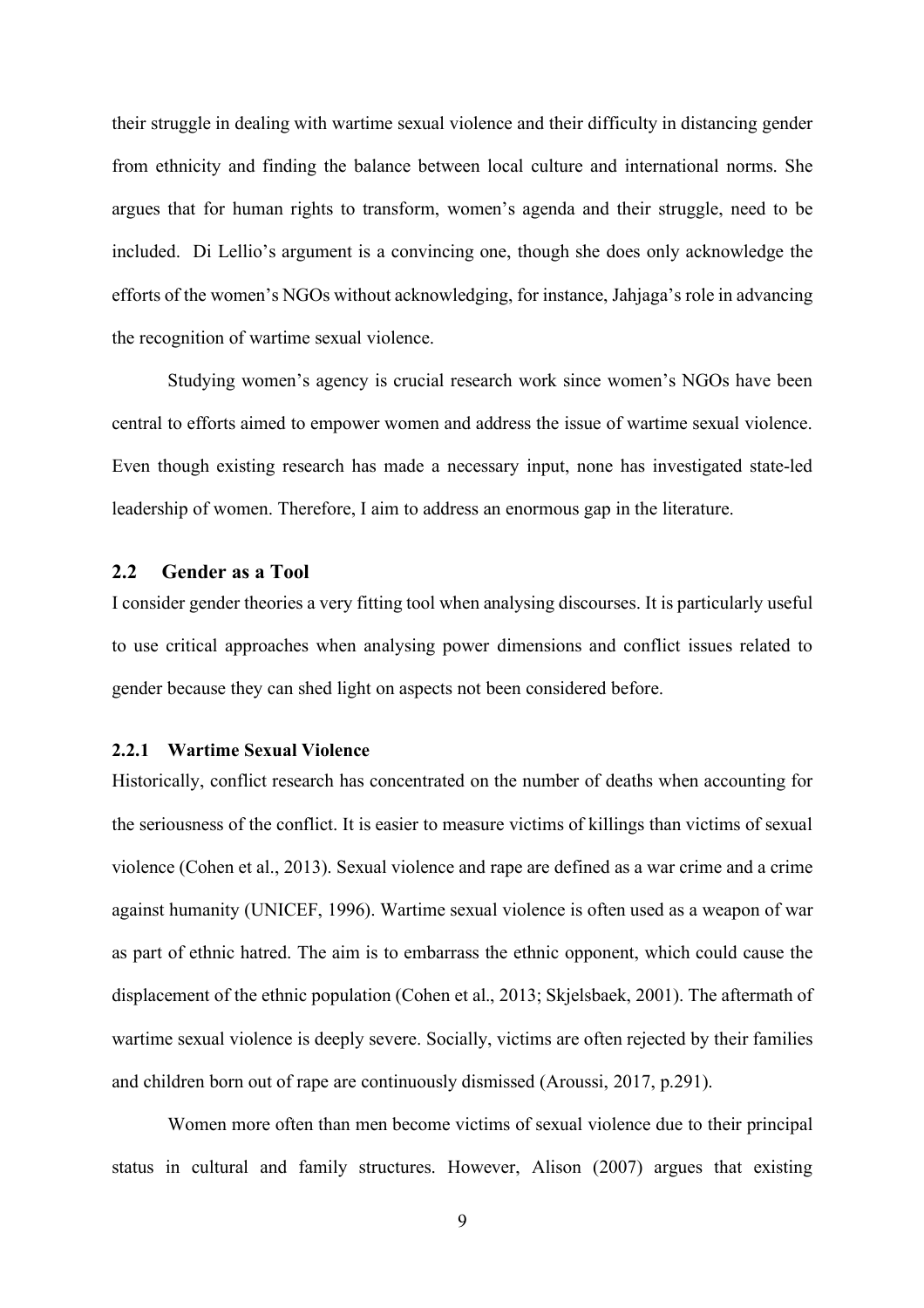international mechanisms are based on the assumption that men are the primary perpetrators while women are the main victims. Even though that might be the case in many instances, one needs to be able to account for the victimhood of men. Furthermore, more men than women are killed and harmed during armed conflict due to their presence as combatants (Onyinyechukwu, 2010, p.77).

Legal accountability mechanisms have specific hindrances which include an absence of protection for witnesses. For instance, perpetrators of conflict-related sexual violence have not often been convicted. Feminists criticise the lack of reparations programs formed with a gendered dimension. Sexual violence and its effect on society and economy has implications for the future because it reinforces inequality beyond peace-building measurements (Björkdahl & Selimovic 2013, pp.205-207).

Wartime sexual violence was a major problem in Kosovo during the war. Therefore, the following sub-chapters will explore the different theories which can be used to further understand the subject of wartime sexual violence in relation to women's leadership.

# **2.2.2 Post-Colonialism**

The work of Michael Foucault has been highly influential in post-colonial literature. Foucault (2003) argues that discourses; how we explain practices and understand individuals, are shaped by those in power. Those who are powerful can shape their discourse in an influential way which other people tend to accept as facts. Through influential discourses, ideas are created, reinforced or varied. Foucault claims that truths are set up by the powerful. The powerful determine if and how we discuss issues.

Edward Said (1978) argues that the powerful can affect the opinion or vision that less powerful groups have on certain issues by shaping and framing them in a specific manner. Said claims that the West is often described more positively as rational and surrounded by ideas of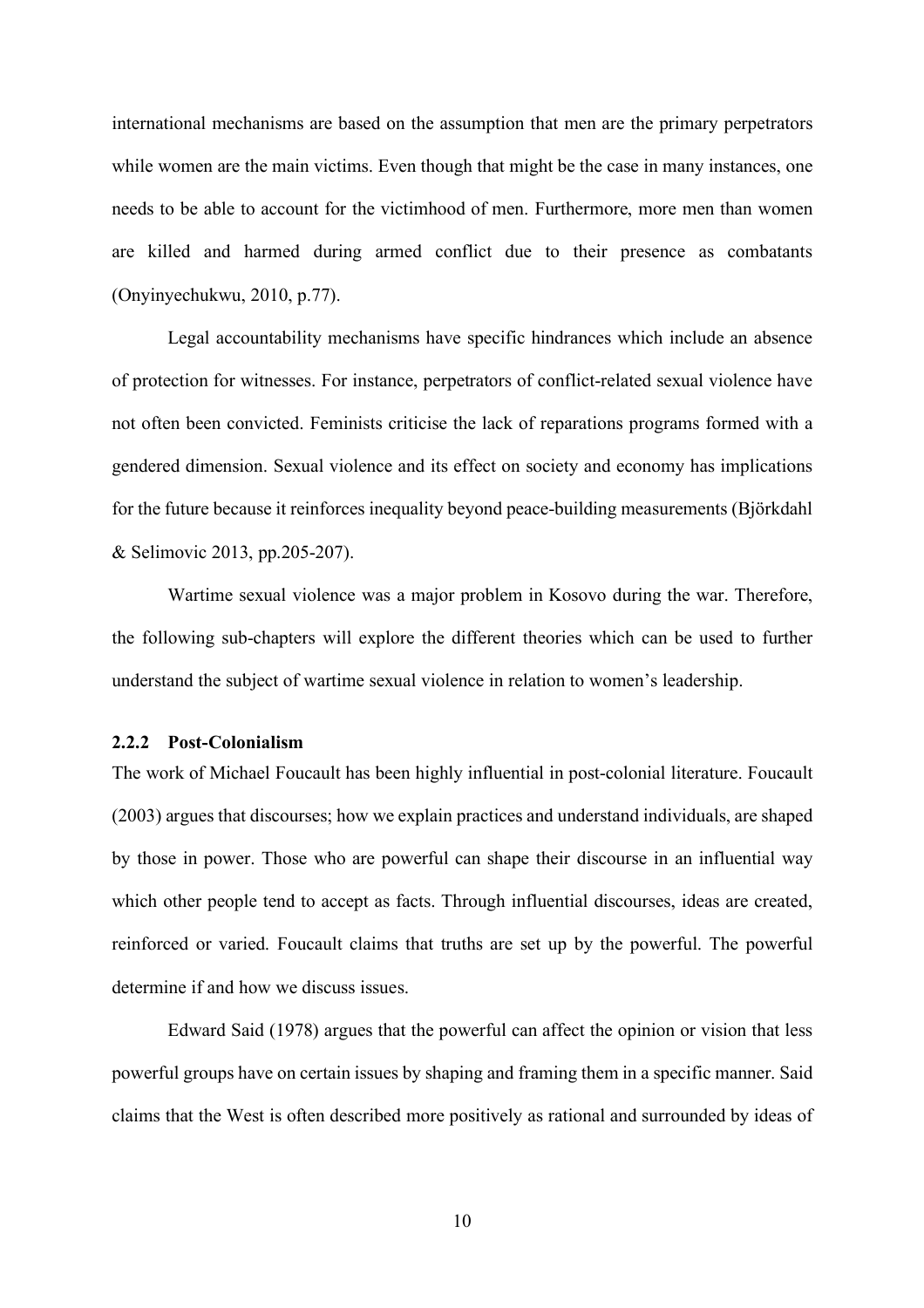masculinity and domination while the East is defined as more feminine, sensitive and subordinated.

Feminist post-colonial writers criticise the representation of Western feminists of women in the South, claiming that they build their work on their privileged experience. Chandra Mohanty (1988) argues that third world women are usually portrayed in the same oppressed manner. Scholars have highlighted the fact that women from former colonies should not be put in the same category, even though they share similar views. As a result, women's diverse realities are rejected (McEwan, 2001).

Cynthia Cockburn (1998) argues that a person's identity is not restricted to being just a victim, or, just a militant. Individuals posit in a particular place within a net of power where they are never completely powerful nor completely powerless. Discourses about individuals of contrasting genders or ethnicities can illustrate what power system is present.

I argue that using the post-colonial lens, we can unravel gender relations during and after conflict in a different manner, taking into account the power structure at hand.

#### **2.2.3 Gender Essentialism and Peace-building**

Post-conflict peace-building is centred around the idea of strengthening the outlook for sustainable peace and to avert the recurrence of armed conflict (UN General Assembly, 1993). Women's representation at the peace negotiations table has been on the rise due to support from the United Nations (UN), regional organisations, civil society, and donors. Women's groups often propose ways to guarantee women's rights, women's property ownership and making the perpetrators of sexual violence responsible for their crimes. However, these measures only promote women, but not gender equality. A key in conflict resolution and peacebuilding from a gender perspective is to encourage structural improvements within and between groups institutionally as well as within structural power relations. Nakaya (2003, pp.461-462) argues that only that way, sustainable peace can be built. The argument on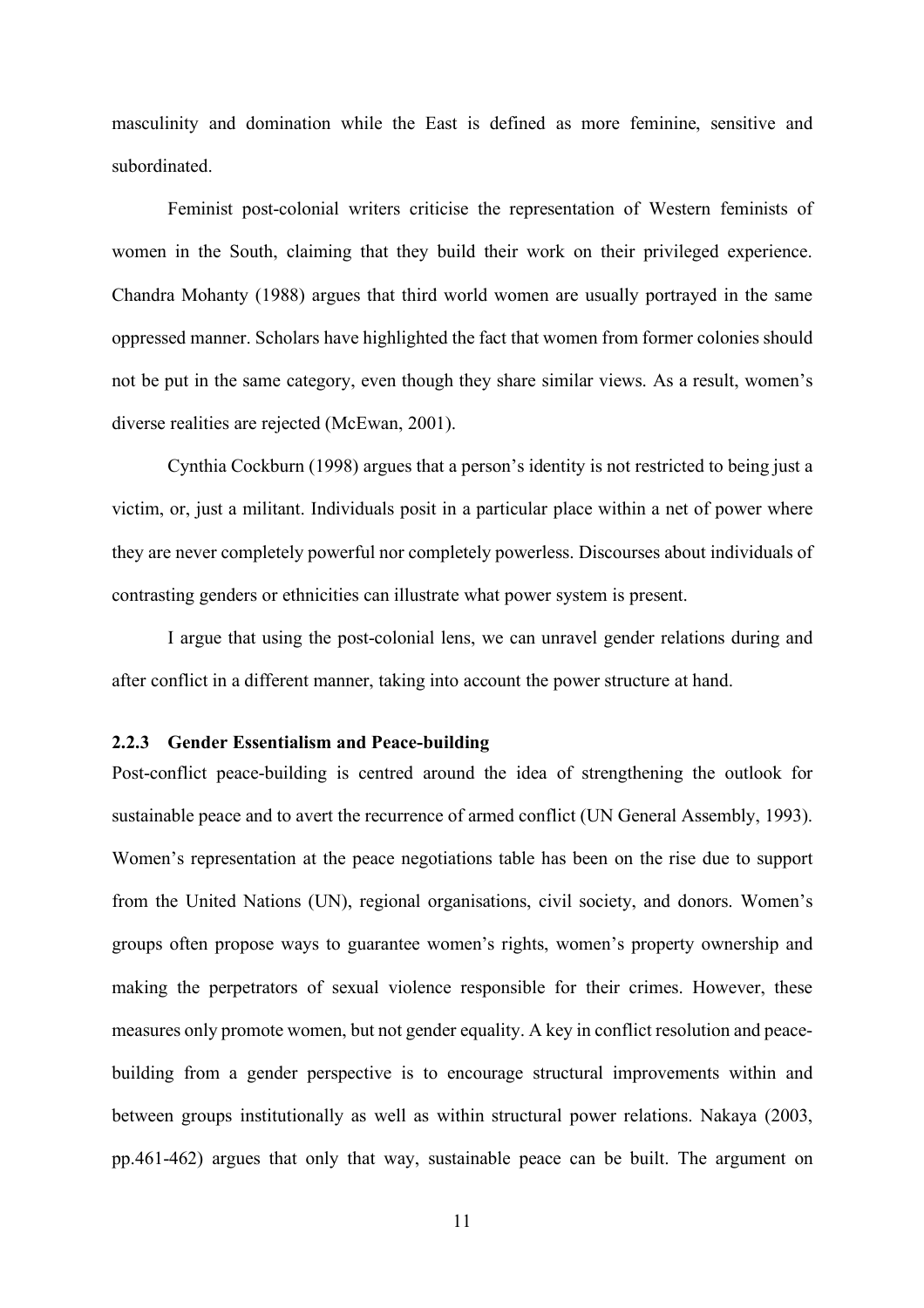addressing the structural roots of gender inequality is a convincing one in my opinion. However, it is essential to not only address legal issues but also issues concerning the society and their perceptions. Nonetheless, the scholarly work remains an important tool in exploring the topic at hand.

Gender essentialist ideas centre around the notion that all women are in essence homogenous, and the same applies to the male category (McEwan, 2001). The common gendered assumption is that men go to war to fight and women and children are victimised. Cockburn (1998) argues that war remains directly connected to ideas of gender and that war and militarism revolve around concepts of masculinity, such as bravery and aggression. However, men are also victims and women do too take part in conflicts. When conflicts take place, men are favoured, and this affects what happens when peace is established.

One of the main hurdles to women's effort in peace-building is the notion of them as peaceful pacifiers. By focusing on such categorisation, one reinforces the stereotypical gender roles. Hilary Charlesworth (2008, 348) argues that the literature on peace and conflict is often centred around the notion that women are more peaceful than men. Also, Nicole Puechguirbal (2010, pp.172-173) argues that it is counteractive to use gender essentialism to fight for peace. Women's instrumentality in peace-building is disregarded, and their responsibility for their conducts during times of conflict is ignored. Similarly, by only associating men with aggression, we risk rejecting them as victims and thus, minimise their accountability for sustaining peace.

To be able to establish sustainable peace, taking into account all genders, the power structure of the current system needs to be restructured. International advocacy to bring women to the negotiating table could work short-term while this categorisation does not affect the required sustainable change at the local level. Therefore, the domestic society plays a crucial role in promoting gender equality (Nakaya 2003, 471). However, if women are included in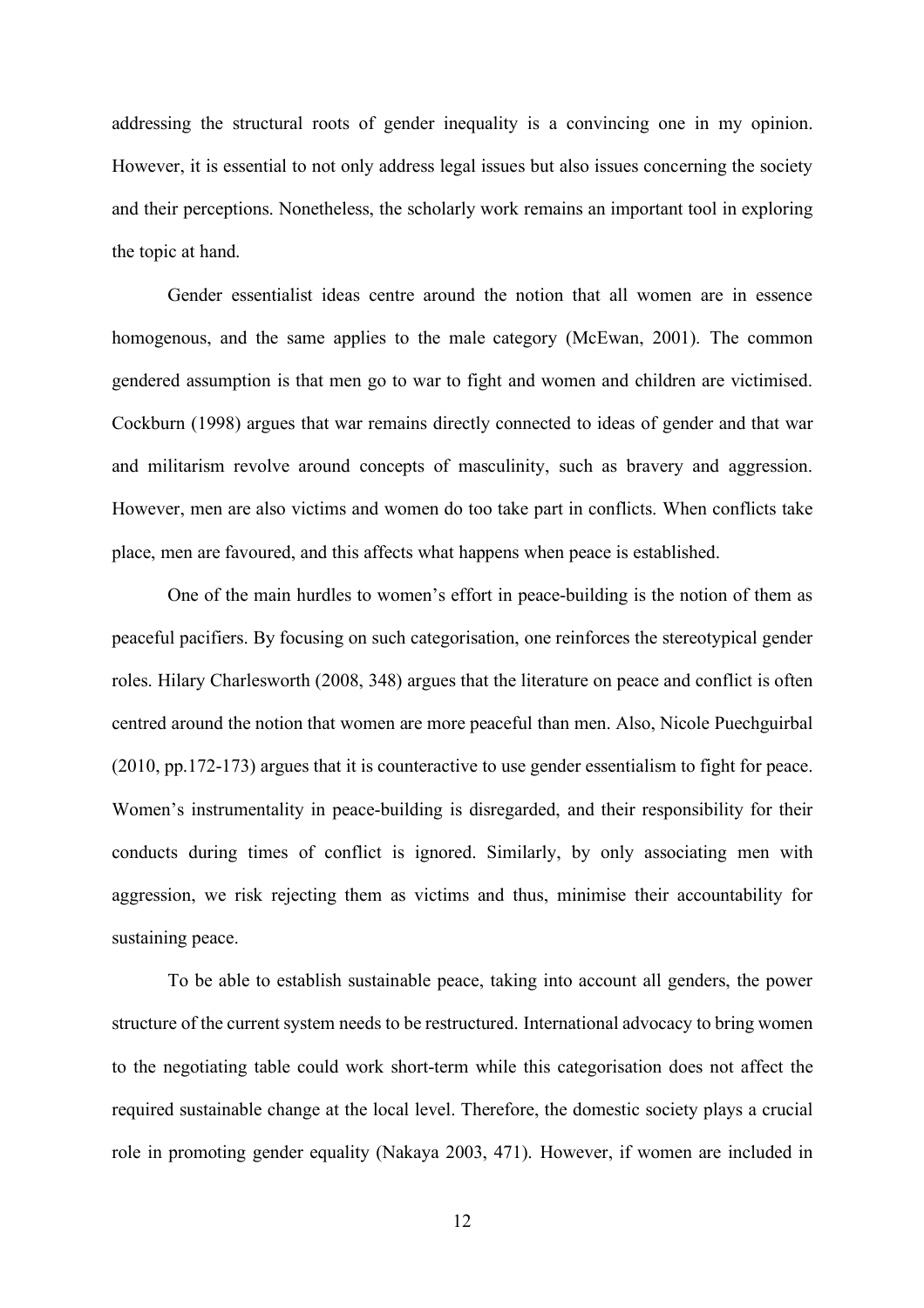peace-building, using the argument of gender equality with men, their agency is not blocked as a consequence (Charlesworth, 2008, 350).

#### **2.2.4 Local vs. Global Peace-building**

Annika Björkdahl and Ivan Gusic (2015, p.267) claim that the usage of the term "global" often refers to the universal moral frameworks and how it can travel between borders. As for "local", suggests to the particular and obstinacy. Björkdahl and Gusic note that the "global" has liberal democratic peace underpinnings in international peace agreements and the processes that follow. Norms that come from other kinds of social entities such as national and regional groups are barely identified in the peace-building discourse (Björkdahl and Gusic, 2015, p.268).

Björkdahl and Gusic (2015, p.265) researched the peace-building mission in Kosovo. They argue that peace-building is centred around a discourse focused on the considered responsibility of the international community which has the obligation to democratise and bring post-conflict societies up to date. Thus, these societies are supposed to be filled by "global" norms which are based on Western ideas. However, the liberal democratic peace norms are often resisted by the post-conflict societies which the global North aims to democratise. Thus, Björkdahl and Gusic argue that the peace-building mission in Kosovo was political:

*"In Kosovo, imposed norms usually fail to resonate with local actors, but even when there is congruence between local and global norms external actors are portrayed as inadequate partners for peace and democracy. The situation on the ground seems to be shaped largely by local values and practices. Even in cases where there is movement towards 'global' norms, local actors rather than external ones seem to be the driving force"* (Björkdahl and Gusic 2015, 282).

Theodora-Ismene Gizelis (2011) argues that peace-building processes need to focus more on the local authority, but not merely the central authorities. Without this focus, sustainable peace will not be established.

In the example of Kosovo, I speculate if this is the case mainly because of the nationalist rhetoric and the patriarchal nature of the society. Thus, the Kosovar society opposes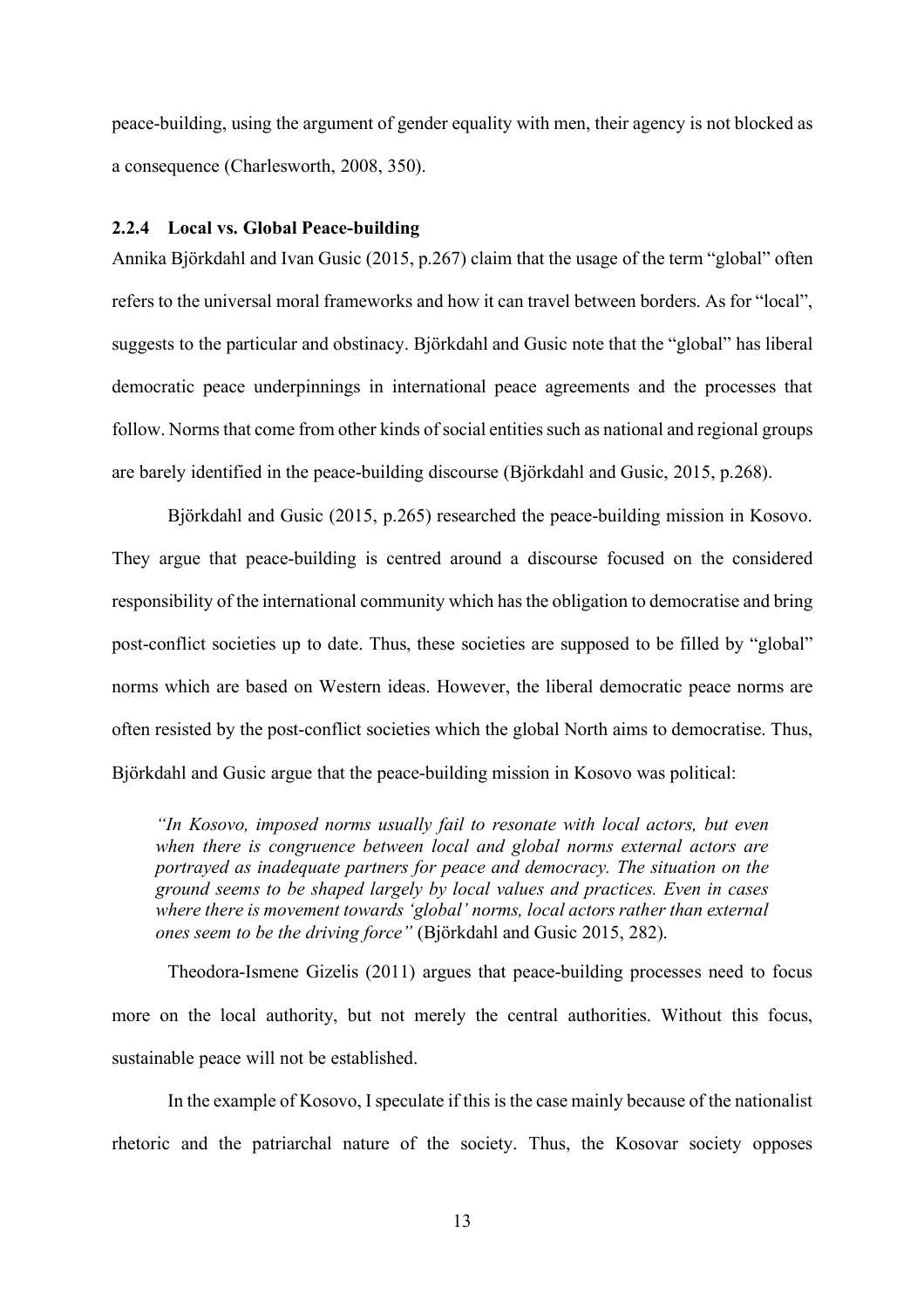international intervention because of disrespect for their values. For instance, Western efforts often value gender equality, which has not been the case in Kosovo the past decades, until possibly now. Jahjaga has also faced criticism from the Kosovar society for her representation internationally (Plesch, 2015). This might be caused by advocacy work for the inclusion of women. However, this also makes one think if we should always aim to feed into local norms or not, since they are not necessarily humane, with respect to human rights. Thus, when you seek to advance the rights of a marginal group, it can be a delicate process.

#### **2.2.5 Gender Essentialism in Policy: Women, Peace, and Security**

I include a sub-chapter on UNSCR 1325 to give a brief example of how policy aimed at gender equality can be gender essentialist, and thus, fails to address the root problems of gender inequality. I argue that legislation might not solve the structural problems of prejudice, which comes from within.

Including women in peace-building has been a global goal since the 1995 Beijing Declaration of the Fourth World Conference on Women, which noted that: "equal access and full participation of women in power structures and their full involvement in all efforts for the prevention and resolution of conflicts are essential for the maintenance and promotion of peace and security" (United Nations, 1995).

The goal set out in 1995 was further established in the UNSCR 1325, which was adopted in 2000. However, existing instruments have not been able to address the structural roots of gender inequality, relating to culture, patriarchy, and history. The cultural relationship between men and women are ignored while the primary focus is on women as a holistic group. These cultural hindrances were recognised by the UN when Resolution 1889 was adopted in 2009 (Onyinyechukwu, 2010, p.79). Peace-building is usually not considered in terms of gender and cultural-specification. Instead, current discourses within international bodies focus on ideas of societal infrastructure and new institutions (De la Rey & McKay 2006, p.141).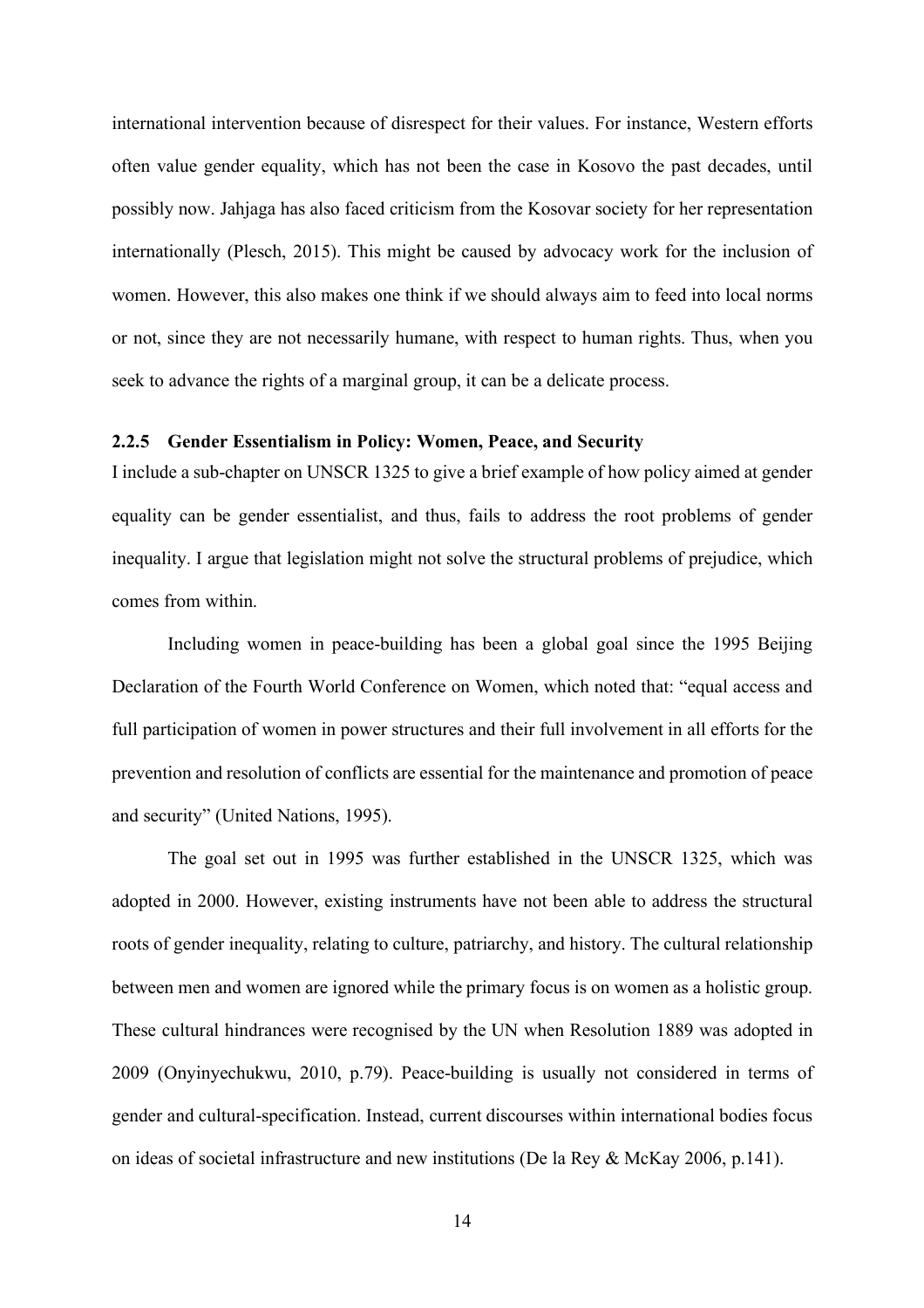Charlesworth (2008, pp.350-351) argues that the language of UNSCR 1325 is centred around the notion of women's unique role as peace lovers and that this specific position should lead to equal participation. The language mentions the importance of women and their crucial involvement in promoting peace and security. Charlesworth analysed UN documents and identified four elements which they seem to follow in relation to women and peace. First, women are assumed to come before men when sustaining peace. Second, women are more often considered vulnerable. Third, the need to include women at the peace negotiating table without mentioning why that is, Charlesworth argues that it is because of their role as peaceful individuals. Lastly, the concept of gender is only associated to women since men are not mentioned in needing particular attention, for instance, in UNSCR 1325.

Sahla Aroussi (2017) claims that the UN agenda on WPS has emphasised sexual security instead of focusing on securing women's empowerment overall, concerning legal remedies, political representation, and social and economic rights. The main aim of the resolution was the empowerment of women, but now, other concerns except for those relating to sexual security, have been diminished. Again, the agenda mainly focuses on women rather than gender, and therefore, it leaves the structure that sustains the violence as it is. However, one must also keep in mind that gender is not just men and women, but, instead something that is intersectional. Relating sexual violence only to women and girls leaves the root causes untouched. The agenda should instead focus on gender as a power structure if the issue of sexual violence is to be solved (Aroussi 2017).

Thus, the main issue with UNSCR 1325 is that it is based on essentialist notions about men and women. Men's victimhood remains unaddressed while at the same time, women are identified as a homogenous category. Therefore, mutual responsibility for gender equality is not established, which has severe consequences for every society. Using theoretical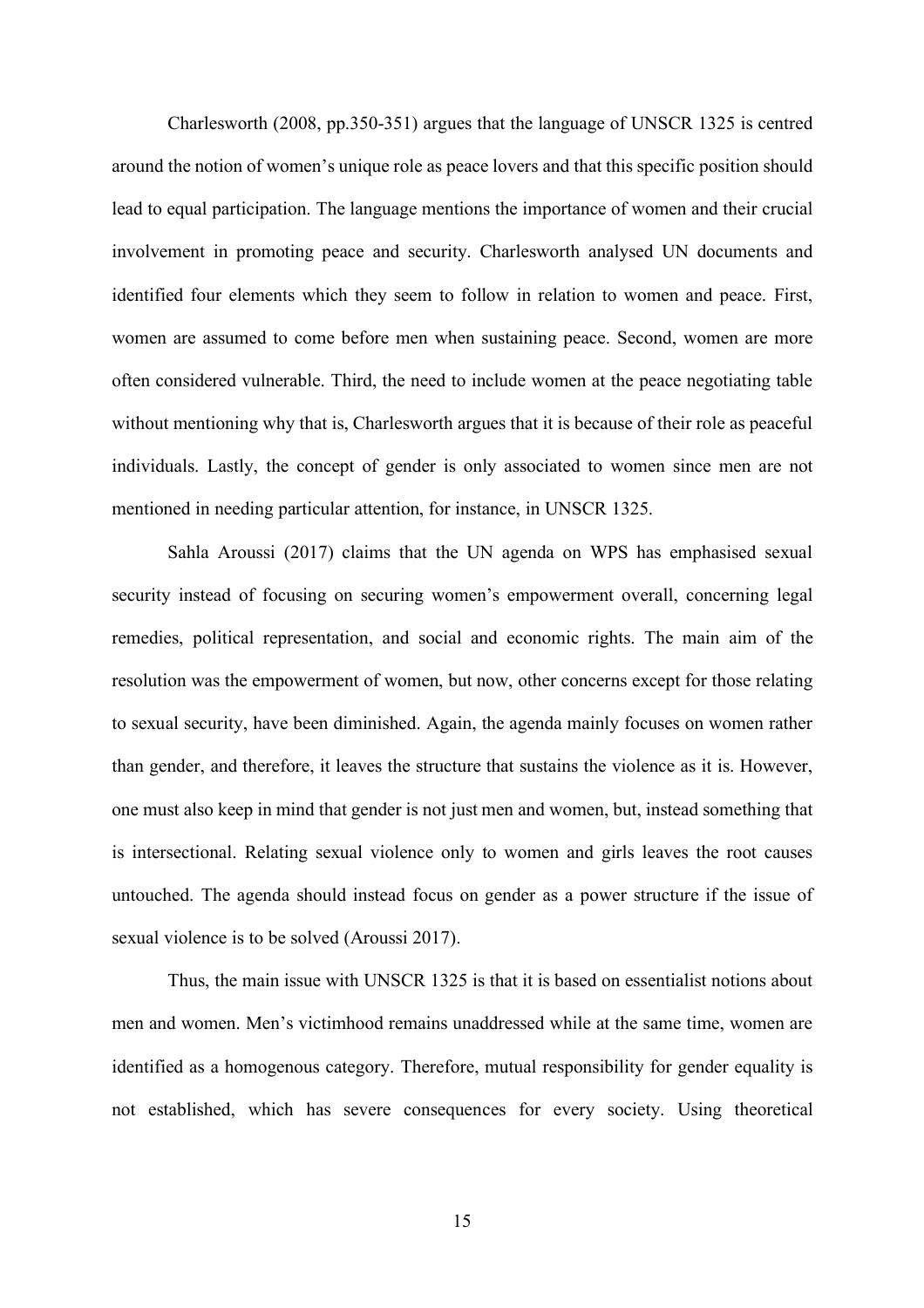understandings as tools, such as ideas on gender essentialism and post-colonialism, one can better understand the limitations of policies that build on UNSCR 1325, and more.

#### **2.3 What about Women's State-led Advocacy?**

Existing literature has not yet focused on the effect of women's leadership relating to the recognition of wartime sexual violence. Therefore, it is essential to address the gap by attempting to answer the following research question: *How does women's leadership affect the recognition of wartime sexual violence?*

To understand the topic of the research question in detail we need to focus on different dimensions. I aim to analyse the contrast between state-led vs. society-led advocacy and the effect leadership has on that. Discourse is the basis of political debate and leaders have the power to bring issues to the fore. The President can be hugely influential when it comes to recognising harm since the role of the President is to be a union symbol of nations and speak on its behalf, both at home and abroad. Therefore, power can significantly influence the perception of individuals. Thus, it is interesting to analyse Jahjaga's discourse both before and after she leaves office.

Moreover, I explore whether there is a difference in Jahjaga's choosing of frames when on the one hand, she addresses local audiences, and on the other hand, international audiences. That way, we can compare what frames leaders prioritise to influence international actors, and then local actors. Thus, we could see how the recognition of harm is constructed and what effect leadership has when frames are changed depending on audiences. Further, by analysing both audiences the research will be more substantial and robust. The diagram below portrays the two dimensions and how they are comparatively explored.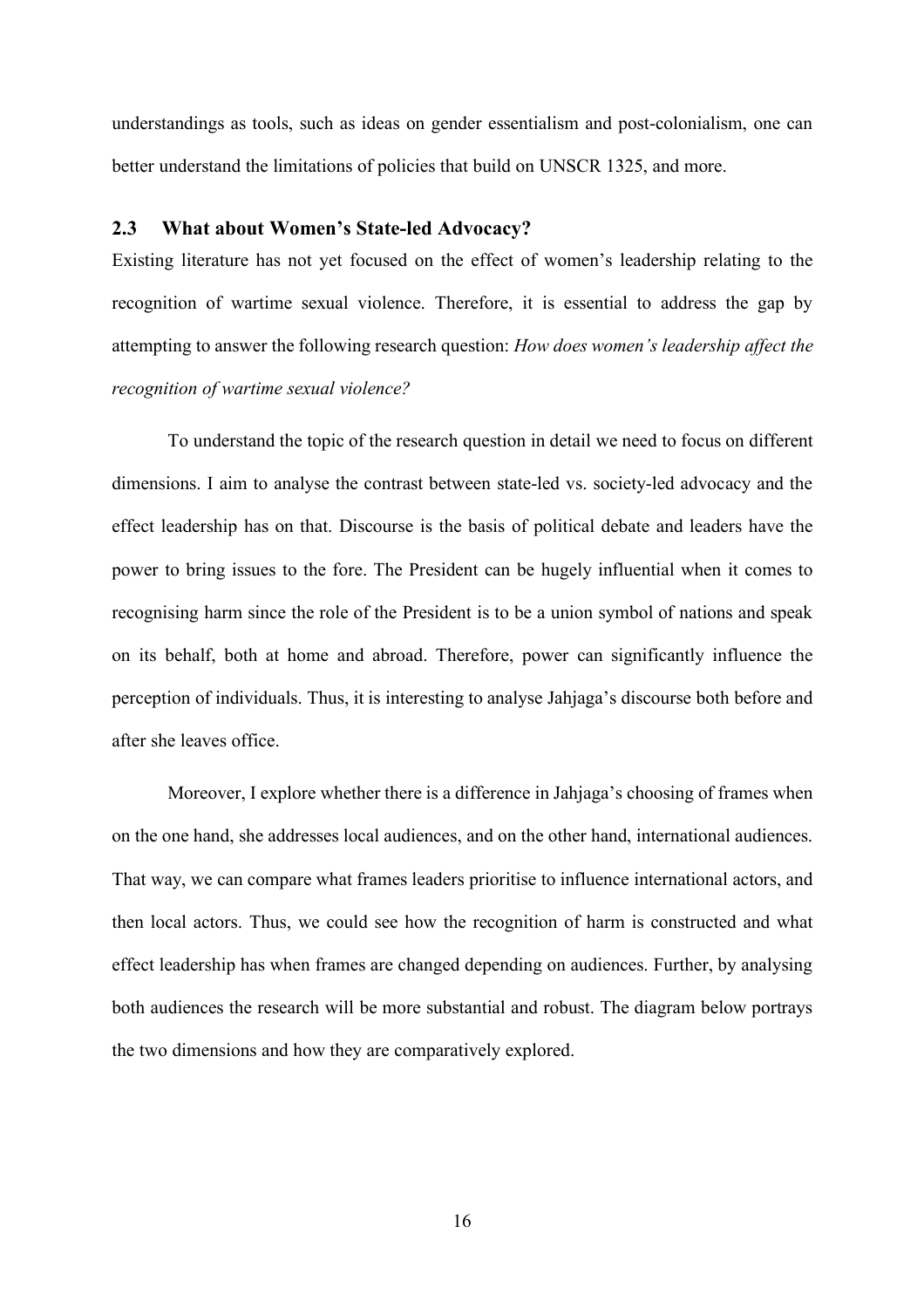

Figure 1: Diagram of the two dimensions explored.

Therefore, the hypotheses put forward in the thesis are the following:

*H1: Jahjaga's discourse changes when she leaves office.*

# *H2: Jahjaga's discourse can change depending on if she is speaking to local or international audiences.*

To understand these different dimensions, we need to use theories that are relevant to the topic. As previously stated, I consider gender theories relevant tools to make sense of the empirics. Theoretical work based on the gendered aspects of war and peace, as well as postcolonialism, reveals ways to understand discourses and the effect of power. With reference to theory, we can expect Jahjaga's discourse to be based on gender essentialist notions of victimhood and heroism. Moreover, her discourse may feed into either typical international norm discourse on the importance of gender equality, or, it may feed into the local ideas based on patriarchy.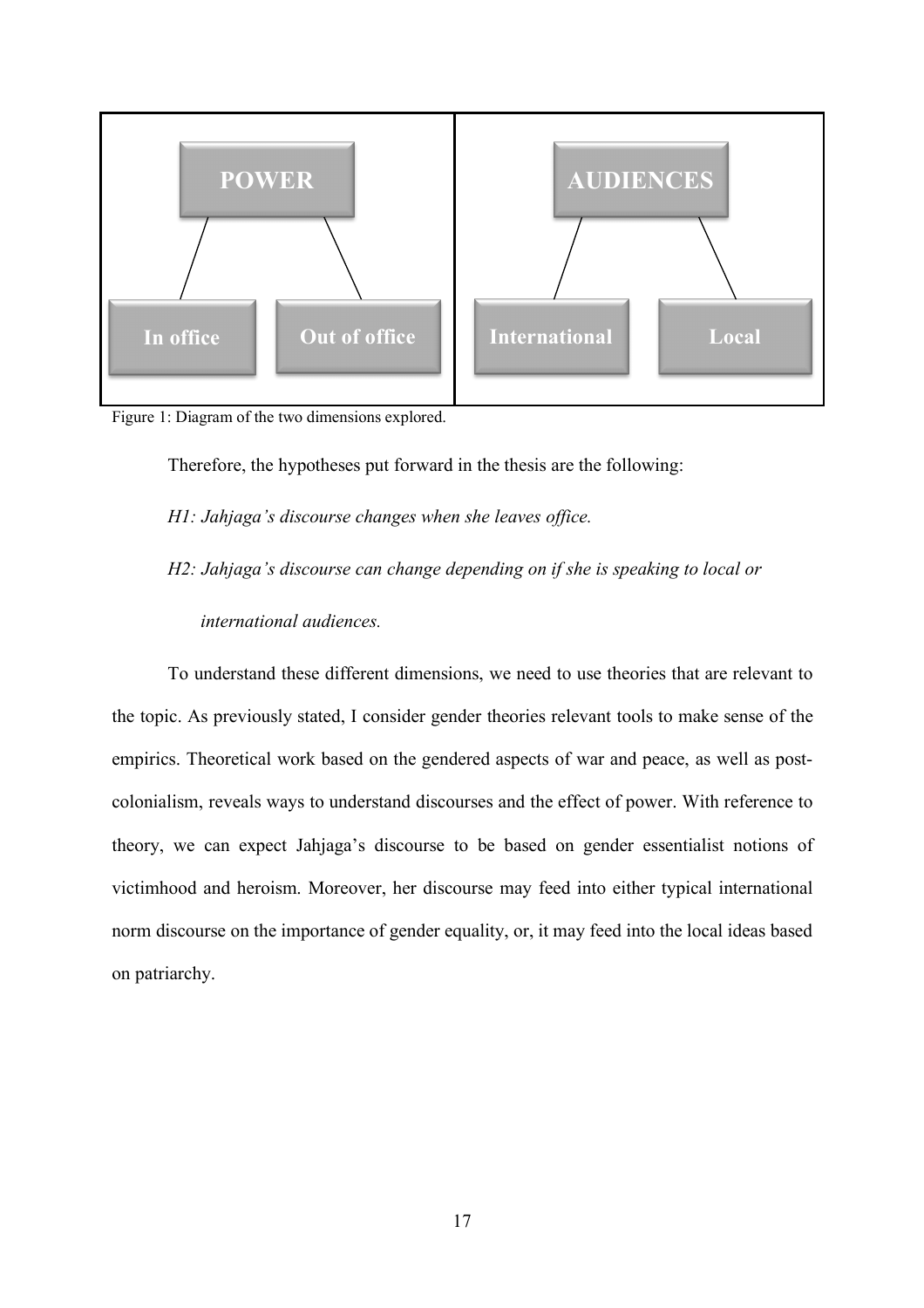#### **3 Methods and Data**

## **3.1 Methodology**

The dissertation is based on qualitative research methods. The approaches to qualitative research methods are diverse, but what they have in common is that they all seek to explore a social phenomenon to gain a deeper understanding of it. Qualitative work focuses on understanding and explaining the meaning that people put into their circumstances. Therefore, in this research, it would have been harder to understand the topic using quantitative research methods. The researcher approaches the subject comprehensively, with an open mind, by looking at situations and people as a whole. Qualitative research work is not based on standardised processes or fixed approaches, but emphasising the consistency of research data and what people said and did (Mayan 2016). However, it should be kept in mind that qualitative research does not have universal value, but they can give us evidence of the world we live in (Morgan 1996).

I use discursive frames analysis to explore the data. Frames analysis has recently been used as an analytical tool in various fields of study to understand how individuals or groups interpret a particular event. Frames analysis has been applied in political science, but primarily in sociology where it has been used in research on social movements (Kostovicova, 2017). Sociologists Robert Benford and David Snow (1988, pp.197-198) describe these social movements as messengers of norms and ideas that encourage people to act, but also as participants in the process of a particular sense of meaning. Such a method involves framing where circumstances are interpreted and described so that the public joins the movement. However, such framing could also be challenged against opponents of the movement to reduce their ability to fight. Snow and Benford believe that the popularity of some movements depends on the relationship between the activities, goals, and ideology of the movements with the values, attitudes, and interests of its potential supporters. If these factors form a certain continuity and conform to each other, a framework alignment is established, where the activity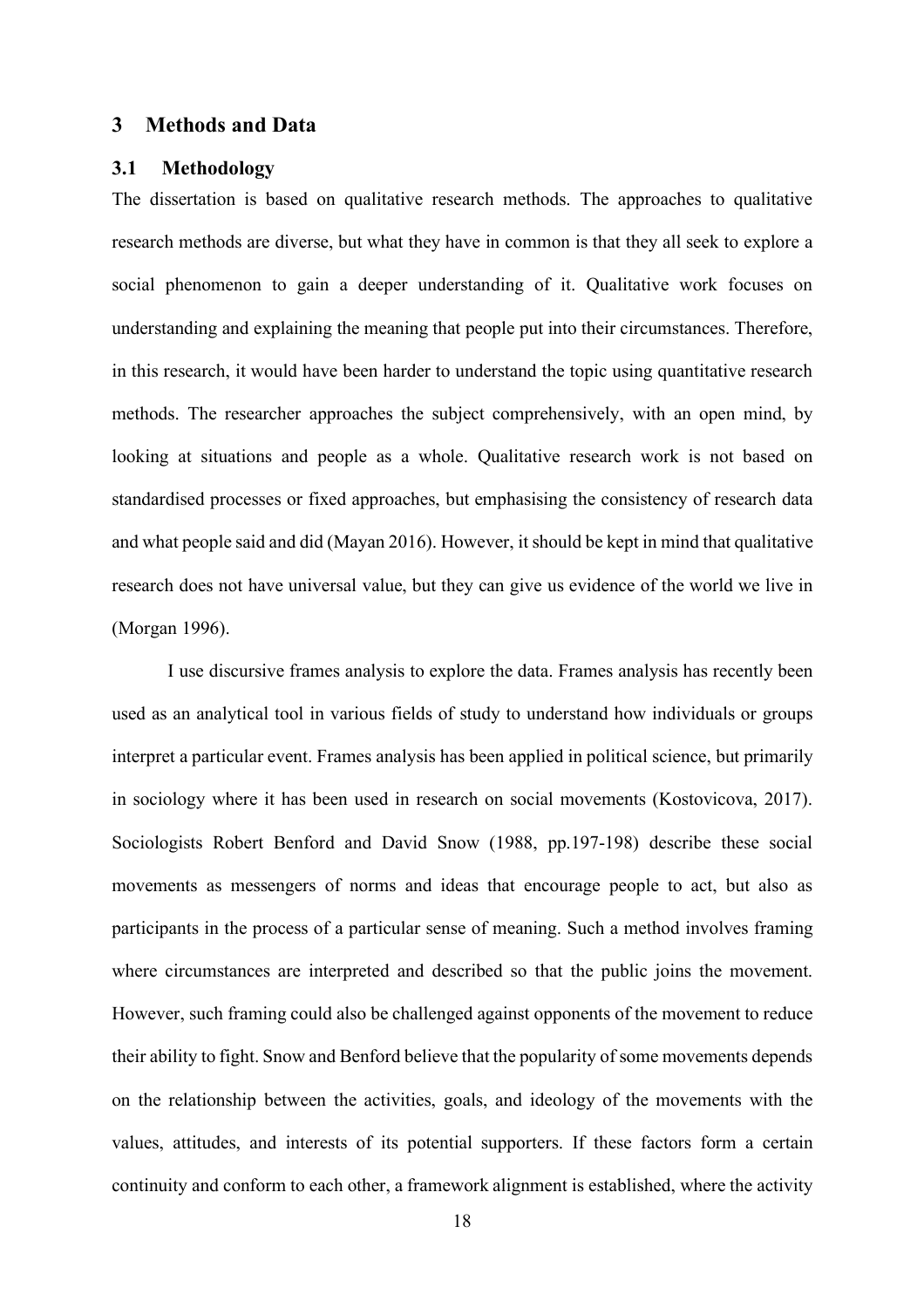of the movement is useful and is strongly supported. If such an alignment is not present, the movement does not receive support, according to the theory.

The framing theory was chosen because I aim to study representation and the meaning of it by addressing different dimensions within Jahjaga's discourse. The frames analysis allows me to view an issue from different perspectives. Frames analysis reveals repeated patterns in processes and various meanings; thus, it challenges the existing reality (Kostovicova, 2017, p.165). Framing furthermore allows us to understand the world around us since the basis of framing is that there are always distinct perspectives in place when there is an issue at hand (Chong & Druckman, 2007, p.104).

When conducting qualitative research, one needs to be careful not to overlook essential findings. I made sure to analyse the data holistically, and, on several occasions, to ensure that the most important patterns were identified and then addressed. Further, one needs to keep in mind the researcher's position towards the topic to be able to remain impartial. Thus, I recognise that as a feminist researcher I made sure to approach the data with a neutral, flexible mindset, leaving behind my personal opinions.

# **3.2 Data**

Many speeches Jahjaga made during her presidency are available in English at a website owned by the Office of the President of Kosovo. The database on the website contains speeches where Jahjaga addresses both local actors and international ones. Since I do not speak one of the official languages of Kosovo I could not look up speeches or comments she has made in other languages than English. However, I trust in the English translation provided on the website previously mentioned. Further, I use both Western and non-Western media reports where Jahjaga is quoted, to give me broader data. Some would argue that language is a limitation, however, there was enough material available in English for me to establish patterns within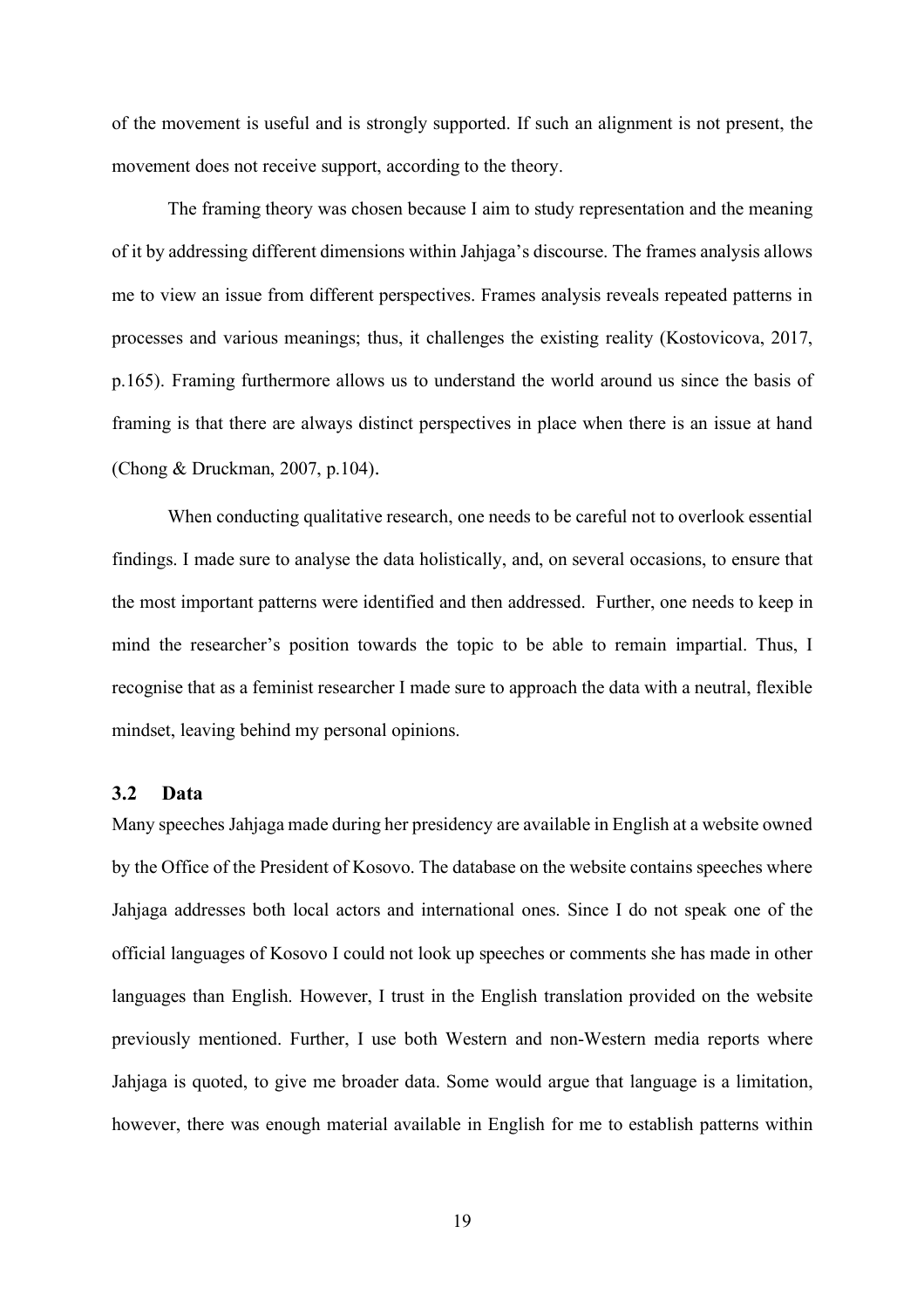Jahjaga's discourse. Moreover, I analyse speeches and comments she made after she left office which were found through Internet search engines.

There are hundreds of speeches available during the reign of her presidency, but I limited myself to the speeches where she mentioned wartime sexual violence or victimhood, as well as the ones where she was either only addressing local audiences, or only international audiences, but not both. In total, I analysed 39 speeches or news reports<sup>1</sup>. It may seem like a lot of data, but the length of the different speeches and news reports varied. Therefore, it was not too extensive for me to analyse comparatively. Moreover, due to the fact I was investigating different dimensions, I wanted to have as broad data as possible to see repetitive patterns. As soon as I saw the same points being repeated, I stopped to make sure it would not be too excessive. I should note that again, this is qualitative research so one should not apply any statistical assumptions. My aim in putting forth this information is to describe the corpus I have qualitatively analysed.

There is less data available after Jahjaga left office, and it was harder to retrieve it since I had to carefully look online on different websites. Moreover, she was in office for five years but has only been out of office for nearly two years. One could argue that this is a limitation to my research, but I argue that it is not since she has been active in promoting issues of wartime sexual violence after she left office. Furthermore, I was able to find enough data in all dimensions to be able to analyse it comparatively.

I started out by mapping the data out into different categories, depending on power and audiences. I thoroughly read and re-read all the data and looked for emerging categories and repeated patterns with the research topic in mind. Next, I colour coded and wrote on the margins

 $<sup>1</sup>$  All the data I analysed is referenced in Appendix B to show the sample and the good rigorous study made. Only</sup> quotes directly quoted, or paraphrased from, are included in the bibliography.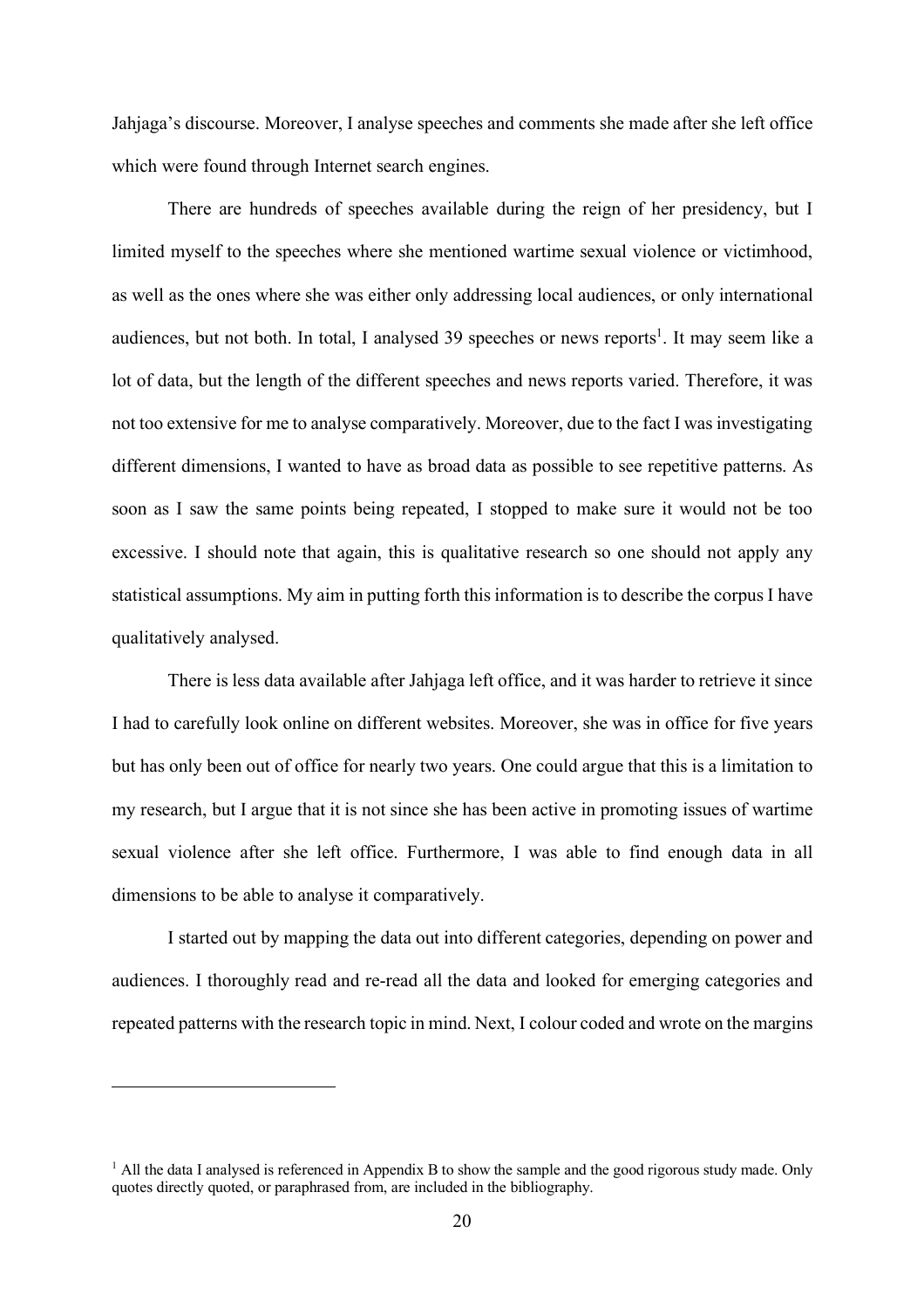the different frames Jahjaga used throughout her discourse and the thoughts I had while reading. I proceeded by linking everything together and creating categories on separate sheets to see how she used the frames and where she used them. I carefully found several examples of how she used the different frames in both dimensions and tried to link my ideas with existing scholarly work.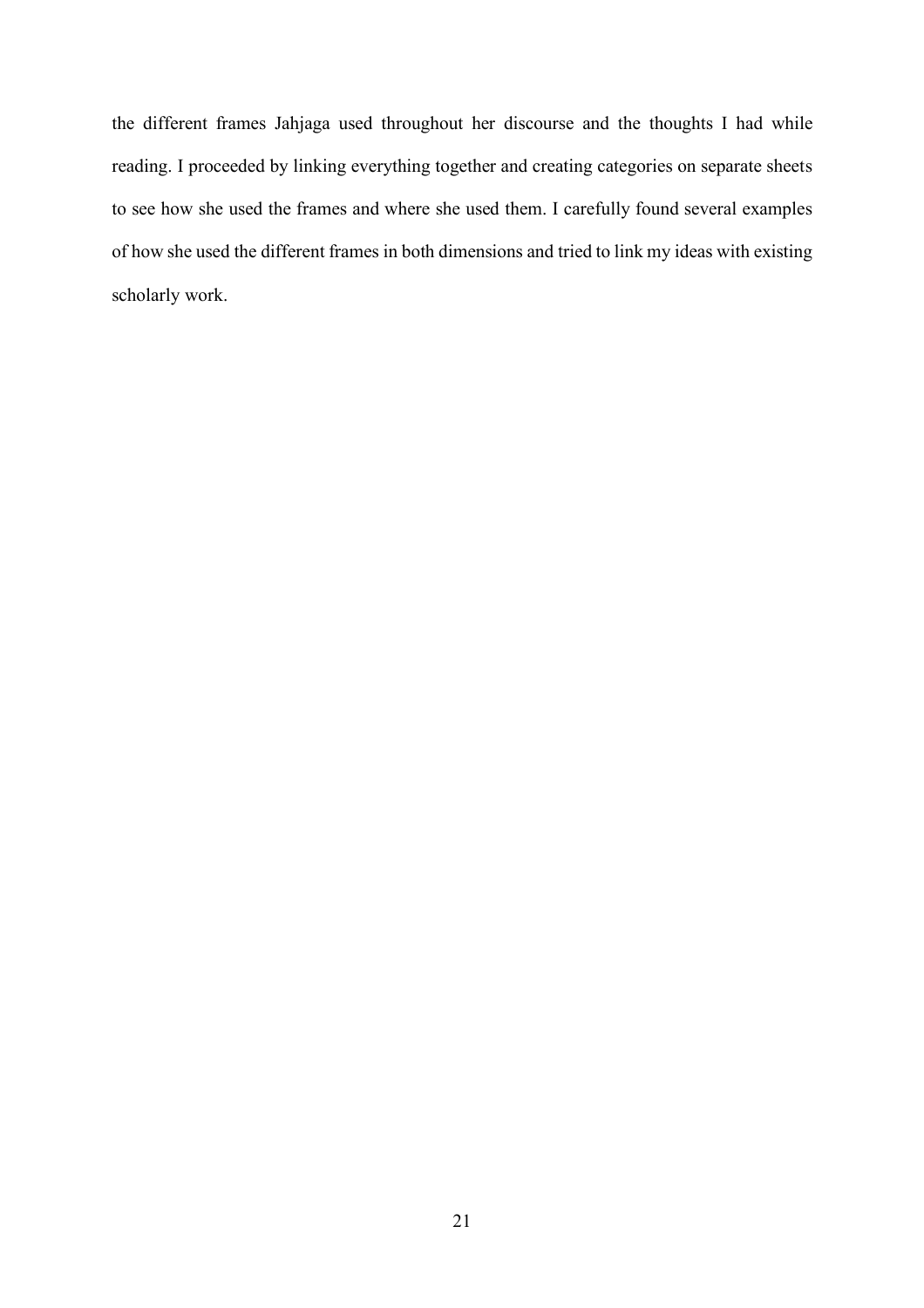#### **4 Background on Kosovo**

Kosovo only accounts for 10.887 sq.km. and is located in Southeast Europe, bordering Montenegro, Macedonia, Albania, and Serbia. About 1.9 million people live in Kosovo and Albanians account for 92.9% of the population (Central Intelligence Agency, 2018).

The autonomous region of Kosovo used to be a part of Yugoslavia, which started to break apart in the 1990s (Judah, 2008, p.50; p.12). However, the story of Kosovo is led by Albanians and Serbs, who have debated throughout the decades about who arrived first to Kosovo. Thus, the area of Kosovo remained poisoned by ethnic tension for years (Judah 2008, 18-19). I will not go into detail of what led to the war in Kosovo due to the difference in opinion on when the pre-war tension began. Some suggest it started when former Yugoslavia was created (Judah, 2008, pp.76-77) while others claim that tension rose when former Yugoslav President, Slobodan Milosevic, put Kosovo under the rule of Serbia and dismissed its autonomy (Behnke 2002, p.135).

In February 1998, a violent conflict had broken out between Albanian and Serbian forces in Kosovo. The conflict ended in June 1999 when the North Atlantic Treaty Organisation (NATO) intervened (Central Intelligence Agency, 2018). After the war, almost the whole population became displaced, and law and order had completely fallen apart. Kosovo became a UN protectorate and during the years that followed economic and social development was emphasised (Judah, 2008, pp.93-95). Kosovo declared independence in 2008. However, Serbia continues to refuse Kosovo's independence (Central Intelligence, Agency 2018).

A dark shadow remained over Kosovo after the war due to wartime sexual violence which was used as an instrument of ethnic cleansing. News media reported that there were around 20.000 victims of rape after the war, a number based on statistics from the Centre for Disease Control of Atlanta (Di Lellio, 2016, p.630). Wartime sexual violence such as rape causes a lot of physical damage and trafficking increased due to the presence of international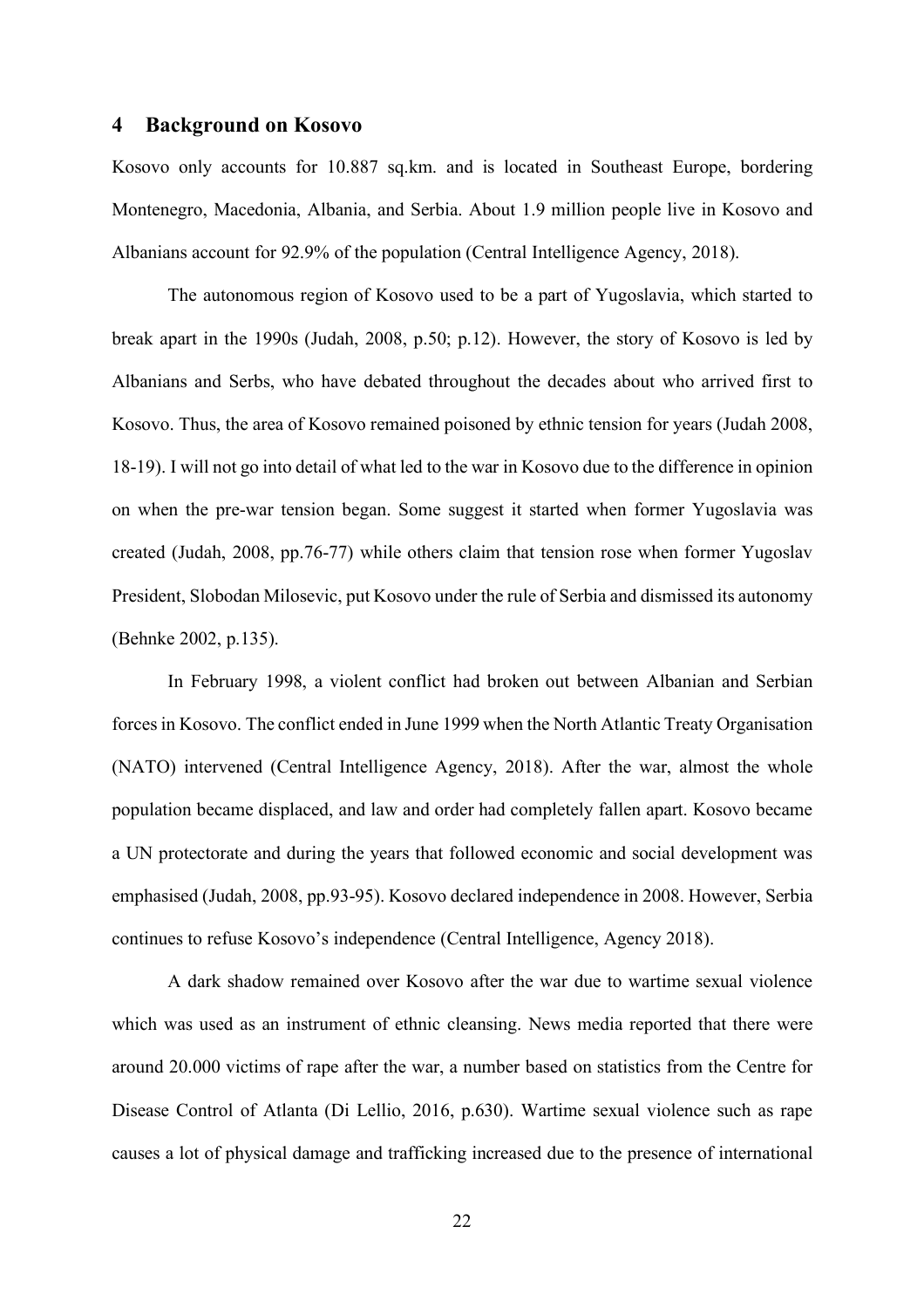aid staff (Desai & Perry, 2004, p.1305). In post-war Kosovo, investigators and advocates were silenced until 2012. Even though Milosevic's regime was abolished, domestic elites and international actors did not formally support women's rights. Women advocates received threats and survivors were left without any social or economic support, or worse, their families abandoned them. The crime had been silenced on purpose by the patriarchal society, to ignore what had happened (Di Lellio 2016, pp.630-631).

The situation started to change in 2011 when Kosovo's Government elected Atifete Jahjaga, a former second in command in the Kosovo Police, as the first female President of Kosovo. The politics in Kosovo had been fragile with nearly every government collapsing, so there was hope that Jahjaga would establish a relatively stable situation. Jahjaga was a nonpartisan President, and she held office for five years (Hebda, 2014, p.212; Popova & Muhxheri, 2016)

In 2012, shortly after Jahjaga took office, female advocates proceeded their efforts towards women's empowerment. They decided to join hands with the Kosova Women's Network (KWN) and protested under the message "We don't want flowers. We just want justice for women who suffered sexual violence during the war". After the protest, Atifete Jahjaga decided to meet the survivors of wartime sexual violence in a private meeting. Her powerful support meant a lot. Further, Jahjaga established the National Council for the Survivors of the Sexual Violence during the War (Di Lellio, 2016, pp.635-636). Therefore, Jahjaga has changed the perception towards wartime sexual violence in Kosovo and ever since she left office she has been traveling around the world to advocate for the issue.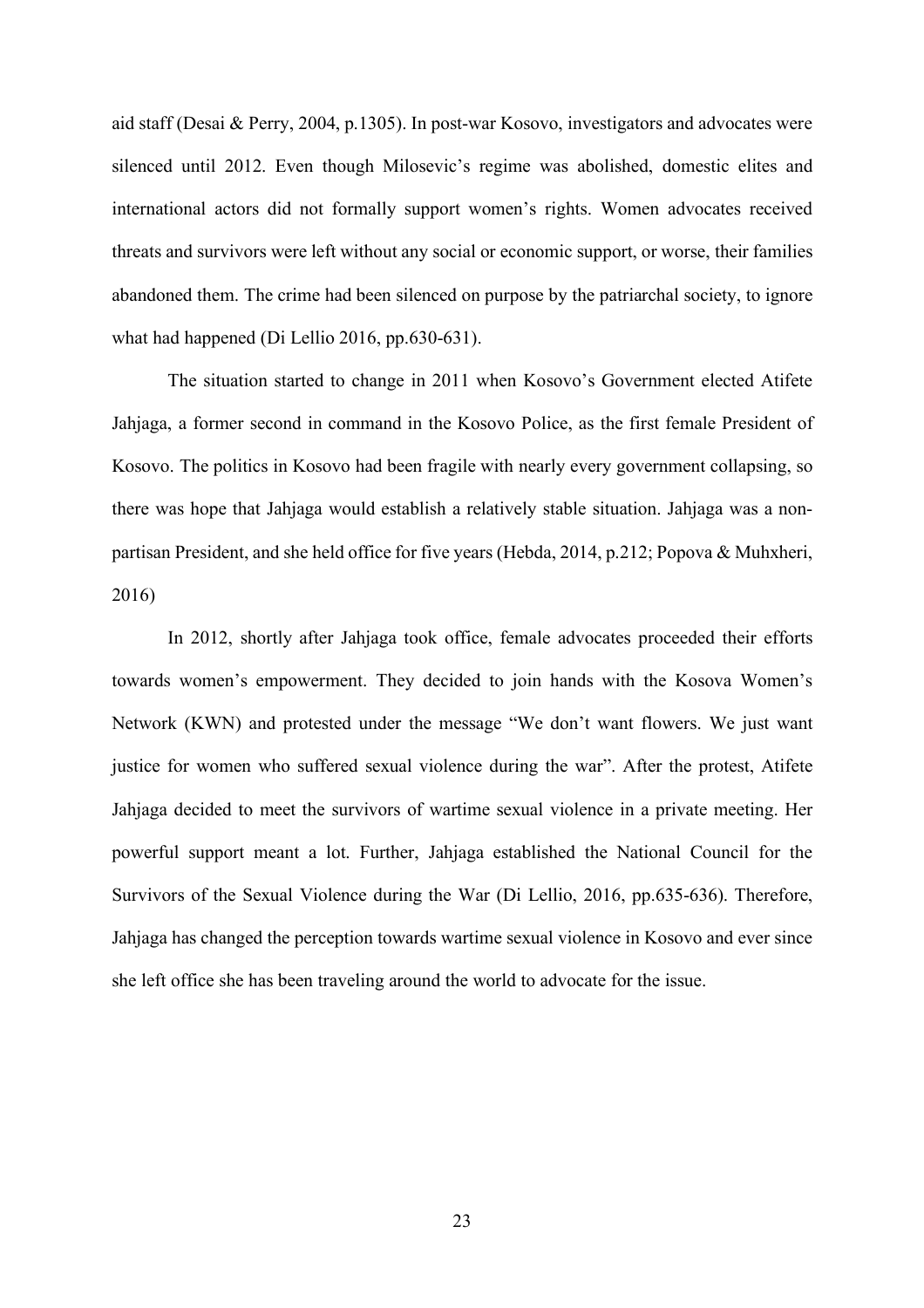# **5 Findings**



Figure 2: Diagram of frames identified.

The diagram above provides an overview of the frames identified within Jahjaga's discourse. One can see the two different dimensions and the frames identified beneath. The dark circle in the middle indicates overlapping frames which were identified in both dimensions.

# **5.1 Power Dimension**

The section will explore how power affects Jahjaga's discourse and thus, it will give an overview of the extinguishing frames Jahjaga uses in her discourse both during her presidency and after.

# **5.1.1 Women's Victimhood Frame**

"Women's victimhood frame" represents how women are referred to as victims rather than agents and thus, are further marginalised, when the intention is to empower them. During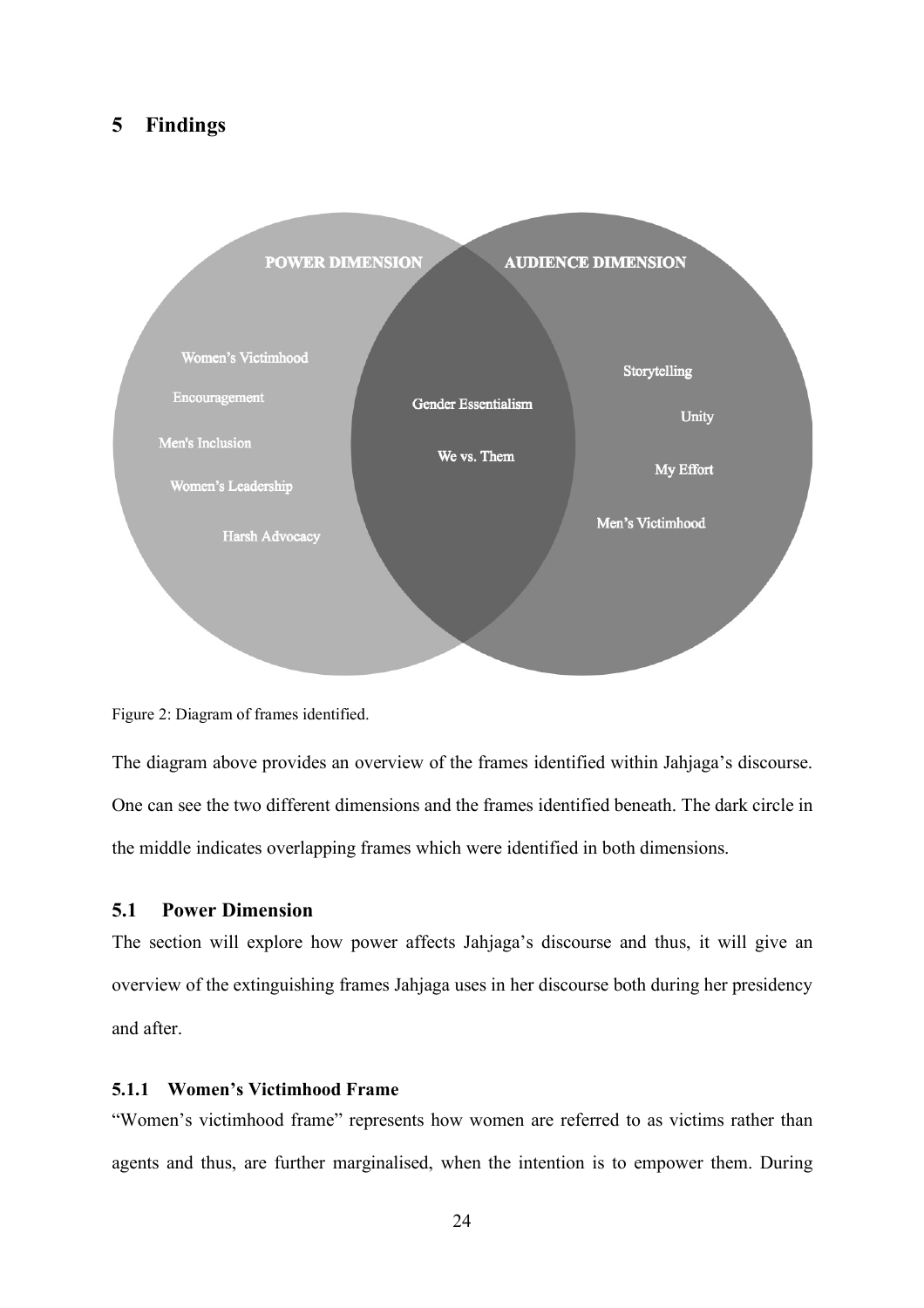Jahjaga's presidency, she occasionally frames women who have been sexually violated as victims. Jahjaga claims that women are the most affected and hardest hit by conflict, and thus they relate to each other and have an easier time cooperating (Jahjaga, 2012a):

*"Women continue to strain and internalize the visible and invisible signs of their victimisation. They have been victims of sexual violence in Kosovo by Serbian forces that sought to repress their dignity, that of their families and of their children. Of rape as a tool of war"* (Jahjaga, 2014a).

*"Statistical research conducted in Kosovo during this decade shows that the woman in Kosovo continues to be the main victim of the transition period"* (Jahjaga 2012b).

Furthermore, she uses the word "survivor" more often than "victim" after she left office to describe those who were sexually violated during the war. That is, a simple search of the analysed data reveals that Jahjaga uses the word "survivor" 113 times and the word "victim" 111 times, during her presidency. After she left office, Jahjaga uses the word "survivor" 95 times and the word "victim" 59 times.

# **5.1.2 Inclusion of Men Frame**

The frame above represents how men are included and defined in the category of either victims

or survivors of wartime sexual violence. At the end of Jahjaga's term as President, she mentions

men as victims on two occasions. However, she only mentions them briefly ("…and men"):

*"Sexual violence was used as a tool of war in Kosovo against thousands of women and men with the purpose to incite fear and oppression upon innocent citizens, it was used to incite ethnic cleansing, to emasculate the men, to strip the whole society from its human values…."* (Jahjaga, 2016a).

When Jahjaga left office she starts mentioning men more freely and more often, and thus,

stabilises the frame:

*"Hundreds of men were also sexually abused. To this day we do not know the exact number, but we rely on data provided by experts that put this number at twentythousand"* (Jahjaga, 2016b; 2017a).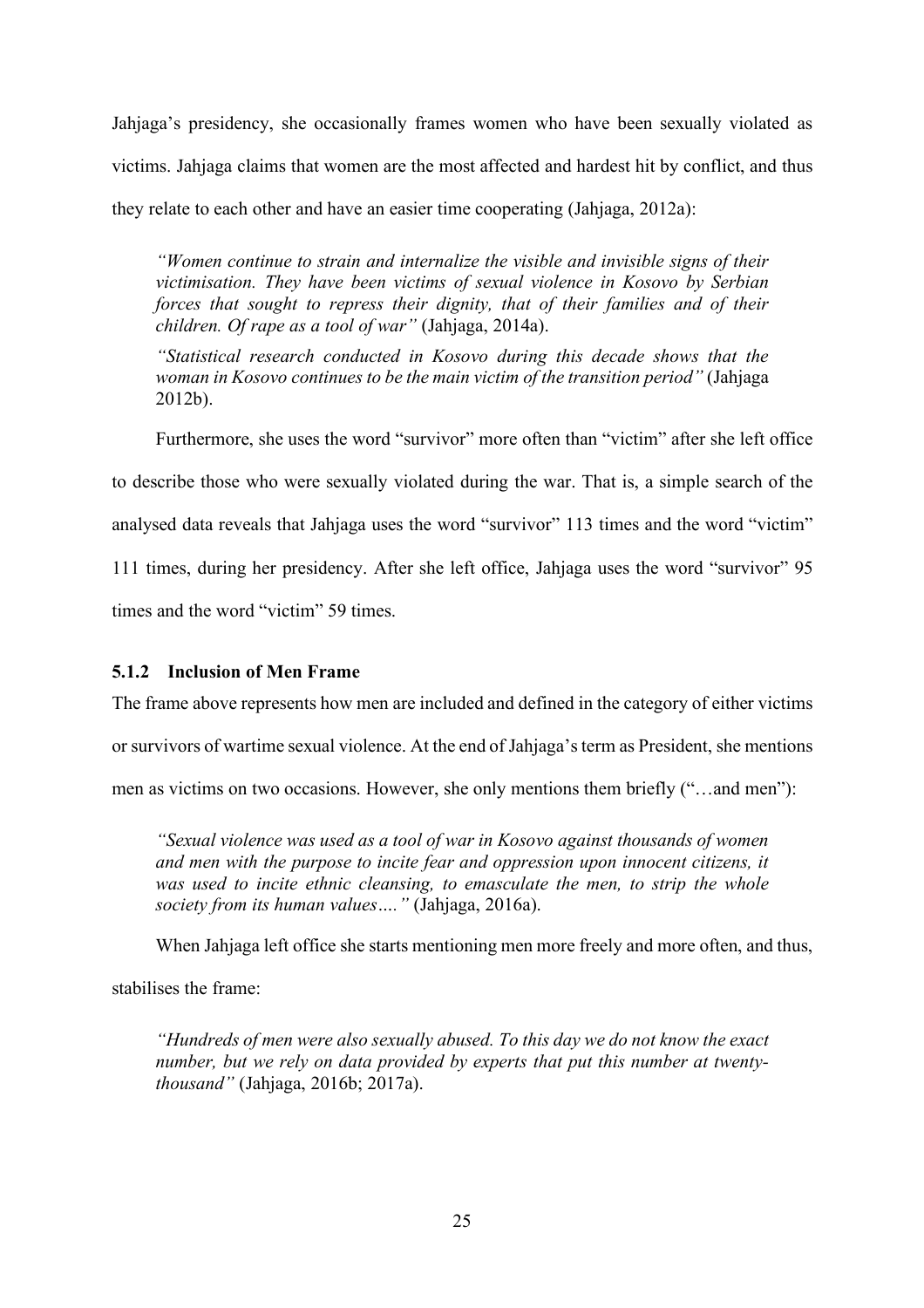## **5.1.3 Women's Leadership Frame**

Jahjaga uses the "women's leadership frame" to further highlight the importance of women's inclusion and the significant progress other female leaders have made. During her presidency, Jahjaga mentions the effectiveness of women leaders, such as Hillary Clinton and Madelaine Albright, former Secretaries of the United States, several times, and adopts their views:

*"As Secretary Clinton says: "When we invest in women, we're not just investing in one individual. We are investing in families, and we are investing in the next generation, we are investing in the community and the country"* (Jahjaga, 2012b).

*"As former Secretary of United States, Ms. Madeleine Albright put it during the Summit, "our challenge remains to find a way to move on three fronts at the same time""* (Jahjaga, 2013).

On several occasions during her presidency, Jahjaga links investment in women to traditional

ideas of family and society, without directly mentioning Clinton. Thus, women are associated

with family values, which further relate to the prosperity of the society.

*"The security for the woman means security for the child, the family and the whole society"* (Jahjaga, 2012b).

*"To invest in a woman is to invest in a child, and in a family and in a society, followed by the best investment, in the state and the future of our country"* (Jahjaga, 2015a).

After she left office, this frame disappears within Jahjaga's discourse, except for one occasion where she addresses international audiences after she left office (Jahjaga, 2017a).

## **5.1.4 Encouragement Frame**

"The encouragement frame" represents how Jahjaga frames encouragement discourse when encouraging authorities. When in office, she uses her power to push the sitting government to provide reparations to the victims. Moreover, she encourages the society to break the stigma. Jahjaga encourages them, especially mentioning the obligation the society and the authorities have in respecting the human dignity of the survivors (Jahjaga, 2014b). She is especially hopeful in her instrumentalisation of women's empowerment and her citizens, both locally and internationally: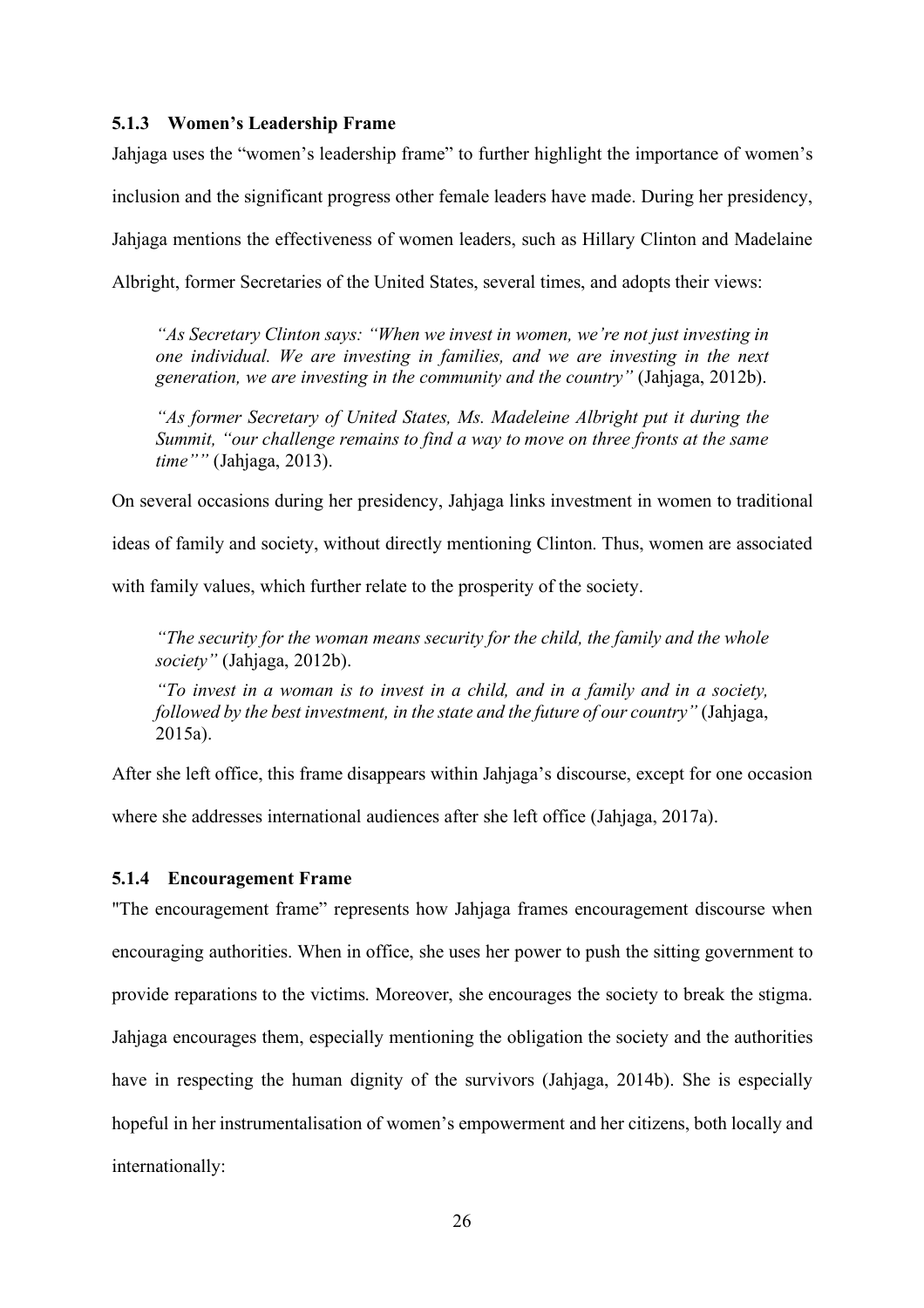*"I expect from the new government and from you, members of parliament, to continue the cooperation and the dignified treatment of the survivors. Our liberty will not be complete without their liberty"* (Jahjaga, 2014c).

*". . . Parliament of Kosovo promulgated the draft law through which it recognized the status of the victims of sexual violence during the war, a step which brought us in front of an obligation, obligation to build a reputable process, accountable as per highest international standards, which would enable the full implementation of this law"* (Jahjaga, 2015b).

*"We cannot change the past but we can make sure to work together and guarantee a better future for everyone. Believe in your power to bring change"* (Jahjaga, 2016a).

# **5.1.5 Harsh Advocacy Frame**

After leaving office, Jahjaga openly talks about her experience of being a President in a critical

tone. During her presidency, this frame is not used. She frames advocacy using harsh discourse

and her statements holistically represent criticism. That is, her discourse in advocacy for the

rights of wartime sexual violence survivors is sharp and more representative of an advocate, as

she was quoted at the EU Information and Cultural Centre (2016):

*"Establishing legal support programs for all victims is the most difficult and painful process for Kosovo. The moment when lawmakers in parliament raised questions and required medical examination of the victims instead of unifying in support, I have to admit that this was a moment when I felt very disappointed by our lawmakers."*

Moreover, she uses her position of not being in power to express her feelings towards the issues,

encouraging more survivors to sign up:

*"The process is going well but I am not pleased with the number of applicants and the number of people who seek this right…. I publicly ask every victim to use this legal right of theirs"* (Jahjaga, 2018).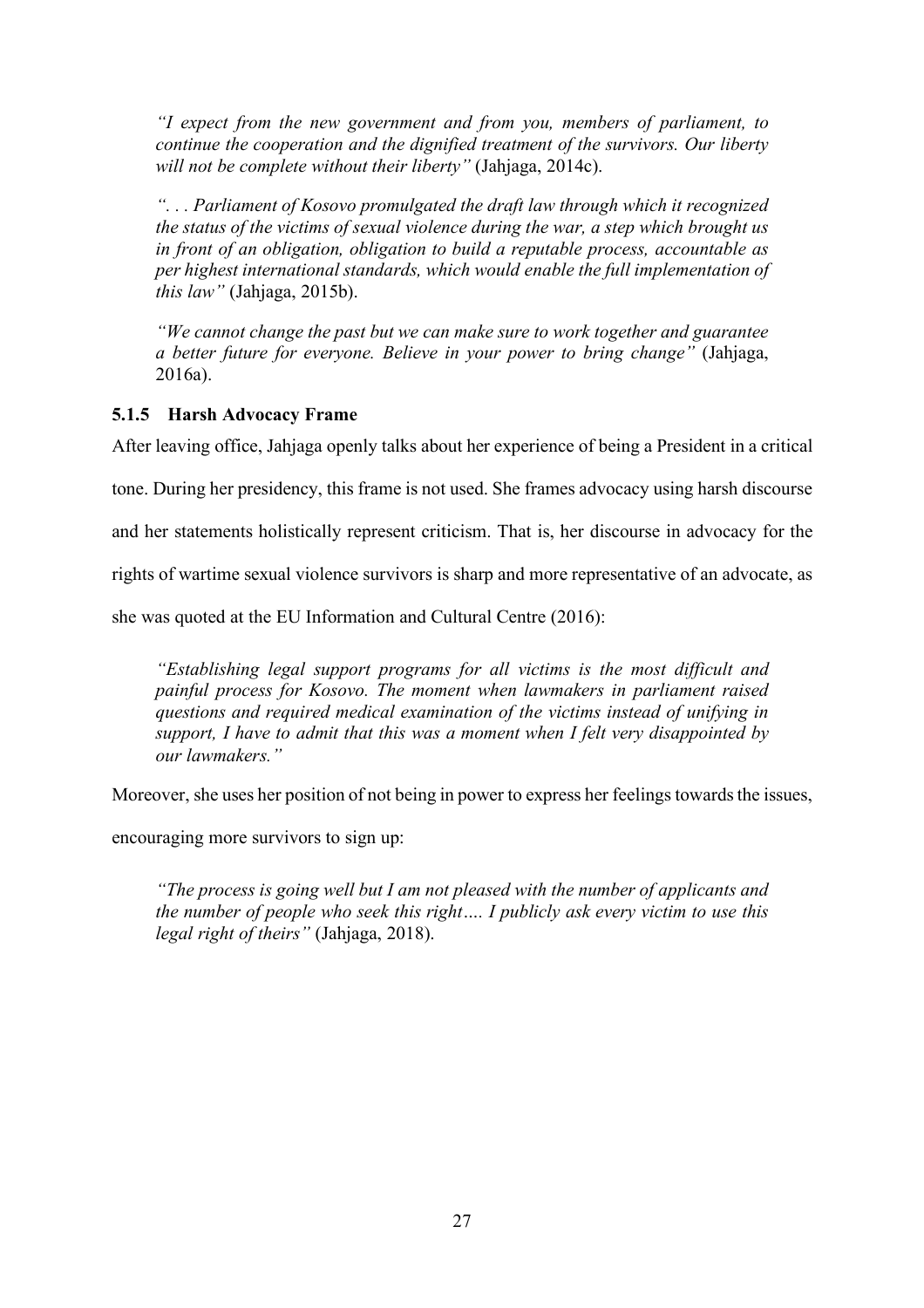# **5.2 Audience Dimension**

The section will give an overview of the extinguishing frames Jahjaga's used in her discourse

both on a local level and on an international level.

# **5.2.1 Storytelling Frame**

"The storytelling frame" refers to how Jahjaga tells stories about the crimes individual victims experienced. When Jahjaga speaks locally, she does not discuss individual stories about the survivors and what happened to them, though she does it on a number of occasions when she is speaking to international audiences:

*"I have heard the story of a woman from the Drenica region who was gang-raped continuously by Serbian paramilitaries for over six months. I have spoken to a woman in Gjakova whose body was mutilated while she was raped during the war. Just recently, I met the child of a war rape victim who died without receiving the justice she hoped for, for so many years"* (Jahjaga, 2017b).

It is noteworthy that Jahjaga never tells stories about men, neither on the local nor the international level.

# **5.2.2 Unity Frame**

The "unity frame" is used to unify Kosovar society in a societal obligation to fight the stigma

against wartime sexual violence survivors. When addressing local audiences, Jahjaga talks

about the citizens as a society which needs to tackle, or has tackled the problem of the stigma

surrounding sexual violence together:

*"We have done lots of work in awareness raising on this crime, with organisation of events, local and international initiatives"* (Jahjaga, 2015c).

She also uses the unity frame to emphasise that we as a society and unity, have an obligation

to fight the societal stigma. Often she links the societal obligation through the message of art:

*"As these paintings clearly show, there is no division between us and them- their pain is the pain of every one of us and the engagement of the society with this grave wound of the war is our obligation towards the respecting of their human dignity"*  (Jahjaga, 2014b).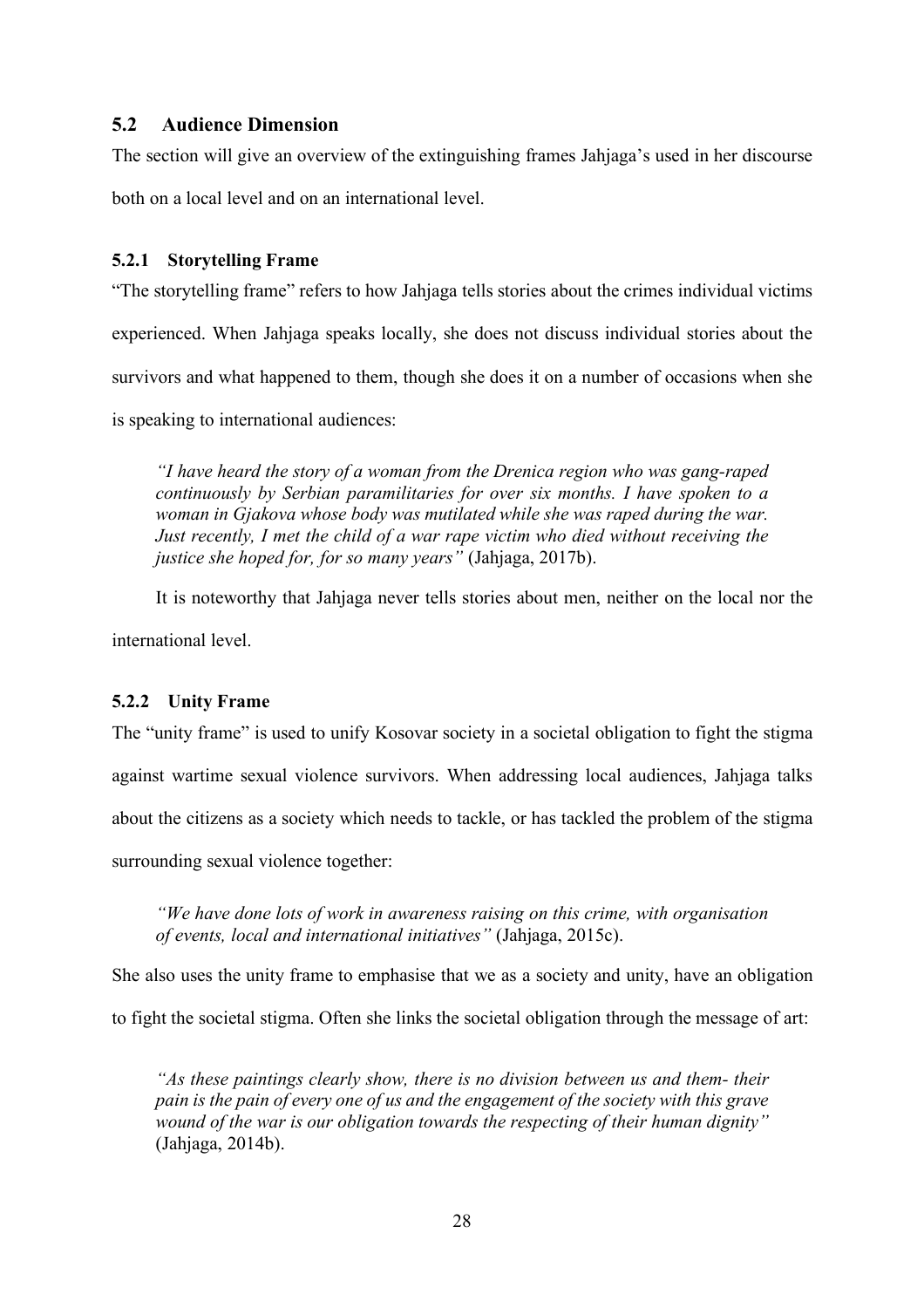*"For these women, war has not ended as yet, and this change must start first within their own families, within our society, and this must change"* (Jahjaga, 2014d).

# **5.2.3 My Effort Frame**

The "my effort frame" represents how Jahjaga frames her effort in helping the survivors of wartime sexual violence. Internationally Jahjaga often uses the pronoun "I", which she does not do locally. She does not stop using "we" when addressing international audiences, but she most often begins by talking about herself and her effort and how important it was and how she managed to get everyone involved:

*"I have become the voice of the woman in our society, and the voice of equality for every citizen in my country"* (Jahjaga, 2014a).

*"Since the very first day that I took office, I have raised the voice of support for all women and young girls. . ."* (Jahjaga, 2014a).

*"I started to campaign on their behalf, I supported their legal status as civilian victims of war"* (Jahjaga, 2015d).

*". . . and last year I created the National Council on the Survivors of Sexual Violence in War, taking the issue to the country's top office and putting it on the top of my agenda"* (Jahjaga, 2015d).

# **5.2.4 Men's Victimhood Frame**

This frame represents how Jahjaga frames men as victims of wartime sexual violence. She

never links men directly to wartime sexual violence on a local level. Therefore, men's

victimhood is silenced on a local level. However, she does mention male victims on an

international level on several occasions:

*"We inherited a country that had around 20 thousand victims of sexual violence, men and women… and to our shame as a society, even after the end of the war, we have covered them with the veil of shame"* (Jahjaga, 2018).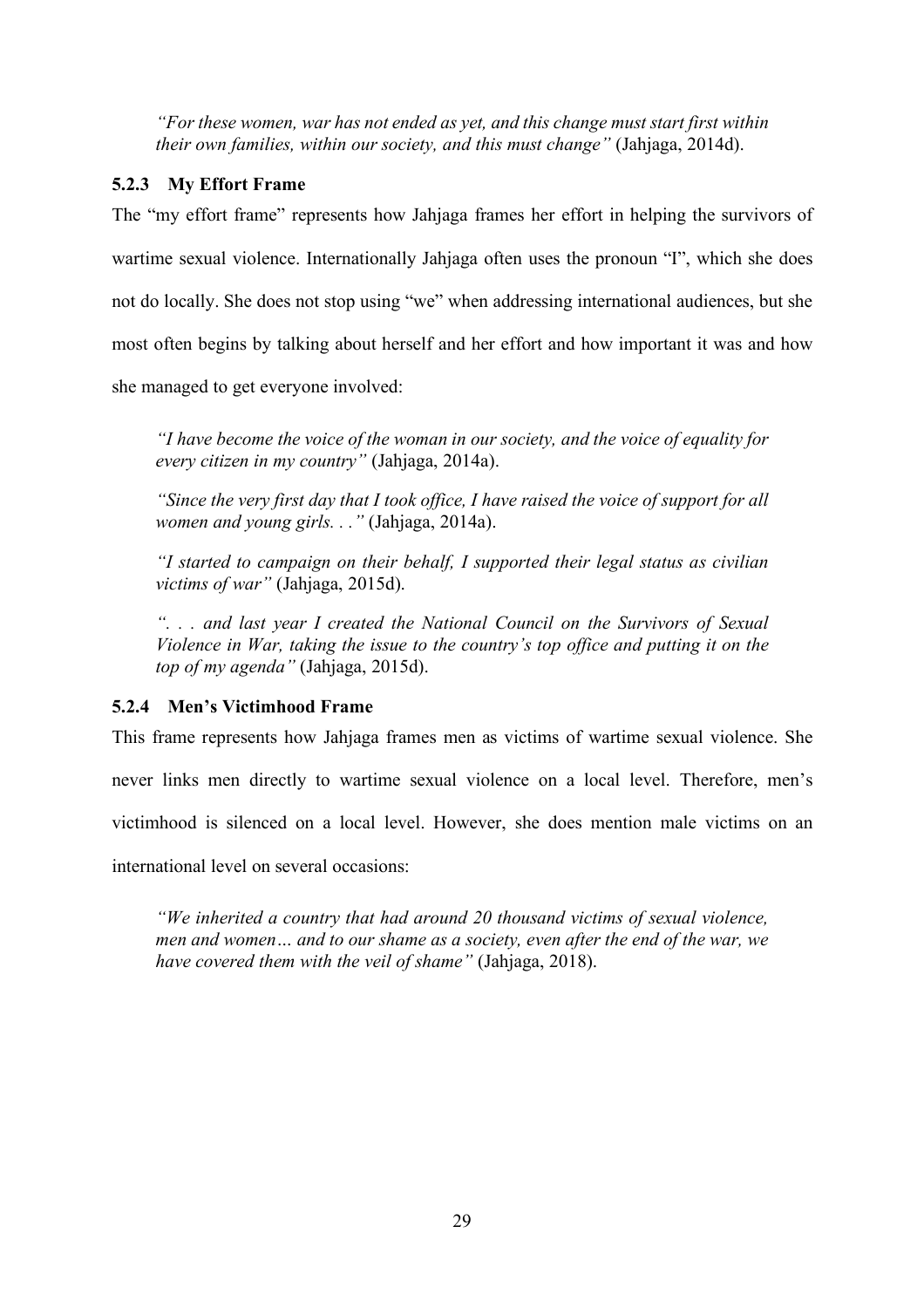# **5.3 Overlapping Frames**

The following section gives an overview of the frames which remain the same and thus, she stabilises throughout all four dimensions.

# **5.3.1 We vs. Them Frame**

"We" within Jahjaga's discourse refers to "us", the Kosovars, the national unity. However, who is included within that group depends on if it suits her discourse to include the survivors of sexual violence. Jahjaga speaks in a paradoxical manner throughout all of her speeches, both during and after she leaves office. Jahjaga emphasises the fact that "we", need to help "them", the victims: "Above all, we have given voice to survivors and we have restored their dignity." At the same time, she talks about how "we", as a unity, need to become "one":

*"And through these messages let us tell them that they are not alone, that the silence has been broken and that we shall make sure that their voices shall no longer be rendered silent. We may not be able to change their past, but we will be working towards making sure that the future will not be determined by this past. As I have said many times before, on this issue there is no us and them- we are us and we are one"* (Jahjaga, 2014b).

Jahjaga says the last sentence on several occasions locally.

# **5.3.2 Gender Essentialism Frame**

Gender essentialism within Jahjaga's discourse refers to how she overemphasises women as a

separate category in her discourse, how helpless they are, and how important it is to include

them due to their subordinate status in society:

*". . . sexual violence as a weapon of war mostly targeting women and young girls is a war crime and that we will make sure to punish the perpetrators and not its victims like we unjustly continue to do"* (Jahjaga, 2015e).

*"Women are an inseparable part of the comprehensive progress of any societies, they are agents of peace, of conflict resolution, of state building processes, and their direct involvement ensures a safer and a more just world for everyone."*  (Jahjaga, 2015e).

Jahjaga puts women in a specific category because she argues they bring about "more balanced

and comprehensive policies" (Jahjaga 2013) and are "bridge builders between our communities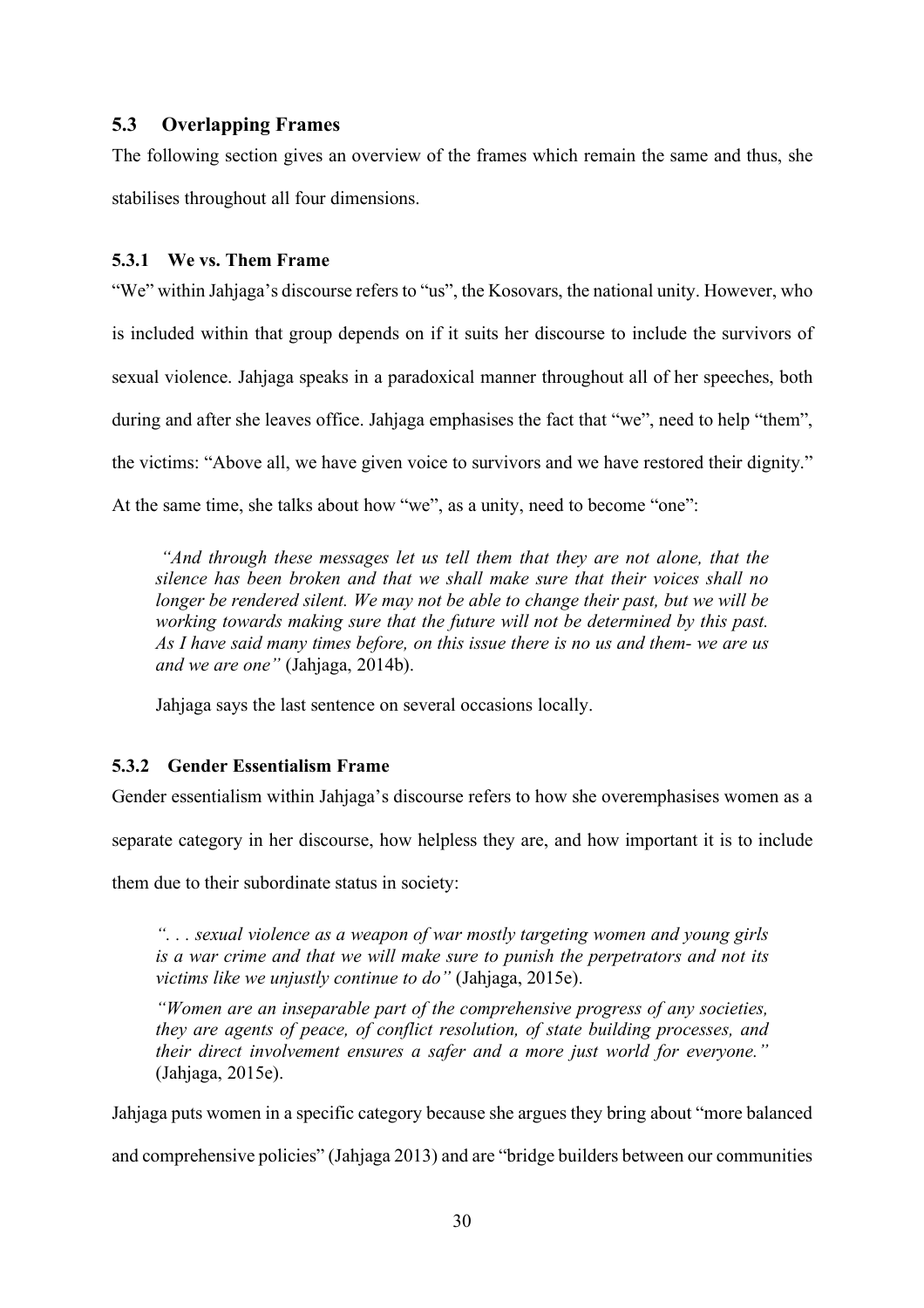and countries" (Jahjaga 2011). Therefore, saying that women are better poised to carry out certain roles, while at the same time, she argues that she does not want to "divide women and men because the responsibility for all the developments falls on the two genders equally" (Jahjaga 2012a).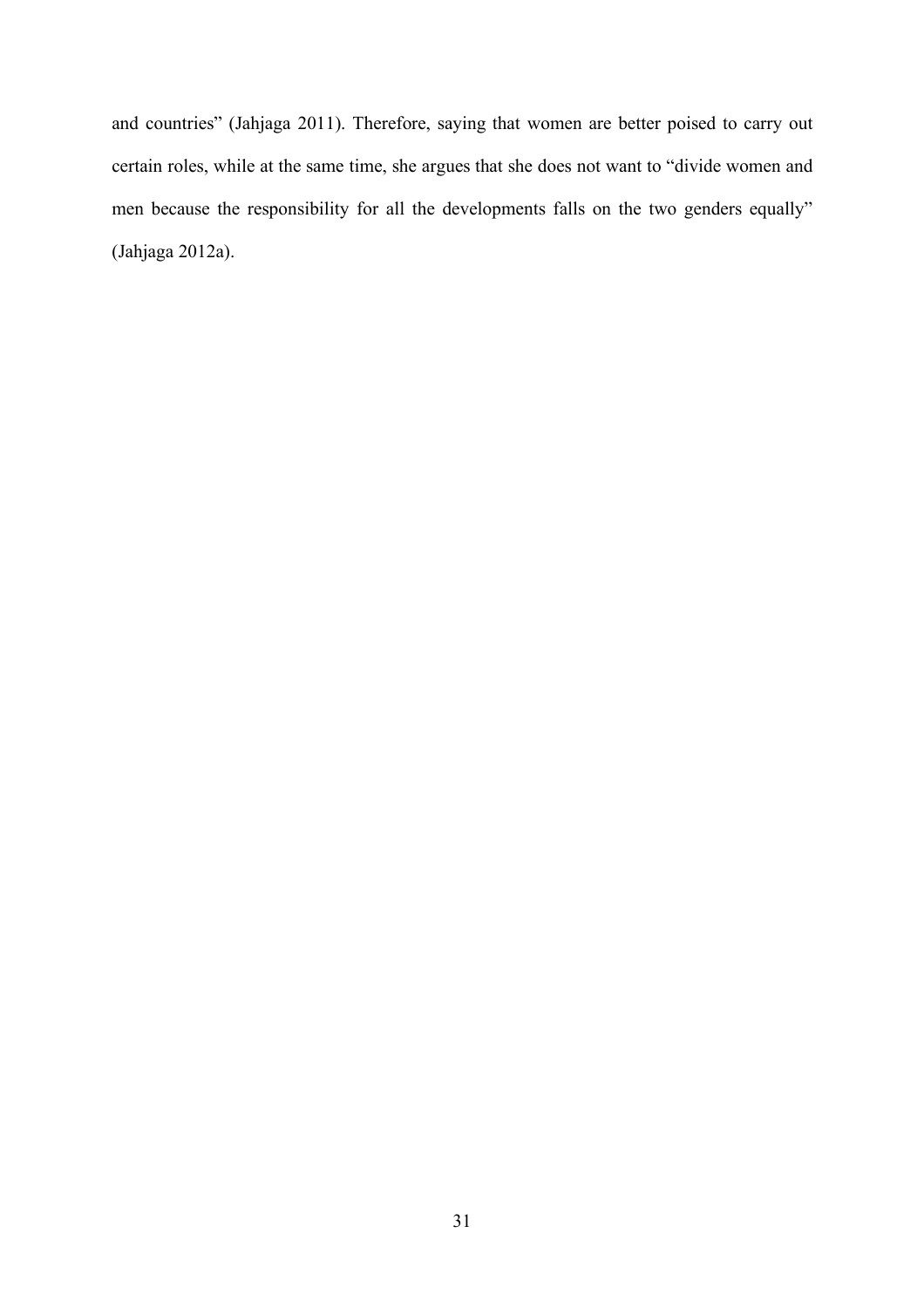## **6 Analysis**

The following chapter carefully analyses the main findings with reference to theories and further criticism.

#### **6.1 Power Dimension**

During Jahjaga's presidency, she describes women as victims on more frequently than after she left office. By continually connecting women to the status of being a victim, one is holding on to the essentialist notion that women are victims and men are warriors who are not sexually violated. If we look at her discourse from a post-colonial perspective, one can see how she, from her privileged position as President, frames women as victims. Theorists such as McEwan (2001) and Cockburn (1998) argue that by doing that, one does not accept the different factors that the identity of women holds. A person is never just a victim. Possibly she refers to them as victims rather than survivors during her presidency to attract widespread support and to ensure she could play on the emotions of people to care about the issue in the same way she does.

After Jahjaga left office, she uses the word survivor more often when referring to those individuals who were sexually violated during the war. However, she still also uses victimhood to describe them which further emphasises the fact that they are somewhat a minority in the society, by talking about them as victims 15-20 years after their victimhood. I argue that today they are survivors, and their future is threatened by continually talking about them as victims.

Even though one can argue that it is crucial to raise the issue of women to higher ground, one can also see that when Jahjaga is out of office, she is more open towards mentioning men, possibly because she is not as constrained by her position as a head of state. Politics today are centred around focusing on women and their subordinate status. Thus, it would not be popular if a President were to raise the issue of men at the same time as the issue of women. It would simply not suit her politically. At the same time, men's experience is neglected. It is assumed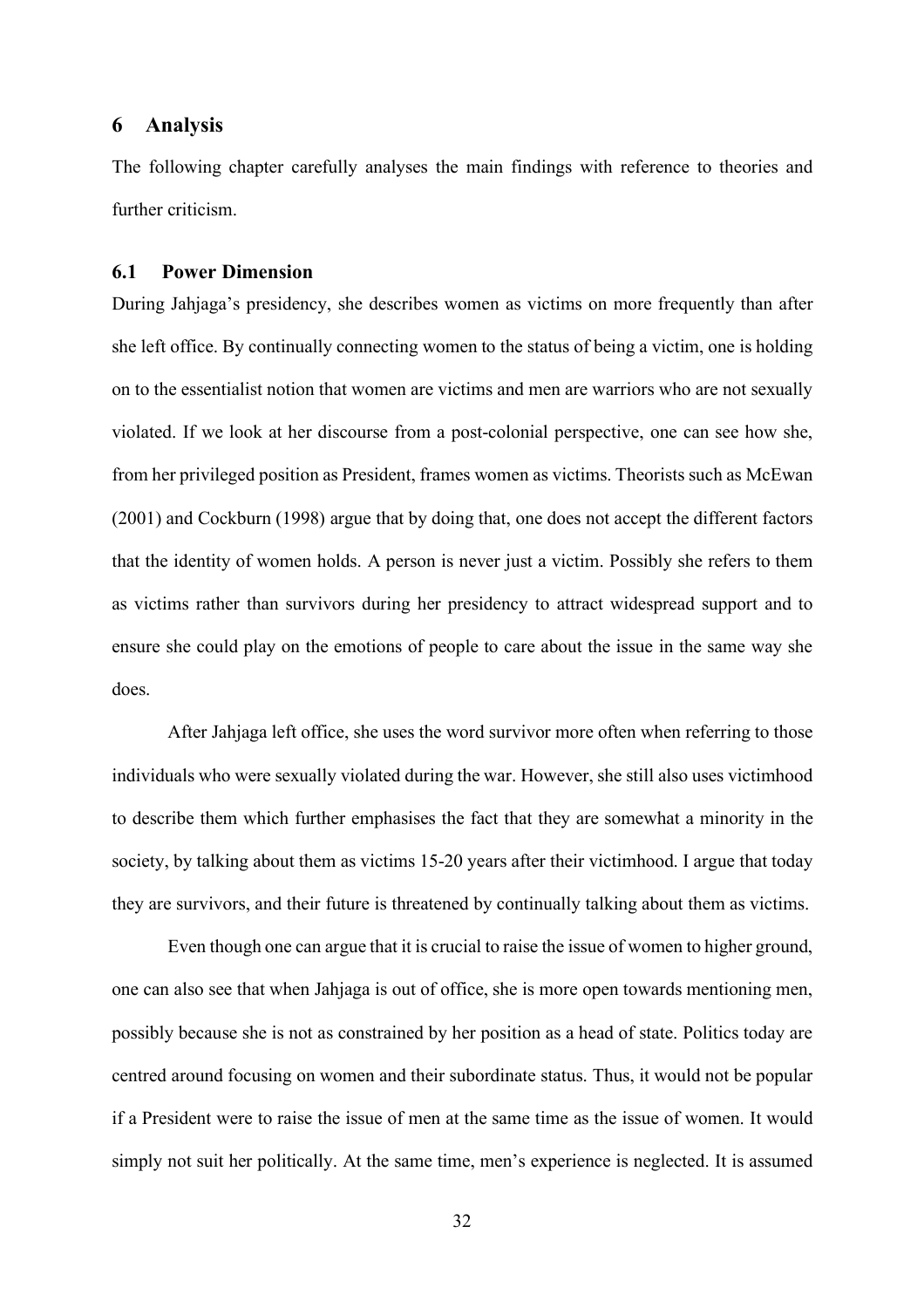that men are not worthy of being mentioned as a category which has been sexually violated during the war. During the end of her presidency, she started to mention men a bit, but only internationally. Kosovo is a patriarchal society and Jahjaga in a way respects that on a local level. It is noteworthy that Jahjaga considers breaking the stigma against one group is fine while not the other group.

During her presidency, Jahjaga uses a discourse that is typical for politicians, mentioning family values. Jahjaga links ideas of investing in women to the prosperity of the family and the society. This also feeds into the narrative of being gender essentialist, as women are considered a holistic category that always affects the welfare of the children and the family. By using arguments like these, it further establishes the differences between men and women that currently exists. Jahjaga repetitively mentions women leaders such as Madelaine Albright and Hillary Clinton when she was President. I argue that she uses it to stress the fact that women leaders can be effective. Jahjaga seeks women solidarity and legitimacy from mentioning peers. However, due to local values, I question if locals favour a discourse which highlights women's leadership. If we are to respect local values when speaking of peace-building, we need to think about it in detail since it can also be inhumane with reference to human rights, as local values may favour the marginalisation of women.

Moreover, during her presidency, Jahjaga argued that women are more peaceful than men. Jahjaga is a female leader, and research has shown that women leaders are more active in promoting the role of women in peace-building (Tinde, 2009). However, by arguing that women are more peaceful as a way to advance women's role in the society, Jahjaga further maintains the perception that women should hold caretaking roles while men fight, and thus, gender relations between men and women are discounted.

During Jahjaga's presidency, she encourages the sitting government to help out the victims. Therefore, she tries to influence policy using her status as a leader to raise her voice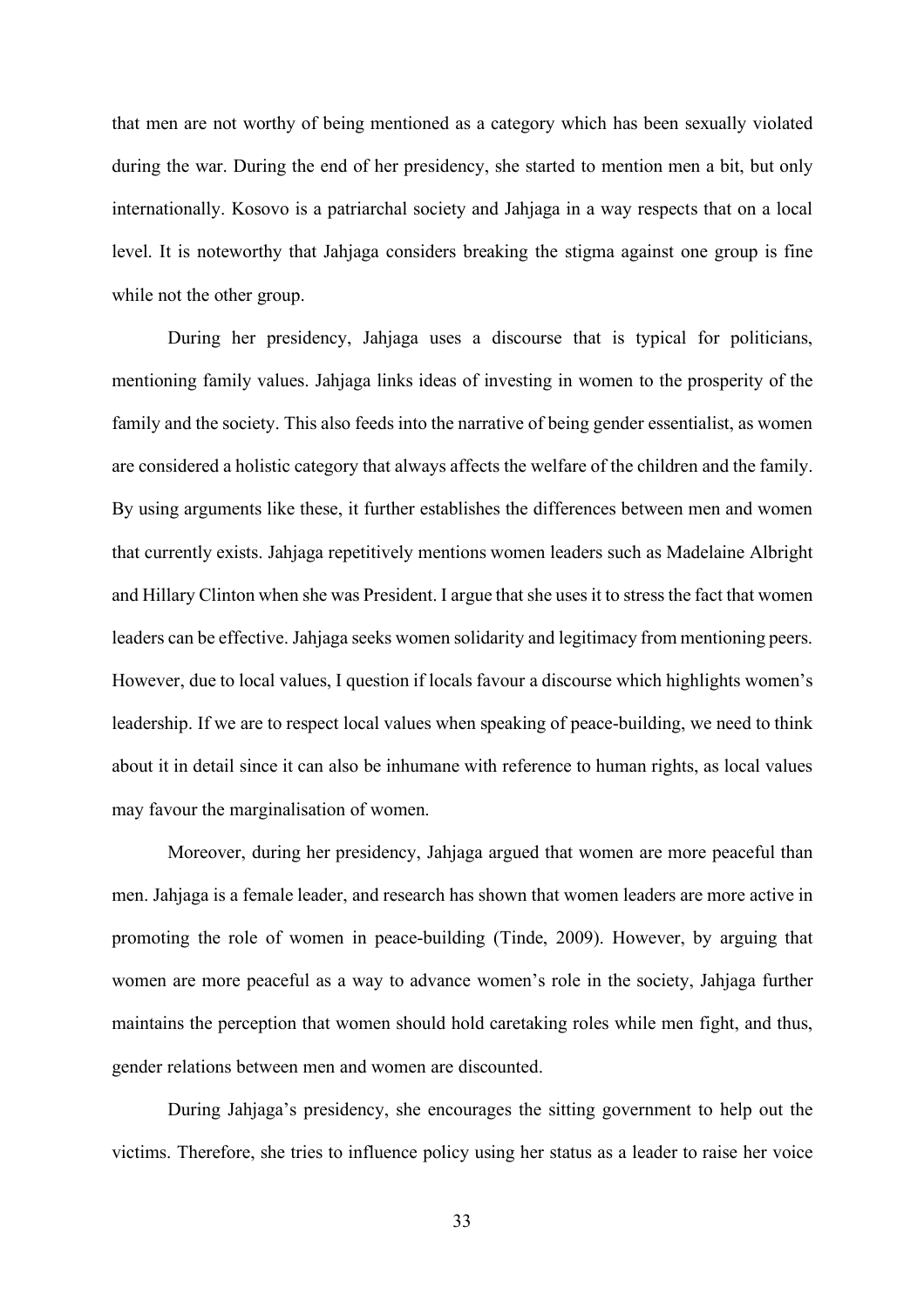on the issues of wartime sexual violence. Foucault (2003) argues that those in power can affect how certain matters are viewed or discussed by the general public. Jahjaga used her position in power and was hopeful and positive towards breaking the existing stigma towards wartime sexual violence.

After Jahjaga left office, she has been more open towards talking about her experience of being a President in a more critical note, and she is more open towards criticising the current government. Therefore, the office is undoubtedly constraining although it gave her a lot of opportunities.

# **6.2 Audience Dimension**

When addressing local audiences, Jahjaga never uses the "storytelling frame", that is, she does not tell individual stories about those sexually violated during the war as she does on an international level. The patriarchal system in Kosovo possibly restricts her discourse on a local level, where the stigma towards wartime sexual violence holds Jahjaga back. Or, she tells individual stories internationally to raise awareness and support and, to influence listeners to further relate to the current situation in Kosovo. Either way, it is interesting how she uses the "storytelling frame" only when addressing international audiences. Further, she only tells stories about women, but never men. That is possibly the case because she fears it is politically frowned upon to go into detail on what has happened to men due to the importance of empowering women, or she has not met any male survivors nor heard any stories about men. However, one can argue that silencing the stories of one group further marginalises both men and women, instead of pushing for gender equality (Nakaya, 2003).

Furthermore, one of the most interesting findings of this research is that Jahjaga never associates men directly as being victims or survivors of wartime sexual violence. Again, this is a part of the patriarchal underpinnings in Kosovar society. It is as if she knows that the society is not ready to break the stigma against both men and women, but only women. As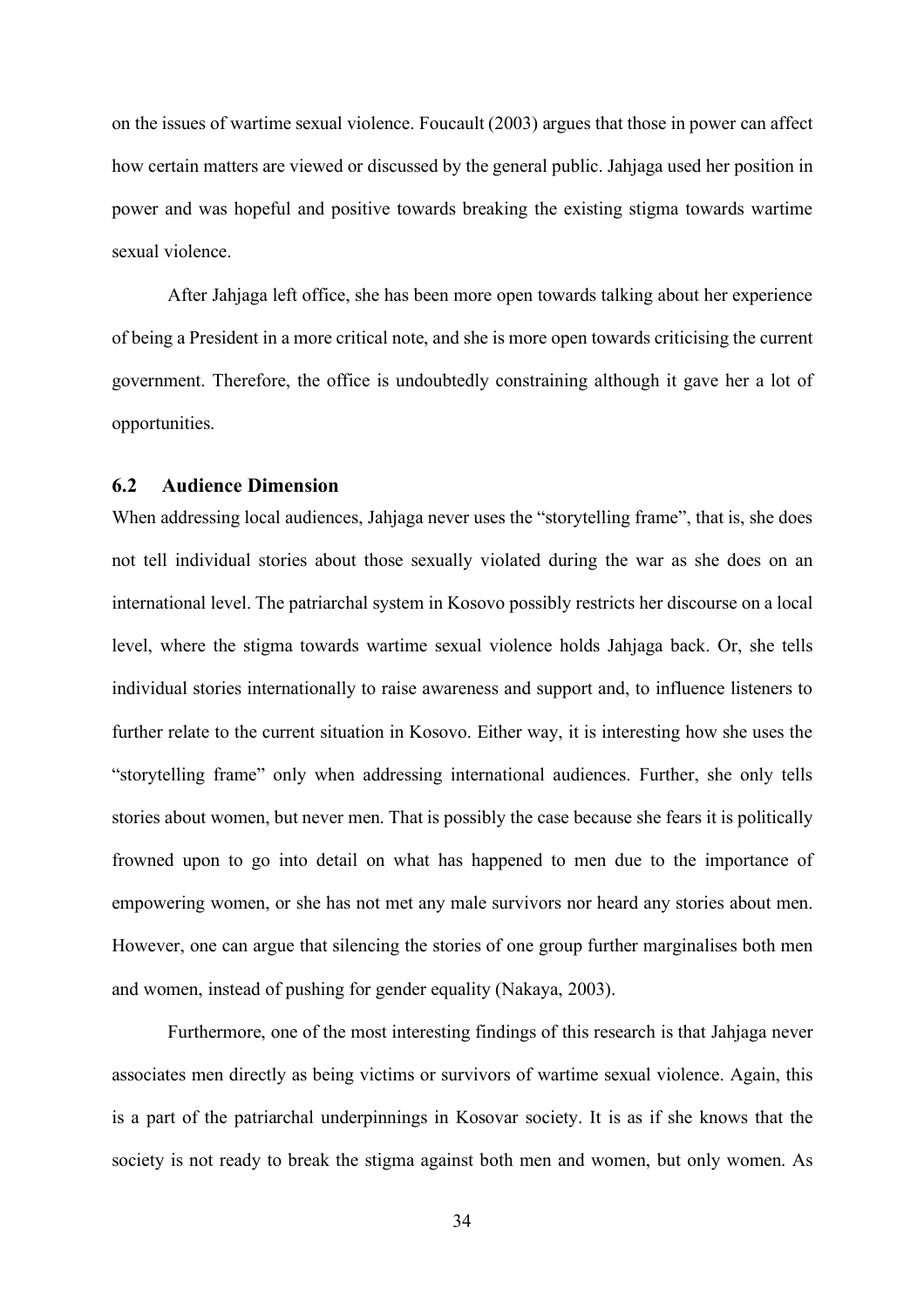theorists like Aroussi (2007) argues, we cannot reject men as victims if we aim to establish sustainable peace. If we want to establish full gender equality, it is not viable to minimise men's accountability for sustaining peace. If we only empower women, the structure that maintains the violence is left untouched. The case of UNSCR 1325 further highlights how by not recognising men's victimhood when aiming for further empowerment of women, it leaves other concerns untouched (Aroussi, 2017; Charlesworth, 2008).

On a local level, Jahjaga praises the effort of the national unity in helping the victims, unifying them, using the unity frame, into a category which includes herself, saying "we". I argue that Jahjaga knows that she needs to use a nationalist rhetoric when addressing local audiences to further advocate for the recognition of wartime sexual violence. Possibly, Jahjaga does this to bring the issues closer to the public and make them more relatable and a part of what they have all taken part in, in a unity. Nakaya (2003) argues that the domestic society plays an important role in promoting gender equality. Thus, Jahjaga's methods could be carefully thought out, to enable a shift in public opinion towards the issues of wartime sexual violence, away from the stigma. On an international level, she does mention what "we", the Kosovars, have done as a society to push for the recognition of wartime sexual violence. However, she also talks about her personal effort more. Jahjaga's frame on "my effort" values her great accomplishments and personal touch. The "my effort frame" probably feeds better into international audiences and further advances her personal position internationally, especially after she left office.

## **6.3 Overlap between the Dimensions**

Jahjaga uses the same two frames throughout all the data. First, she centres her discourse on gender essentialist ideas, using the "gender essentialism frame". Women are associated with notions of family and peace while men are linked with masculinity (Cockburn 1998). By repetitively tying women to family and children, Jahjaga is holding on to essentialist notions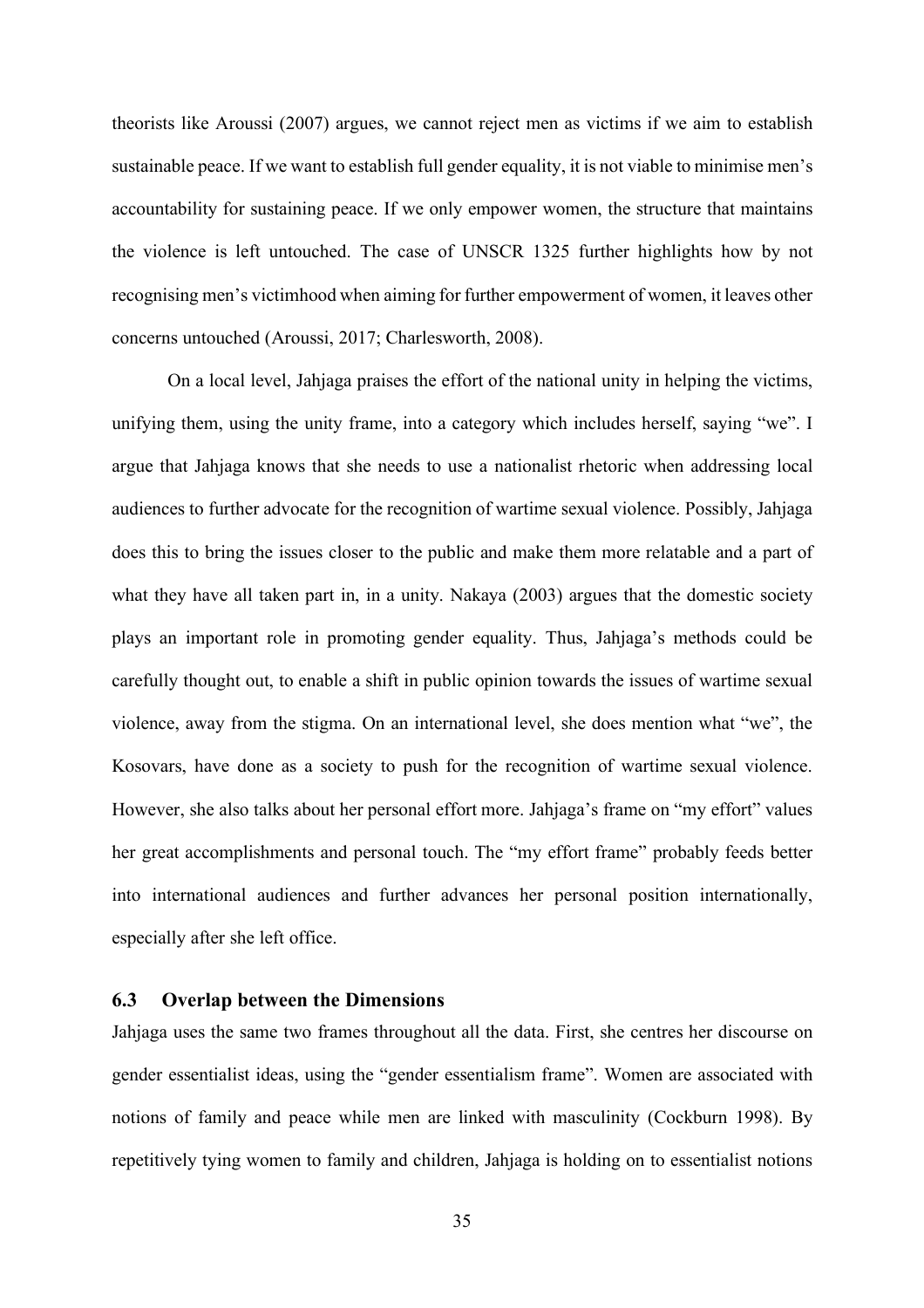relating to women and their traditional role of being a caretaker. She claims that women are the most affected and the hardest hit by conflict. As Puechguirbal (2010) argues, such categorisation reinforces stereotypical gender roles. Jahjaga seems to assume that women are a certain way and that men are another.

I find it interesting that she does not have a problem with speaking about women as bridge builders of our communities and that they are in somewhat a particular category. While at the same time, she says she does not want to divide women and men since the developments fall on both sexes, but before saying that, she talks about the uniqueness of the woman. This is a paradox.

Moreover, by not recognising men as victims and only linking them with aggression is not successful long-term when trying to sustain peace. Men's victimhood has not been recognised on an international policy level to a great extent which I consider a weakness. One should not fear to talk about the marginalisation of men in specific areas, for it benefits women as well. We cannot establish sustainable peace and gender equality unless we explore the root causes of inequality (Nakaya 2003; Puechguirbal 2010).

Second, throughout all her speeches, Jahjaga uses the "we vs. them frame". Jahjaga argues that we, the unity of nationals in Kosovo, need to help them, the victims of sexual violence. At the same time, she says that we shall not divide ourselves from the victims, because "we are one". Therefore, she frames the issues in a way that the category of "we" gets separated, though her intention is the opposite. This feeds into the nationalist overtone in Kosovar society. Unaware of the paradox, Jahjaga categorises herself and other "non-victims" as another category than the ones that were sexually violated. Linking this to post-colonial ideas, Jahjaga in a way frames "we" as another privileged category, distinct from the "other". However, she aims to include them in the same category and certainly does mention that "there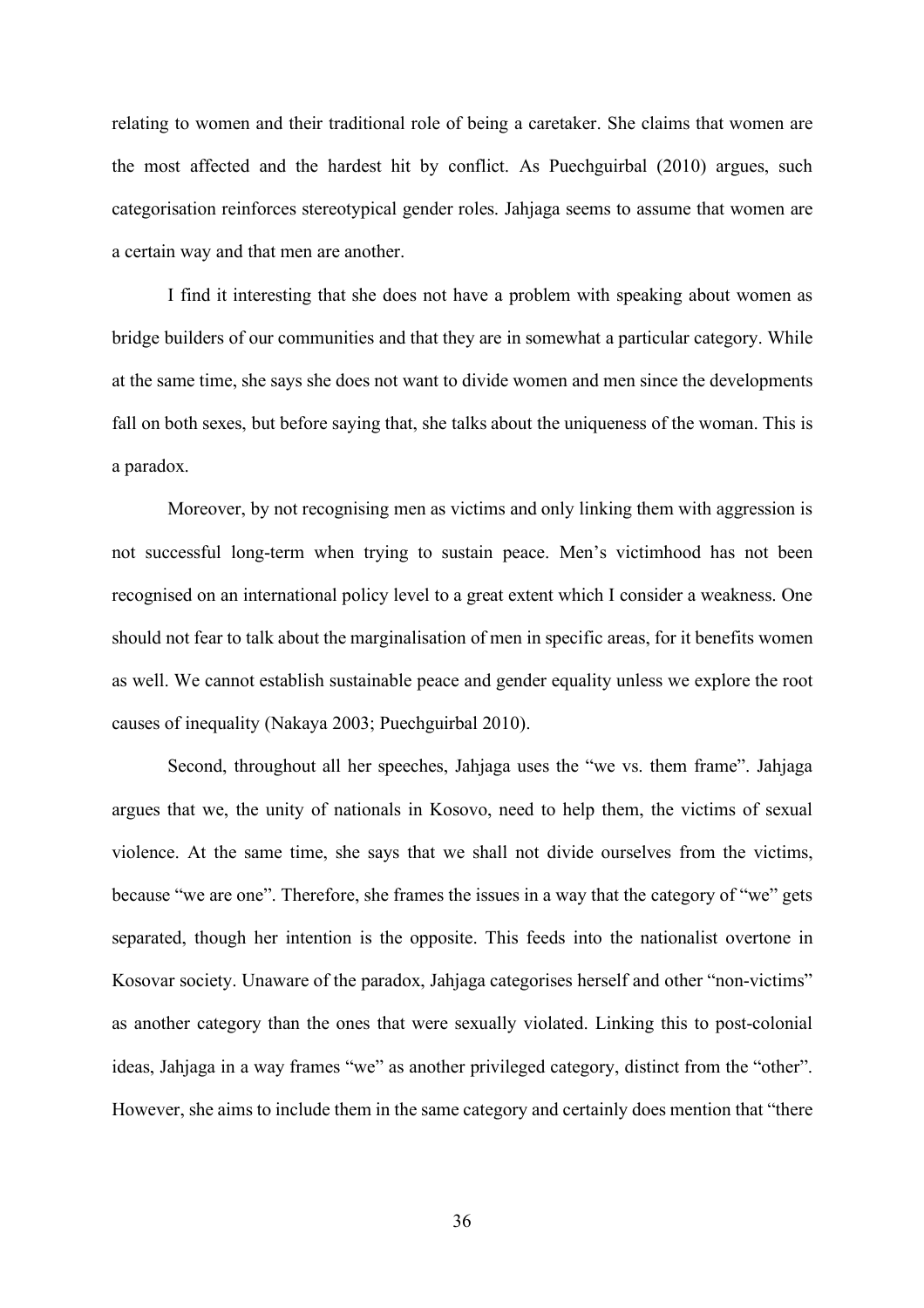is no us and them", I argue that if that is her intention, she should not talk about the issue by contrasting the two categories as separate ones in general discussion.

It is noteworthy to mention that when exploring the data, I noticed that Jahjaga repeated parts of her speeches on several occasions after she left office and addressed international audiences. It is as if she decided to stabilise the frames that she uses, so they do not change. It also indicates a lack of imagination since she uses the same phrases again and again. The frames she stabilises were "my effort frame", "men's victimhood frame", storytelling frame" as well as the overlapping frames of "we vs. them frame" and "gender essentialism frame". Moreover, since these are speeches made internationally after her presidency, I also want to note that she stabilised the "harsh advocacy frame".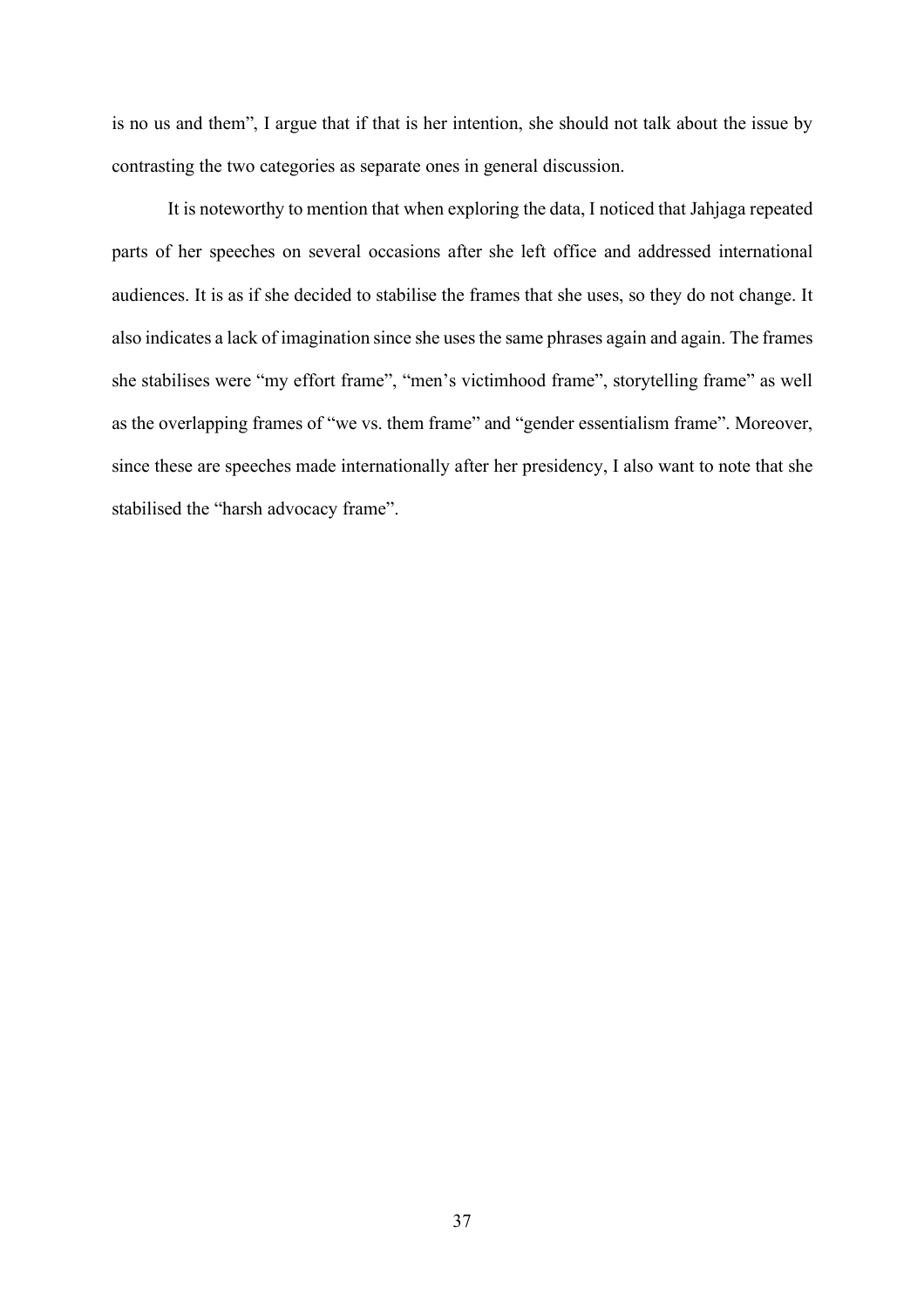# **7 Conclusion**

This dissertation analysed the discourse of the first female President in Kosovo, Atifete Jahjaga, to explore how women's leadership affects the recognition of wartime sexual violence. I revealed a research gap by examining existing literature focused on studying female agency in the Balkan region, especially on women's NGOs. I argue that existing research has not explored women's leadership and thus, my research made a necessary contribution. Further, I introduced gender theories relating to peace-building, post-colonialism, gender essentialism and UNSCR 1325. The theories gave us a better toolbox when analysing the data since gender theories are particularly useful when exploring discourses and power structures. To answer the research question, I argue that we need to examine two dimensions, the audience dimension, and the power dimension. That is, I hypothesised that Jahjaga's discourse changes after she leaves office and that her discourse changes depending on if she addresses international or local audiences.

This dissertation argues that women's leadership affects the recognition of wartime sexual violence in several ways. Holding the office of presidency indeed allows Atifete Jahjaga to promote wartime sexual violence, while at the same time, it is restricting at the same time. For instance, addressing the stigma against women is allowed, while addressing the stigma against men is not emphasised in the same manner, and only tried on the international level and mainly after leaving office.

The comparative angle explored in this dissertation, comparing both the effect of holding office as well as, the impact of addressing different audiences, gives us a subtler understanding of the research topic. Therefore, this research makes a significant contribution to existing literature. Jahjaga keeps utilising nationalist rhetoric, though possibly unaware, and thus, her discourse becomes substantially instrumental. Jahjaga manages to marginalise men through her emphasis on women and the establishment of a significant silence towards men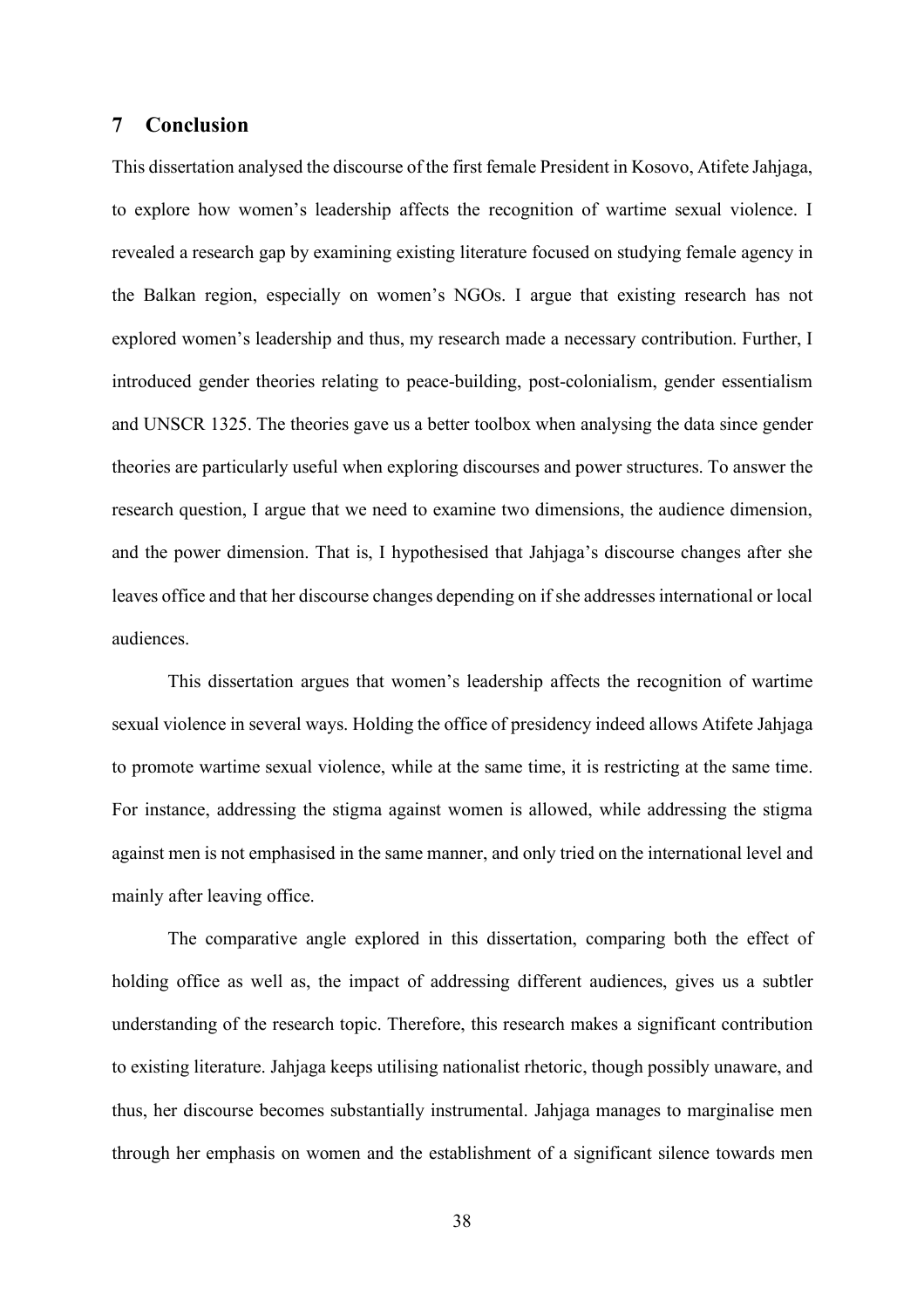who were sexually violated during the war, especially on a local level. If we look at this with reference to gender theories, one can see how the embodiment of women as victims and men as agents of war is held throughout Jahjaga's discourse. Therefore, the gap between men and women continues to widen as a cost of this overemphasis on women's empowerment rather than gender relations relating to inequality.

The findings surprised me since I did not expect this much difference between the different dimensions. Moreover, I did not expect Jahjaga to be as repetitive as she has been after she left office, repeating the same speeches several times, which indicates a lack of imagination.

Future research could include analysing her discourse after leaving office for several years to see if the stabilised frames have changed. Moreover, since I only managed to analyse two years of her time out of office, it would be useful to do a comparative analysis when more years have passed since she left office. Future research could also include analysing the discourse of other female leaders which have held office or other influential positions in postconflict states to see if their discourse on the topic is similar.

Atifete Jahjaga continues to travel abroad and advocate for the recognition of wartime sexual violence and women's rights. She has stabilised the frames within her discourse, and I doubt they will change in the future. It will be interesting to see if she will pursue an international career relating to the topic, as her focus on using "my effort frame" indicates that she might be highlighting her accomplishments as a President in Kosovo.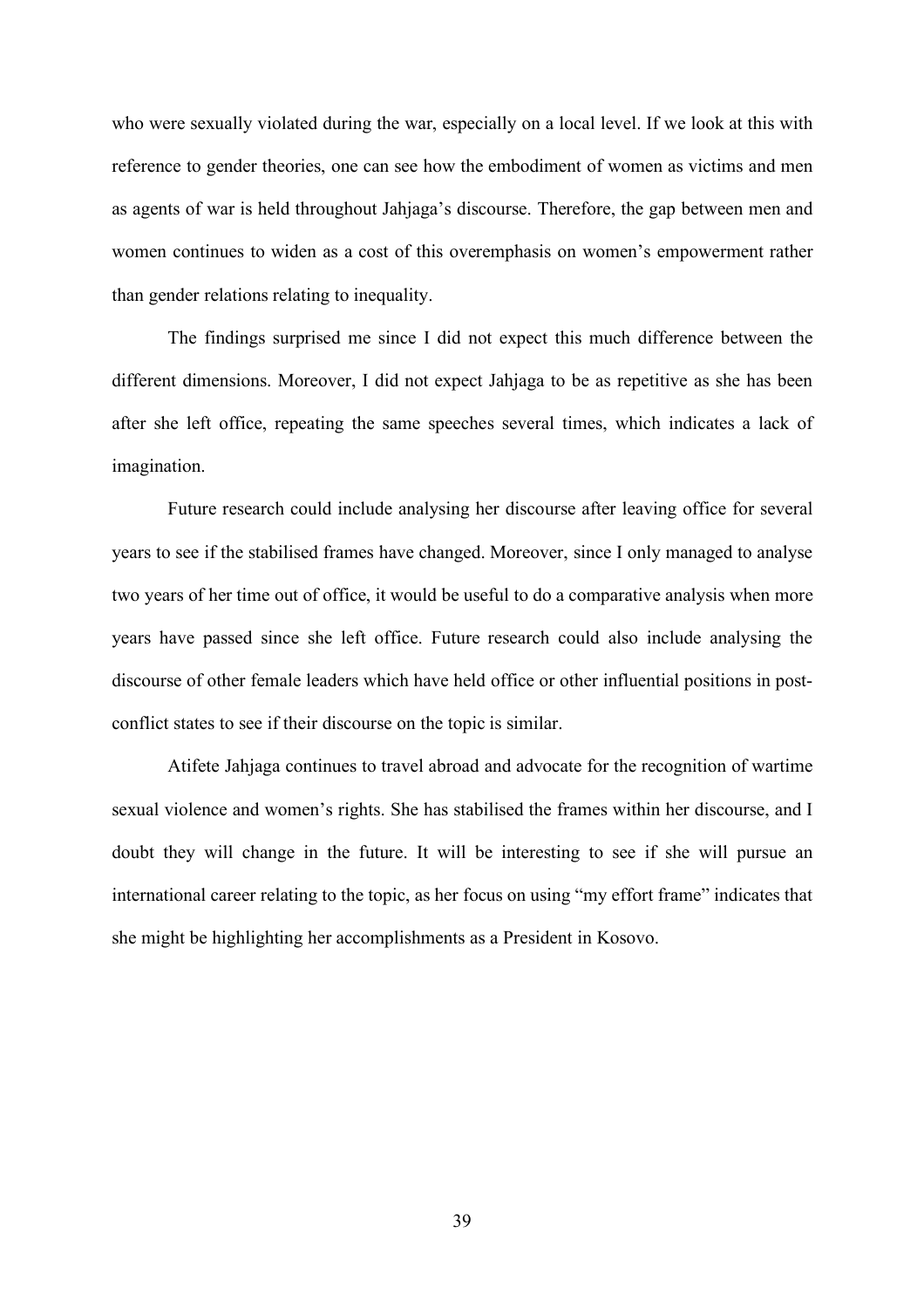## **Bibliography**

- Alison, M. (2007) "Wartime Sexual Violence: Women's Human Rights and Questions of Masculinity", *Review of International Studies*, 33 (1), pp.75-90. Available from: http://dx.doi.org/10.1017/S0260210507007310 [Accessed 15 July 2018].
- Aroussi, S. (2017) "Women, Peace, and Security and the DRC: Time to Rethink Wartime Sexual Violence as Gender-Based Violence?", *Politics & Gender*, 13 (3), pp.488–515. Available from: https://doi.org/10.1017/S1743923X16000489 [Accessed 10 June 2018]
- Behnke, A. (2002) "'vvv.nato.int.': virtuousness, virtuality and virtuosity in NATO's representation of the Kosovo campaign", in: Van Ham, P. & Medevdev, S. (eds.), *Mapping European Security after Kosovo.* Manchester: Manchester University Press, pp.126-145
- Björkdahl, A. & Selimovic, J.M. (2014) "Gendered Justice Gaps in Bosnia-Herzegovina", *Human Rights Review,* 15 (2), pp.201-218. Available from: https://doi.org/10.1007/s12142-013-0286-y [Accessed 27 June 2018].
- Björkdahl, A., & Gusic, I. (2015) "'Global' norms and 'local' agency: Frictional peacebuilding in Kosovo", *Journal of International Relations and Development,* 18 (3), pp.265-287. Available from: http://dx.doi.org/10.1057/jird.2015.18 [Accessed 27 June 2018].
- Central Intelligence Agency (2018) "Kosovo", *The World Factbook,* Available from: https://www.cia.gov/library/publications/the-world-factbook/geos/print\_kv.html [Accessed 3 July 2018].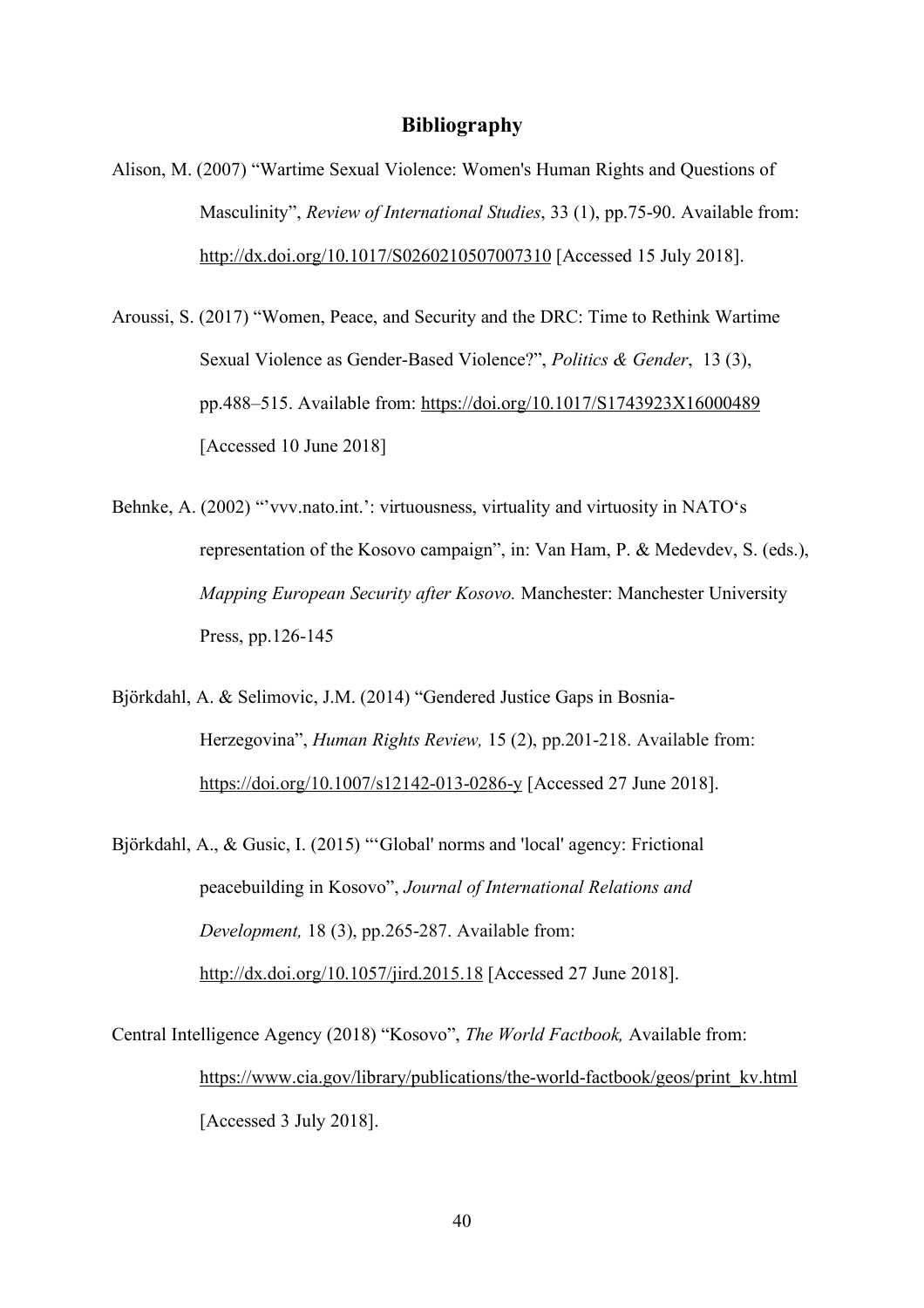Charlesworth, H. (2008) "Are Women Peaceful? Reflections on the Role of Women in Peace-Building", *Feminist Legal Studies*, 16 (3), pp.347–361. Available from: http://dx.doi.org/10.1007/s10691-008-9101-6 [Accessed 4 July 2018].

Chong, D. & Druckman, J.N. (2007), "Framing theory", *Annual Review of Political Science,*  10, pp.103-126. Available from: https://doi.org/10.1146/annurev.polisci.10.072805.103054 [Accessed 22 May 2018].

- Cockburn, C. (1998) *The Space Between Us: Negotiating Gender and National Identities in Conflict.* London: Zed Books.
- Cohen, K.C., Green, A.H, & Wood, E.J. (2013) *Wartime Sexual Violence, Misconceptions, Implications and Ways forward.* United States Institute of Peace. Special Report 323. Available from: https://www.usip.org/sites/default/files/resources/SR323.pdf [Accessed 20 July 2018].
- College of Europe (2018) "Atifete Jahjaga Bibliography". Available from: https://www.coleurope.eu/sites/default/files/uploads/event/atifete\_jahjaga-\_cv.pdf [Accessed 20 April 2018].
- De La Rey, C. & McKay, S. (2006) "Peacebuilding as a Gendered Process", *Journal of Social Issues,* 62(1), pp.141-153. Available from: http://dx.doi.org/10.1111/j.1540-4560.2006.00443.x [Accessed 22 May 2018].
- Desai, S. & Perry, M.J. (2004) "Tracking Gender-Based Human Rights Violations in Postwar Kosovo", *American Journal of Public Health*, 94 (8), pp.1304-1307. Available from: https://doi.org/10.2105/AJPH.94.8.1304 [Accessed 20 July 2018].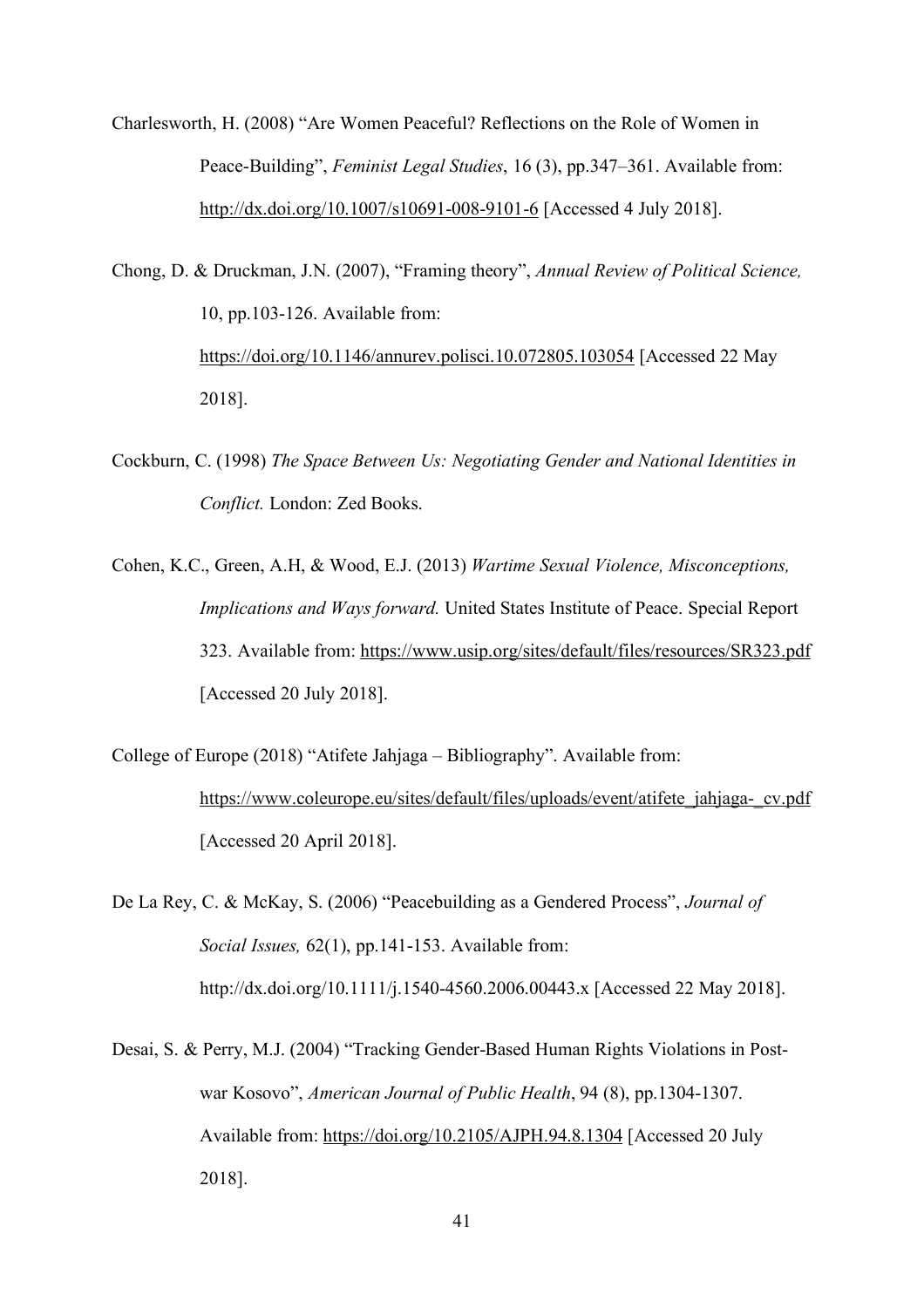Di Lellio, A. (2016) "Seeking Justice for Wartime Sexual Violence in Kosovo", *East European Politics and Societies*, 30 (3), pp.621-643. Available from: https://doi.org/10.1177/0888325416630959 [Accessed 8 June 2018].

Druckman, J.N. (2011) "What's It All About? Framing in Political Science", in: Keren, G. (ed.), *Perspectives on Framing*. New York: Psychology Press/Taylor & Francis, pp.207-301. Available from: https://doi.org/10.4324/9780203854167 [Accessed 27 June 2018].

EU Information and Cultural Centre (2016) "Former President Atifete Jahjaga: Victims of Sexual Violence are not alone in their struggle", *EU Information and Cultural Centre,* 31 October. Available from: http://euicc-ks.com/monthly-event/formerpresident-atifete-jahjaga-victims-of-sexual-violence-are-not-alone-in-theirstruggle/ [Accessed 22 June 2018].

Foucault, M. (2003) *Society Must Be Defended: Lectures at the Collège de France 1975- 1976*. London: Penguin Books.

Gizelis, T.I. (2011) "A Country of their own: Women and Peacebuilding", *Conflict Management and Peace Science,* 28 (5): pp.522-542. Available from: https://doi.org/10.1177%2F0738894211418412 [Accessed 15 June 2018].

Hebda, W. (2014) "The Issue of Problematic States: Kosovo - A Failed State? Political and Economic Analysis - Outline of Problem", *American International Journal of Social Science.* 3 (4), pp.10-218. Available from: http://www.aijssnet.com/journals/Vol\_3\_No\_4\_July\_2014/23.pdf [Accessed 3 July 2018].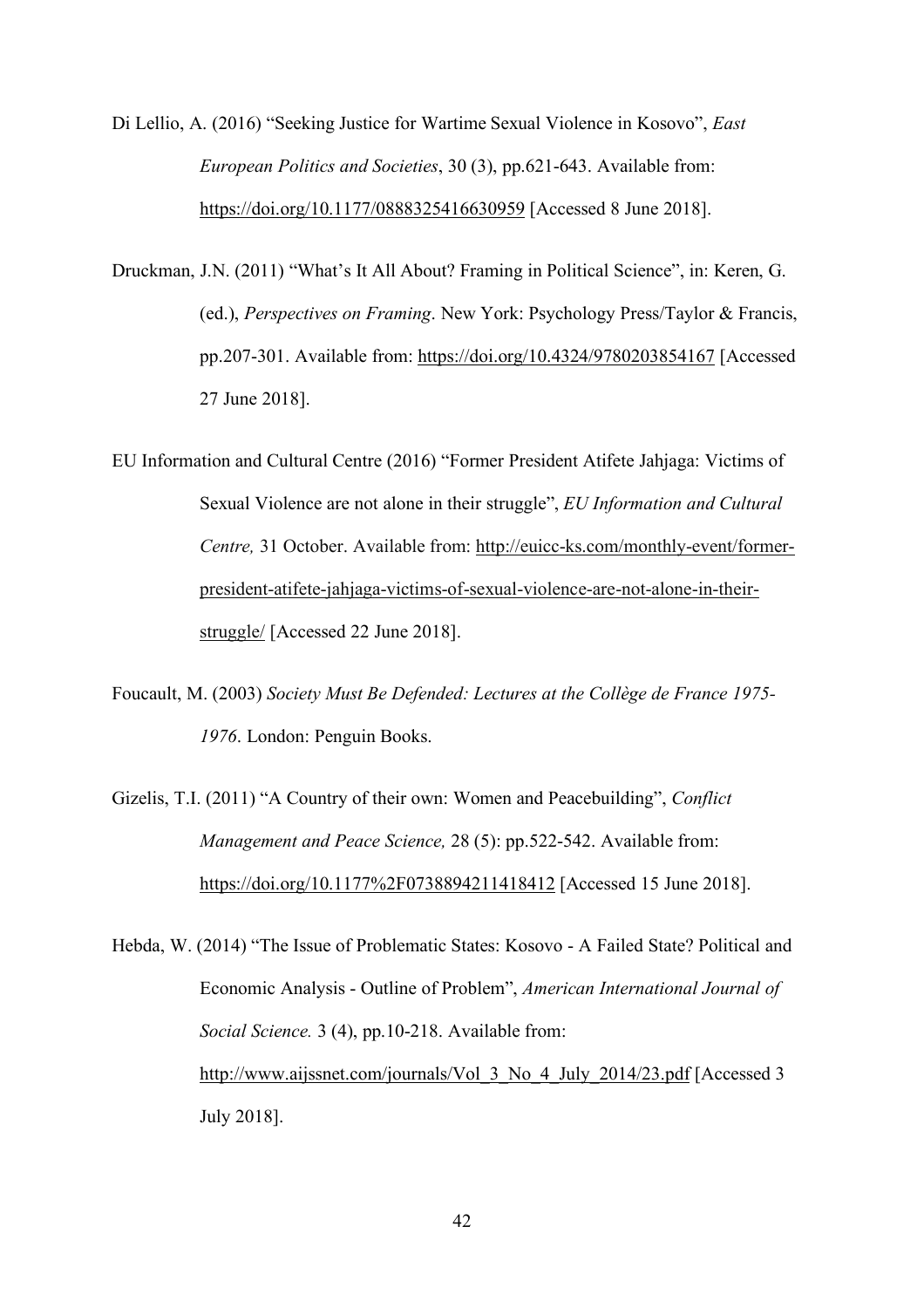Helms, E. (2003) "Women as Agents of Ethnic Reconciliation? Women's NGOs and International Intervention in Post-war Bosnia-Herzegovina", *Women´s Studies International Forum,* 26 (1), pp.15-33. Available from: https://doi.org/10.1016/S0277-5395(02)00352-7 [Accessed 20 April 2018].

Irvine, J.A. (2012) "Women's Organizations and the Implications of UNSCR 1325 in the Balkans", *International Feminist Journal of Politics,* 15 (1), pp. 20-38. Available from: https://doi.org/10.1080/14616742.2012.699779 [Accessed 28 June 2018].

Jahjaga, A. (2011) *Speech of Kosovo's President, Madam Atifete Jahjaga at "Women Driving Economic Growth in Southeastern Europe" Conference.* 26 October, Zagreb. Available from: http://www.president-ksgov.net/en/speeches/speech-ofkosovos-president-madam-atifete-jahjaga-at-women-driving-economic-growthin-southeastern-europe-conference [Accessed 20 June 2018].

Jahjaga, A. (2012a) *Remarks by the President of the Republic of Kosovo, madam Atifete Jahjaga, at Barnard College forum.* 25 September, Barnard College, New York. Available from: http://www.president-ksgov.net/en/speeches/remarks-by-thepresident-of-the-republic-of-kosovo-madam-atifete-jahjaga-at-barnard-collegeforum [Accessed 20 June 2018].

Jahjaga, A. (2012b) *Remarks by the President of the Republic of Kosovo, Madam Atifete Jahjaga at the "WEEK OF WOMEN" Organised by National Democratic Institute*, 20 March, Swiss Diamond Hotel, Prishtina. Available from: http://www.president-ksgov.net/en/news/remarks-by-the-president-of-therepublic-of-kosovo-madam-atifete-jahjaga-at-the-week-of-women-organized-bynational-democratic-institute [Accessed 20 June 2018].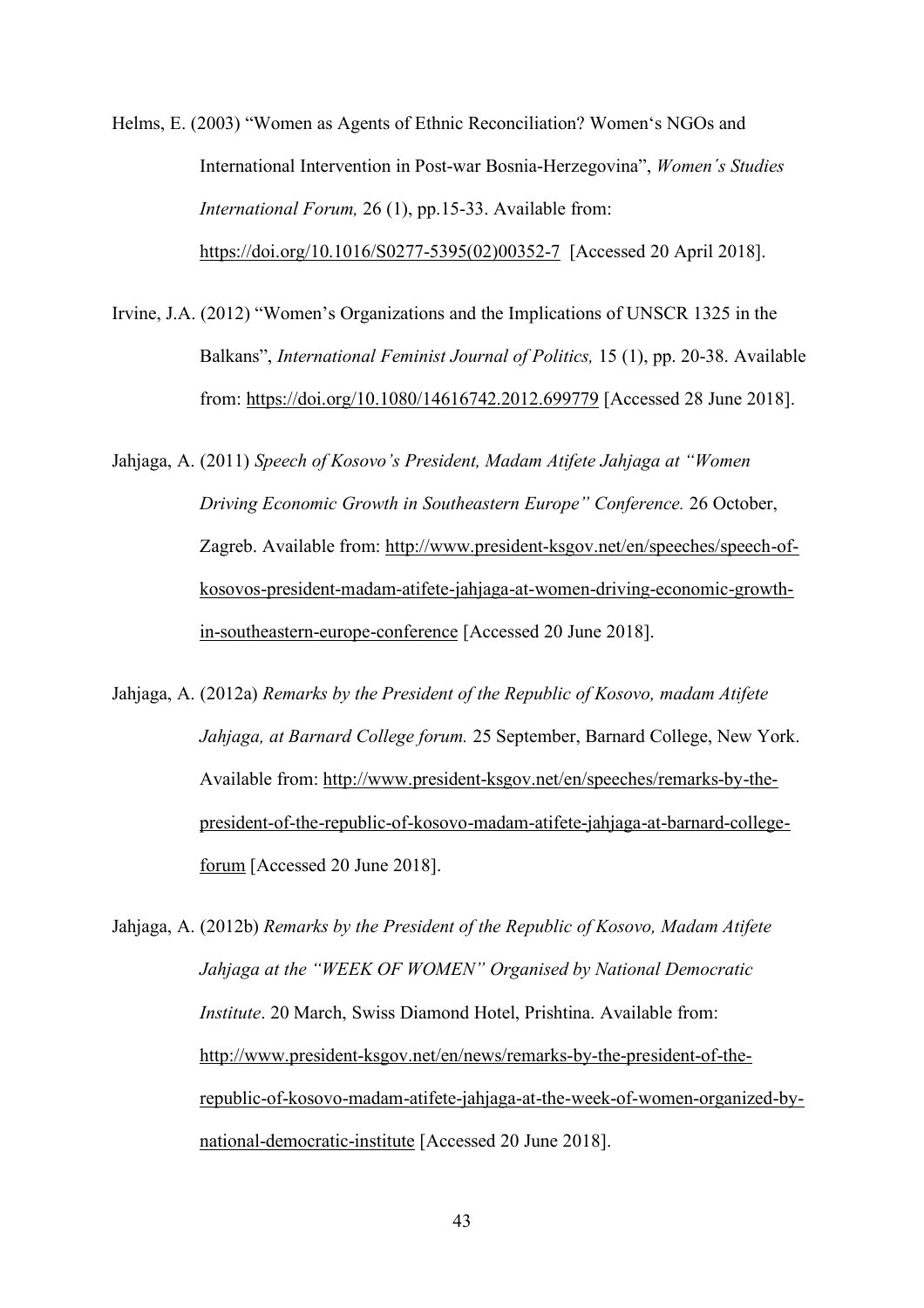Jahjaga, A. (2013) *Remarks of the President of the Republic of Kosovo, Madam Atifete Jahjaga at the Women's Leaders Session at the Eurasian Economic Summit.* 10 April, Istanbul. Available from: http://www.presidentksgov.net/en/news/remarks-of-the-president-of-the-republic-of-kosovo-madamatifete-jahjaga-at-the-womens-leaders-session-at-the-eurasian-economic-summit [Accessed 20 June 2018].

- Jahjaga, A. (2014a) *The speech of the President Jahjaga at women's global summit.* 6 June, Paris. Available from: http://www.president-ksgov.net/en/speeches/the-speech-ofthe-president-jahjaga-at-womens-global-summit [Accessed 20 June 2018].
- Jahjaga, A. (2014b) *President Jahjaga's speech at the opening of the exhibition of paintings by women beneficiaries of "Medica Kosova" organisation.* 26 June, Prishtina. Available from: http://www.president-ksgov.net/en/speeches/president-jahjagasspeech-at-the-opening-of-the-exhibition-of-paintings-by-women-beneficiaries-ofmedica-kosova-organization [Accessed 20 June 2018].
- Jahjaga, A. (2014c) *Annual speech of the President of the Republic of Kosovo at the parliament of Kosovo.* 18 December, Parliament of Kosovo, Prishtina. Available from: http://www.president-ksgov.net/en/speeches/annual-speech-of-thepresident-of-the-republic-of-kosovo-at-the-parliament-of-kosovo [Accessed 20 June 2018].
- Jahjaga, A. (2014d) *President Jahjaga's speech at marking of the 15th anniversary of the establishment of the Kosovo Rehabilitation Centre for Torture Victims.* 14 October, Kosovo Rehabilitation Centre for Torture Victims, Prishtina. Available from: http://www.president-ksgov.net/en/speeches/president-jahjagas-speech-at-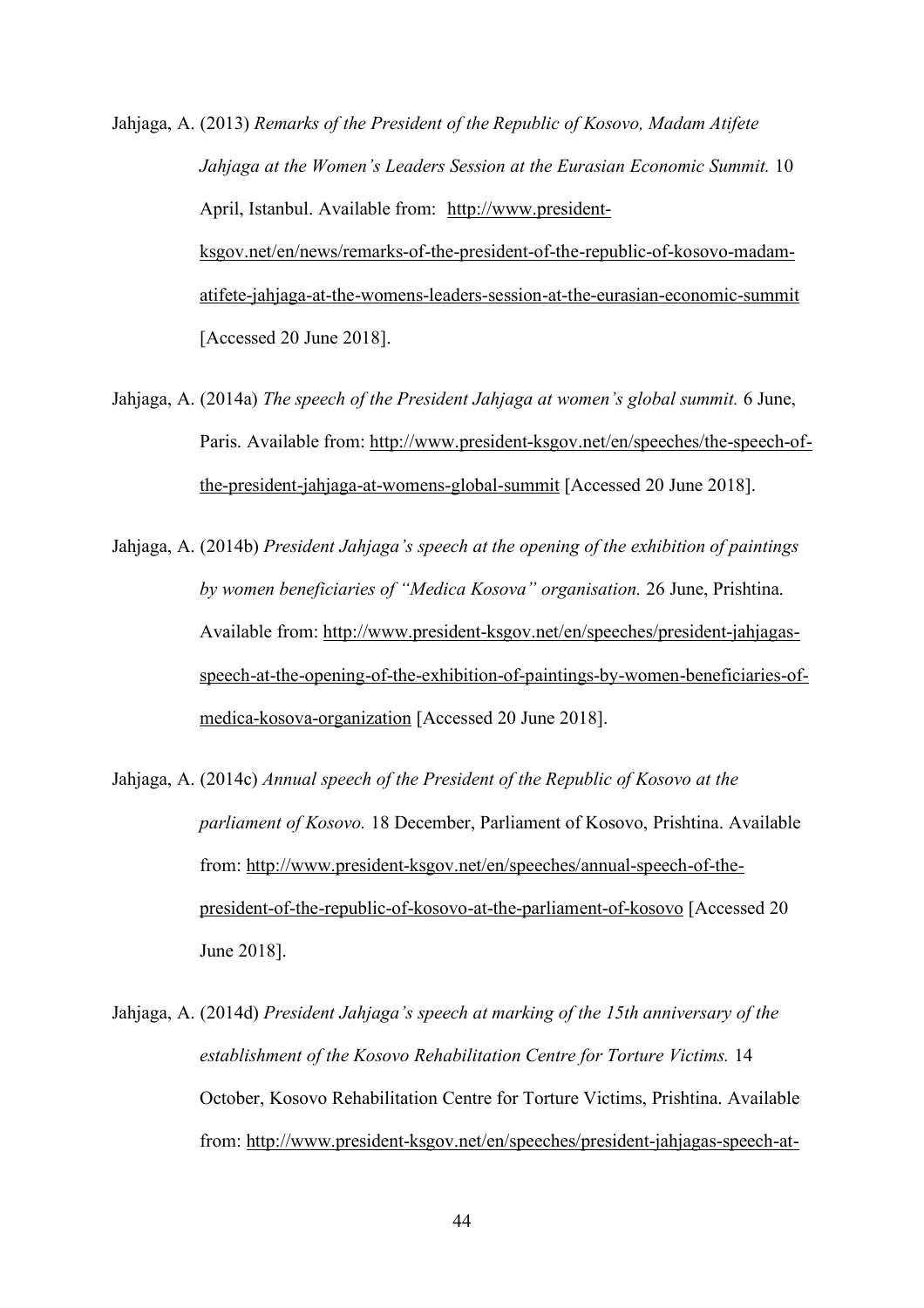marking-of-the-15th-anniversary-of-the-establishment-of-the-kosovorehabilitation-centre-for-torture-victims [Accessed 20 June 2018].

- Jahjaga, A. (2015a) *President Jahjaga's speech at the meeting of Kosovo Women's Network and Gender Equality Lobby.* 28 May, Grand Hotel, Prishtina. Available from: http://www.president-ksgov.net/en/speeches/president-jahjagas-speech-at-themeeting-of-kosovo-womens-network-and-gender-equality-lobby [Accessed 20 June 2018].
- Jahjaga, A. (2015b) *Speech of the President of the Republic of Kosovo, Mrs. Atifete Jahjaga, at the fourth meeting of the National Council on the Survivors of the Sexual Violence during the War.* 1 July, Prishtina. Available from: http://www.presidentksgov.net/en/news/speech-of-the-president-of-the-republic-of-kosovo-mrs-atifetejahjaga-at-the-fourth-meeting-of-the-national-council-on-the-survivors-of-thesexual-violence-during-the-war [Accessed 20 June 2018].
- Jahjaga, A. (2015c) *President Jahjaga's speech at the meeting of the National Council on the Survivors of Sexual Violence during the War.* 20 March, Prishtina. Available from: http://www.president-ksgov.net/en/speeches/president-jahjagas-speech-atthe-meeting-of-the-national-council-on-the-survivors-of-sexual-violence-duringthe-war [Accessed 20 June 2018].

Jahjaga, A. (2015d) *President's speech at Columbia University world leaders forum.* 2 October, New York. Available from: http://www.presidentksgov.net/en/speeches/presidents-speech-at-columbia-university-world-leadersforum [Accessed 20 June 2018].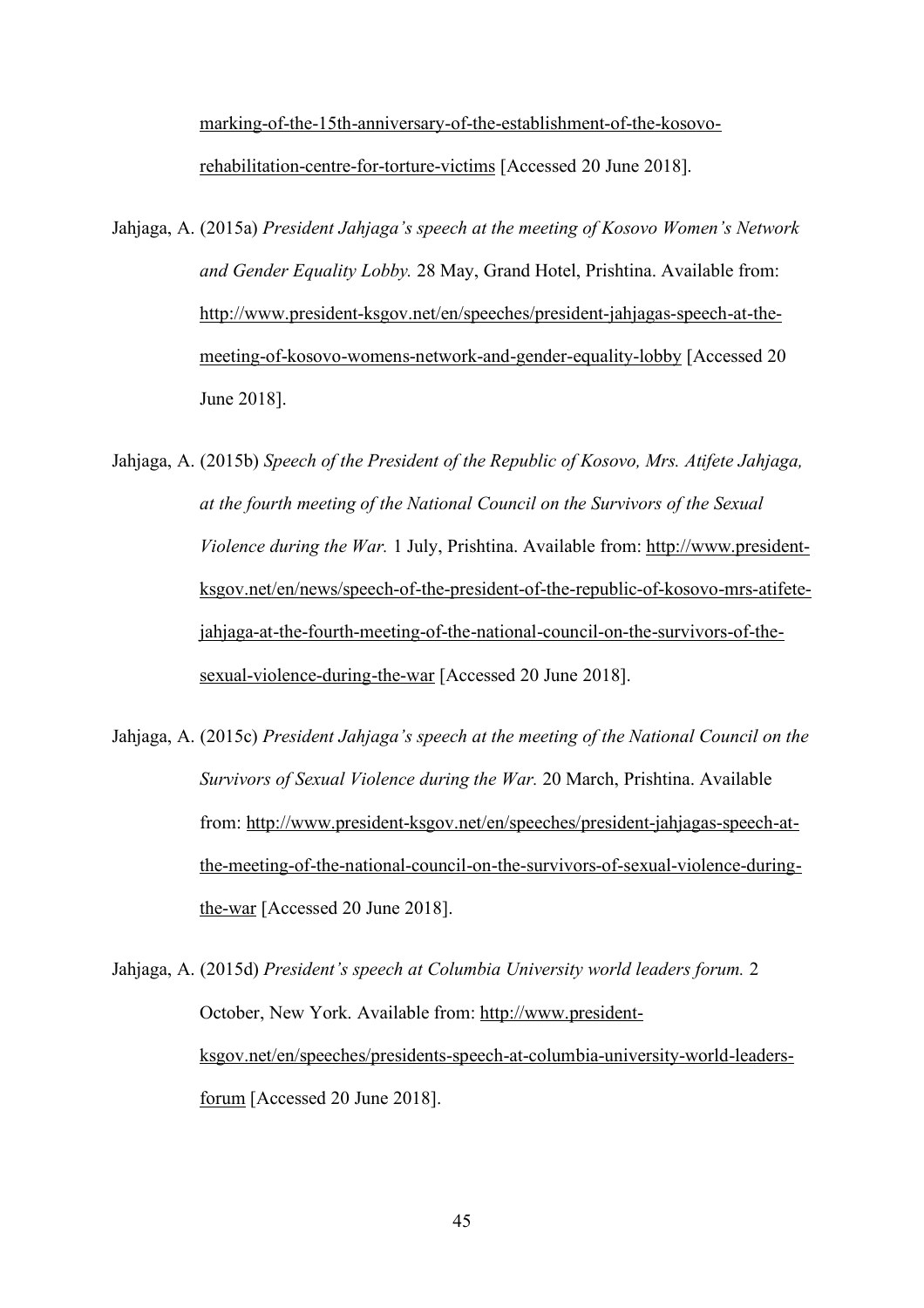Jahjaga, A. (2015e) *President Jahjaga's speech at the Conference of the International Association of Women Police.* 27 August, Cardiff. Available from: https://www.iawp.org/conferences/2015Cardiff/PresidentsTownsleyandJahjaga.p df [Accessed 20 June 2018].

Jahjaga, A. (2016a) *President Jahjaga's speech at the screening of the "I think of You" documentary in Washington.* 24 March, Washington. Available from: http://president-ksgov.net/en/news/president-jahjagas-speech-at-the-screening-ofthe-i-think-of-you-documentary-in-washington [Accessed 20 June 2018].

Jahjaga, A. (2016b) *"Healing through art" - Institute for Cultural Diplomacy Conference in Berlin.* 17 December, Berlin. Available from: https://www.facebook.com/notes/atifete-jahjaga/healing-through-art-institute-forcultural-diplomacy-conference-in-berlin/1199390886816719/ [Accessed 20 June 2018].

- Jahjaga, A. (2017a) *Peace and reconciliation as a way of rebuilding.* 15 June, College of Europe, Warsaw. Available from: https://www.facebook.com/notes/atifetejahjaga/peace-and-reconciliation-as-a-way-of-rebuilding/1373356826086790/ [Accessed 20 June 2018].
- Jahjaga, A. (2017b) *A few words about the book "I want to be heard".* 6 February, Belgrade. Available from: http://illyriapress.com/words-book-want-heard/ [Accessed 20 June 2018].
- Jahjaga, A. (2018) *President Atifete Jahjaga TIME CHANGE the Oxford Union. [Online].* 7 March, Oxford. Available from: https://www.youtube.com/watch?v=glooYzBJPJE [Accessed 20 June 2018].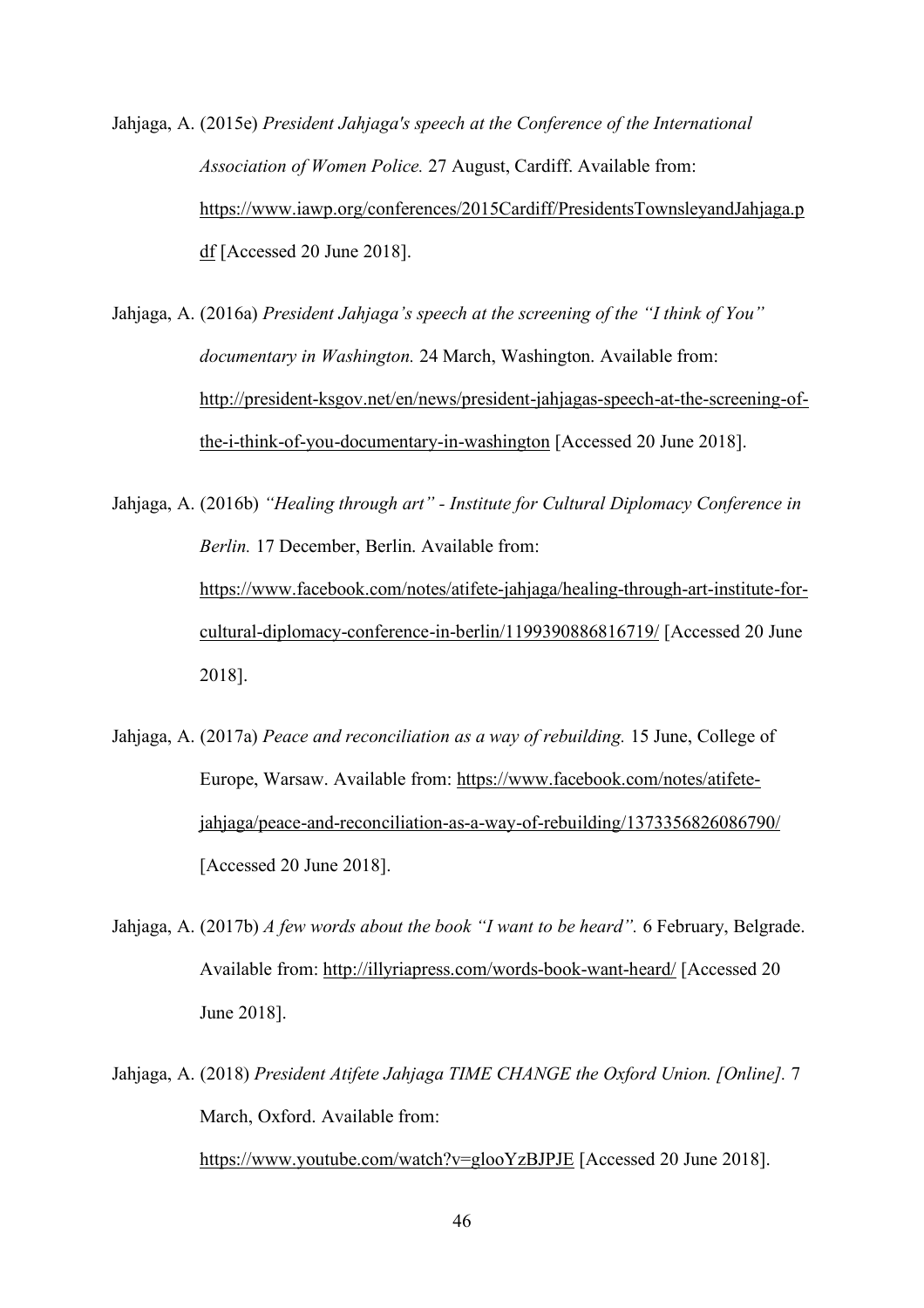Judah, J. (2008) *Kosovo: What Everyone Needs to Know*. Oxford; New York: Oxford University Press.

Kostovicova, D. (2017) "Seeking justice in a divided region: Text analysis of regional civil society deliberations in the Balkans", *International Journal of Transitional Justice*, 11 (1), pp.154-175. Available from: https://doiorg.gate3.library.lse.ac.uk/10.1093/ijtj/ijw023 [Accessed 22 May 2018].

Mayan, M.J. (2016) *Essentials of qualitative inquiry*. 2nd ed. New York: Routledge.

McEwan, C. (2001) "Postcolonialism, feminism and development: intersections and dilemmas", *Progress in Development Studies,* 1 (2), pp.93-111. Available from: https://doi.org/10.1177/146499340100100201 [Accessed 23 May 2018].

Mohanty, C.T. (1988) "Under Western Eyes: Feminist Scholarship and Colonial Discourses", *Feminist Review*, 30 (1), pp.61-88. Available from: http://dx.doi.org/10.1057/fr.1989.1 [Accessed 22 May 2018].

Morgan, D. (1996) "Focus Groups", *Annual Review of Sociology*, 22 (1), pp.129-152. Available from: https://doiorg.gate3.library.lse.ac.uk/10.1146/annurev.soc.22.1.129 [Accessed 21 February 2018].

Nakaya, S. (2003) "Women and Gender Equality in Peace Processes: From Women at the Negotiating Table to Post-war Structural Reforms in Guatemala and Somalia". *Global Governance*, 9 (4), pp.459–476. Available from: https://www.jstor.org/stable/27800497?seq=1#page\_scan\_tab\_contents [Accessed] 25 May 2018].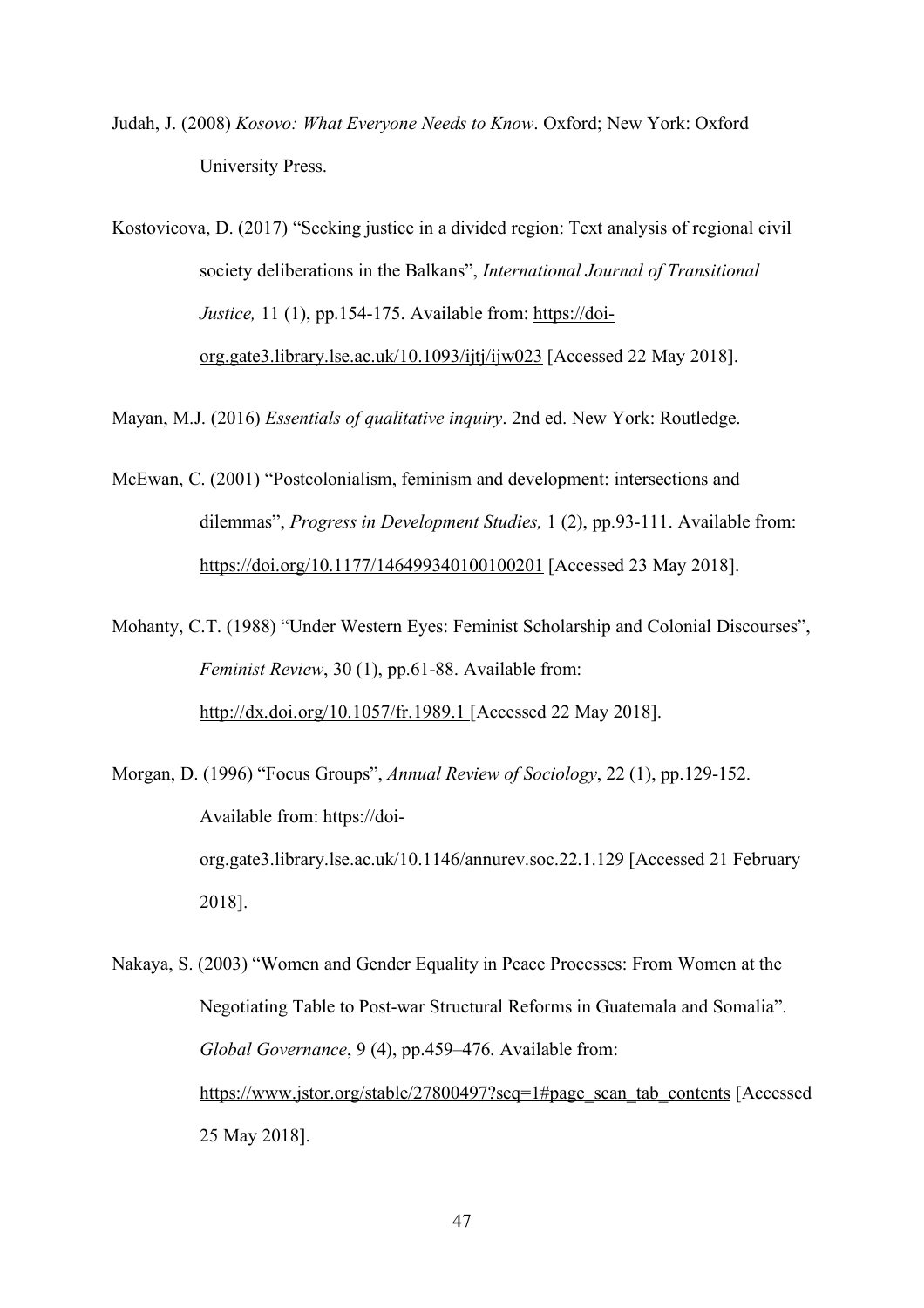Onyinyechukwu, O. (2010) "The Failure of Policies Supporting Gender Mainstreaming in Post- Conflict Peacebuilding", *Women's Policy Journal of Harvard*, 8, pp.77-80. Available from: https://search.proquest.com/docview/1548257050?accountid=9630 [Accessed 22 June 2018].

Plesch, V. (2015) "On the road with Kosovo's first female President", *Al Jazeera,* 21 October. Available from: https://www.aljazeera.com/programmes/women-makechange/2015/10/road-kosovo-female-president-151021070704139.html [Accessed 27 June 2018].

- Popova, E. & Muhaxheri, B. (2016) "The President who did not strike back", *Prishtina Insight,* 7 April. Available from: https://prishtinainsight.com/president-not-strikeback-mag/ [Accessed 27 June 2018].
- Puechguirbal, N. (2010) "Discourses on Gender, Patriarchy and Resolution 1325: A Textual Analysis of UN Documents", *International Peacekeeping*, 17 (2), pp.172-187, Available from: https://doi.org/10.1080/13533311003625068 [23 May 2018].

Rosul-Gajic, J. (2016) "Women 's Advocacy in Post-war Bosnia and Herzegovina. Implementation of UNSCR 1325 on Women, Peace and Security", *Journal of International Women's Studies,* 17 (4), pp.143-159. Available from: http://vc.bridgew.edu/jiws/vol17/iss4/11 [Accessed 20 April 2018].

Said, E.W. (1978) *Orientalism*. New York: Vintage Books

Skjelsbaek, I. (2001) "Sexual Violence and War: Mapping Out a Complex Relationship", *European Journal of International Relations,* 7 (2), pp.211-237. Available from: https://doi.org/10.1177/1354066101007002003 [Accessed 15 July 2018].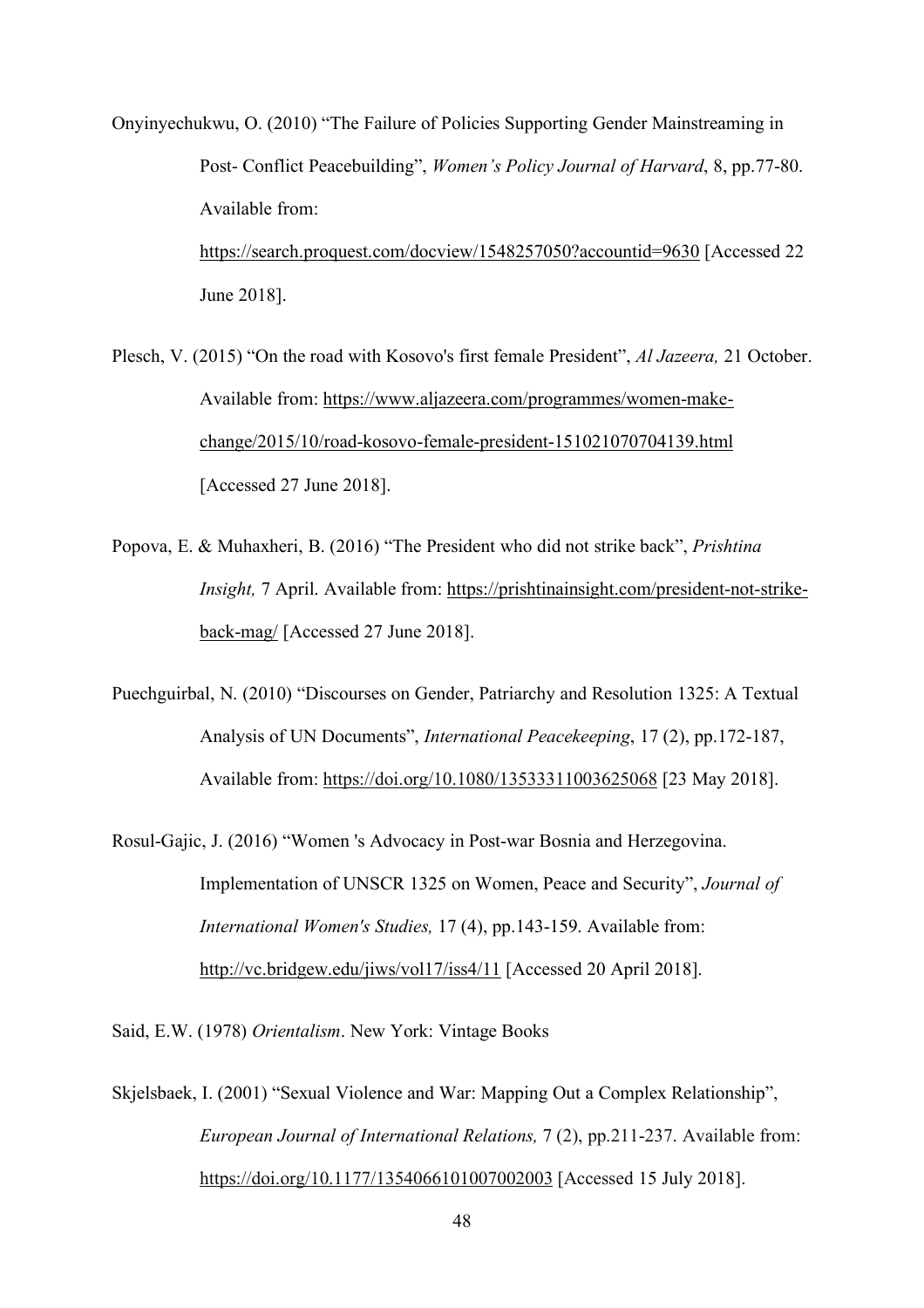Snow, D.A., & Benford, R.D. (1988) Ideology, Frame Resonance, and Participant Mobilization, in: Klandermans, B., Kriesi, H. & Tarrow, S.G. (eds.), *From Structure to Action: Comparing Social Movement Research Across Cultures, International Social Movement Research*. Greenwich: JAI Press, pp.197-217.

Tinde, G.T. (2009) "Top United Nations Peacebuilders and Advocacy for Women, Peace, and Security", *Refugee Survey Quarterly*, 28 (1), pp.140–150. Available from: https://doi.org/10.1093/rsq/hdp005 [Accessed 24 May 2018].

UN General Assembly (1993) *An Agenda for Peace: resolution (adopted by the General Assembly,* 8 October 1993, A/RES/47/120B. Available from: http://www.un.org/documents/ga/res/47/a47r120.htm [Accessed 3 July 2018].

UNICEF (1996) "Sexual violence as a weapon of war", *The state of the world's children 1996: News feature*. Available from:

https://www.unicef.org/sowc96pk/sexviol.htm [Accessed 15 July 2018].

United Nations (1995) *Beijing Declaration and Platform for Action, adopted at the Fourth World Conference on Women,* 27 October. Available from: www.un.org/womenwatch/daw/beijing/ [Accessed 20 June 2018].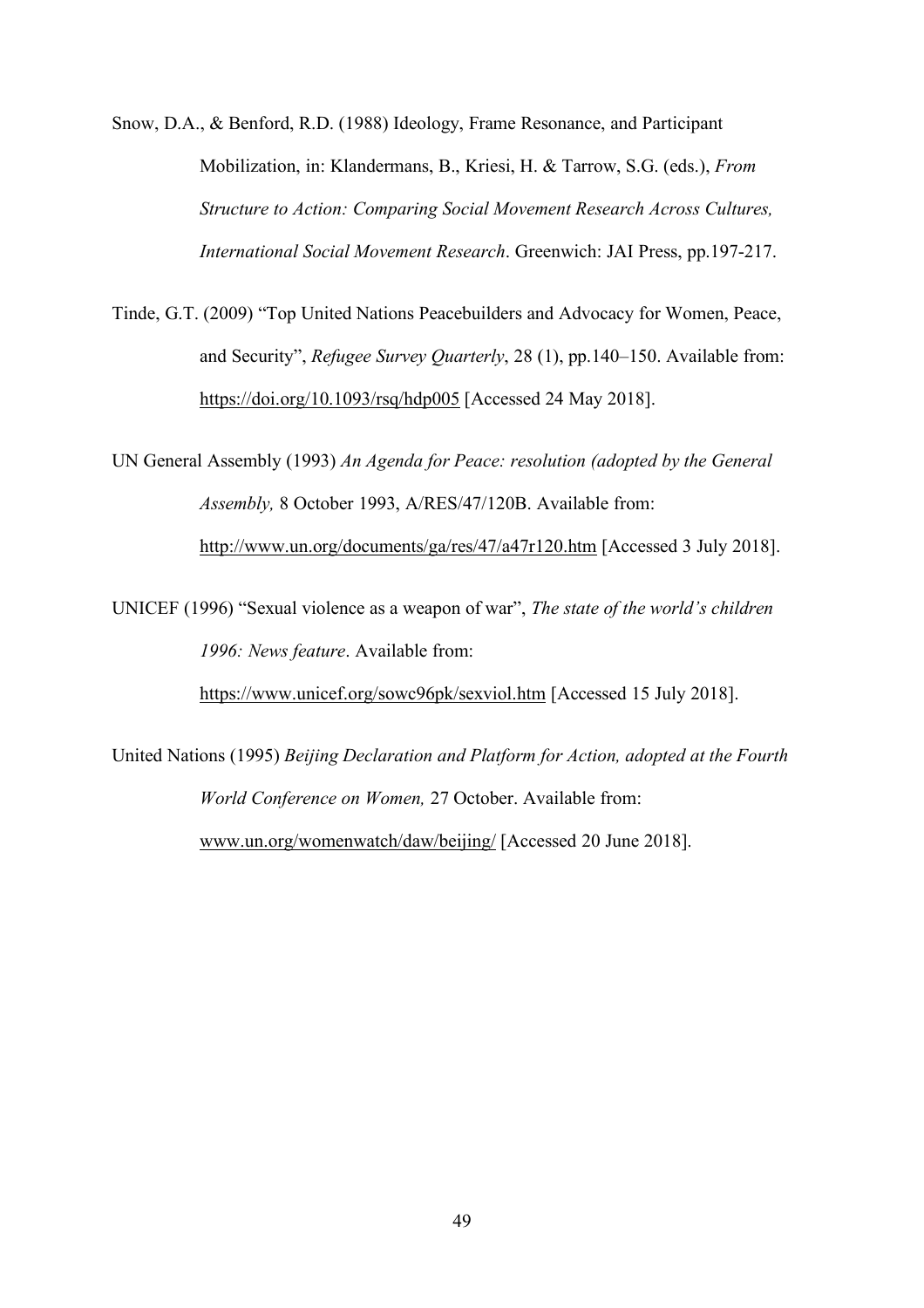## **Appendix A: Example of a speech**

# **"Healing through art" - Institute for Cultural Diplomacy Conference in Berlin 17/12/2016**

It is an honour to be here with you in this effort to promote Global Human Rights through Cultural Diplomacy.

This conference and its key message that human rights matter and they must matter globally is timely. We meet to elevate human rights and their importance against a dramatic backdrop: as countless images of human suffering and unspeakable crimes against those caught up in the middle of a brutal conflict, of women and children, now stream almost in real time from Aleppo, creeping into our living rooms, in the newsfeed of our social media presence, in our consciousness even if and when we take our eyes away from them.

As someone who has been at the receiving end of Serbia's brutal war in Kosovo, this suffering is still very vivid, very close to my own skin. The only reason I stand before you today, the only reason I have a voice to represent my country and tell its story, it's because of people like yourselves who two decades ago rose up across capitals, from Washington DC to Berlin, from London to Paris, from Madrid and Rome, in governments and executive boardrooms, in media and civil society to say "No, not now, not ever again!" Because they stood determined to defend human rights of strangers, people they never met, with whom they didn't share neither blood and soil ties nor language, and despite the eventual political cost.

So today, I can't think of a better place to offer my thoughts on human rights and cultural diplomacy than Berlin, than in Germany, a country that has shown unmatched global leadership and vision in defence of human rights and in defending the most vulnerable: you have opened your gates to refugees who are fleeing war. Take it from someone who has lived through one: no one ever wants to leave their home. They were forced by brutality to make this difficult choice and I applaud those among you who embraced them.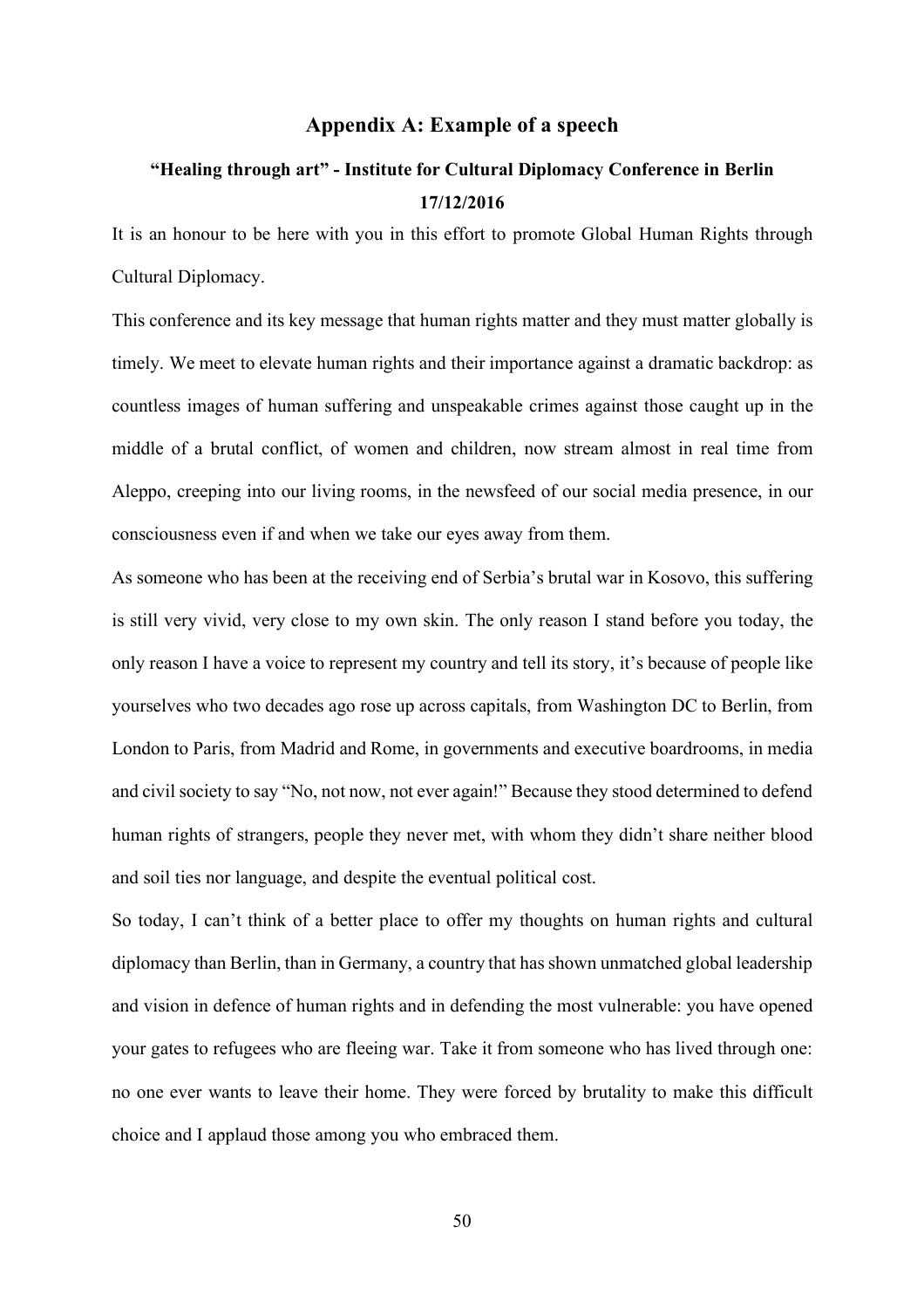One day, just like me, the people you are sheltering will be that powerful living proof of how your generosity, your principled stance for human rights, has made all the difference.

When I speak in front of audiences outside Kosovo, it is very important for me to point out that Kosovo is no longer a war-torn country. Since 2008 is an independent state, Europe's youngest state. This does not mean that we have it all figured out. We actually don't, far from it.

But, in these two decades of state-building, we have learned so much, mostly from our own mistakes.

There have been many positive changes, and numerous setbacks. We have triumphed, we have fallen, and we have shown tremendous resilience.

One of those positive aspects that I am confident - and even maybe somewhat subjective - has created direct and indirect lasting impacts has been the election of the first woman President, a position I was honoured and privileged to hold for five years.

But that is not the only positive aspect that I'd share about Kosovo, the young, but brave country. Today, I want to talk about how artists in Kosovo have found meaning in the collective trauma of the war, how they have used it to reconcile and provoke the society to break the barriers among us and in some cases to even dispel some traditional myths.

As witnesses to a physically devastated country and emotionally wrecked society, they took on their own hands the responsibility to heal the society through their art. In these times, as you can imagine, words became very hard to utter and what was left was a deep, wordless, silent, communication among us.

Our artists became our mediators that steered Kosovo toward a more universal understanding of human rights by using the universal language of art. They assisted the communication in families, in battered communities, across ethnic lines, across the globe.

How did they do that?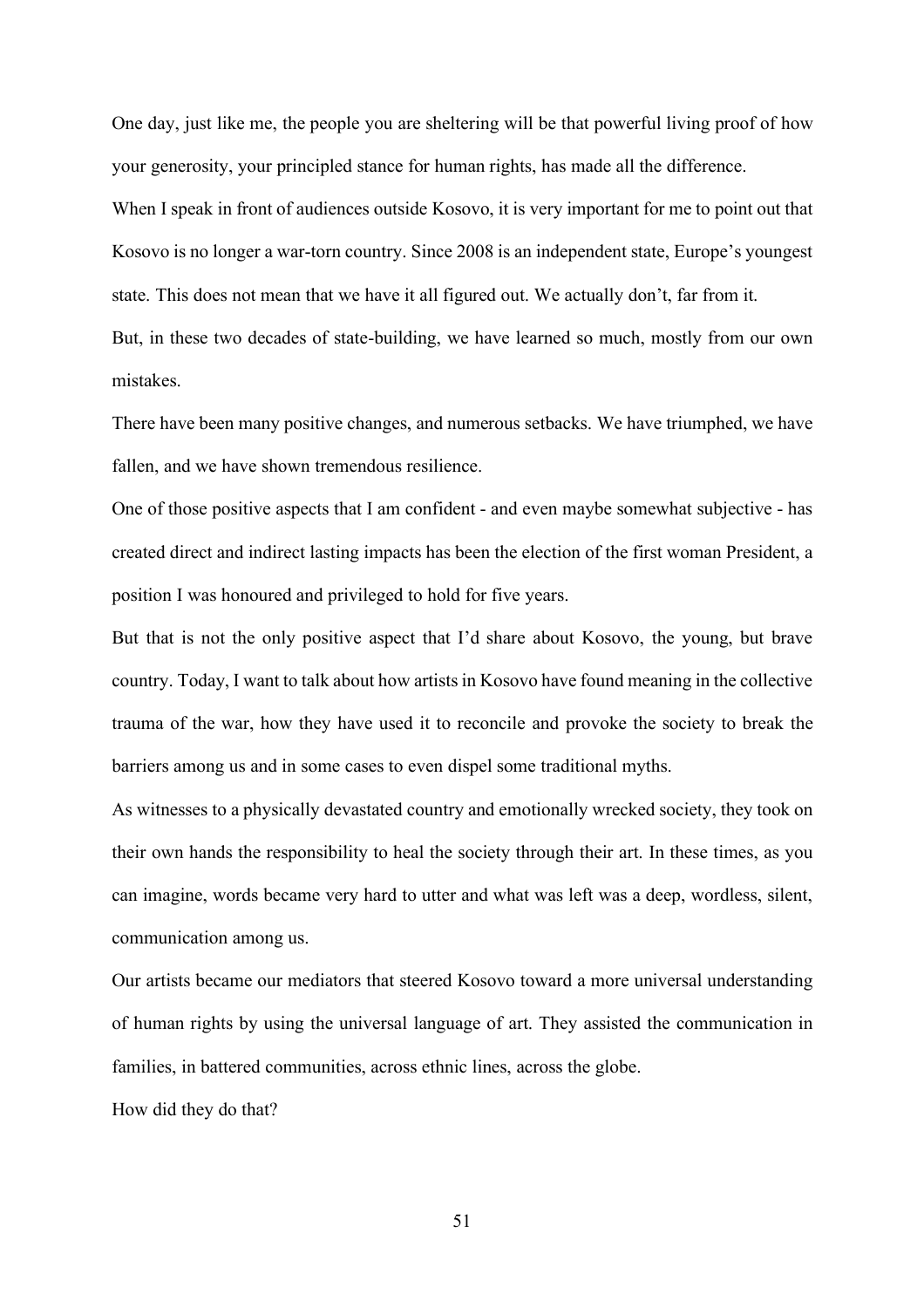During the war, Kosovo Albanian men were singled out and killed; women were treated as a loot of war, often raped in order to dishonour them, to humiliate their families, to strike terror. Thousands of women were raped during the Kosovo war. Hundreds of men were also sexually abused. To this day we do not know the exact number, but we rely on data provided by experts that put this number at twenty-thousand.

In the chaotic aftermath of the war, and in the absence of justice for survivors, most of them stayed in complete silence.

Some who decided to come forward to their family members were abandoned by them due to the stigma that rape carries in Kosovo, though Kosovo is not unique in this.

Survivors rarely came forward to speak of the horror exercised on them.

And Kosovo's society would just not talk about it, in part because for many years we did not know how to handle it.

When courts, local and international, failed to secure justice for fifteen years, I, as a President, made the pledge that the country we created, for which they had suffered so much, would no longer fail them. This issue became very personal to me.

With the help of women activists who had worked for years to help rape victims, I took institutional steps to provide access to justice and health as well as economic empowerment for the victims. We advocated strongly and managed to provide them legal protection.

But the issue of rape exceeded the institutions. It was about the society coming together as a whole to recognize the survivors, stop their stigmatization and join them in speaking out and seeking justice. It was about the society realizing that it could have happened to all us. It could have happened to me.

The Kosovo-born artist Alketa Xhafa had an idea how to close the void. She asked women and men across Kosovo to donate a skirt that she would hang in long clotheslines across a football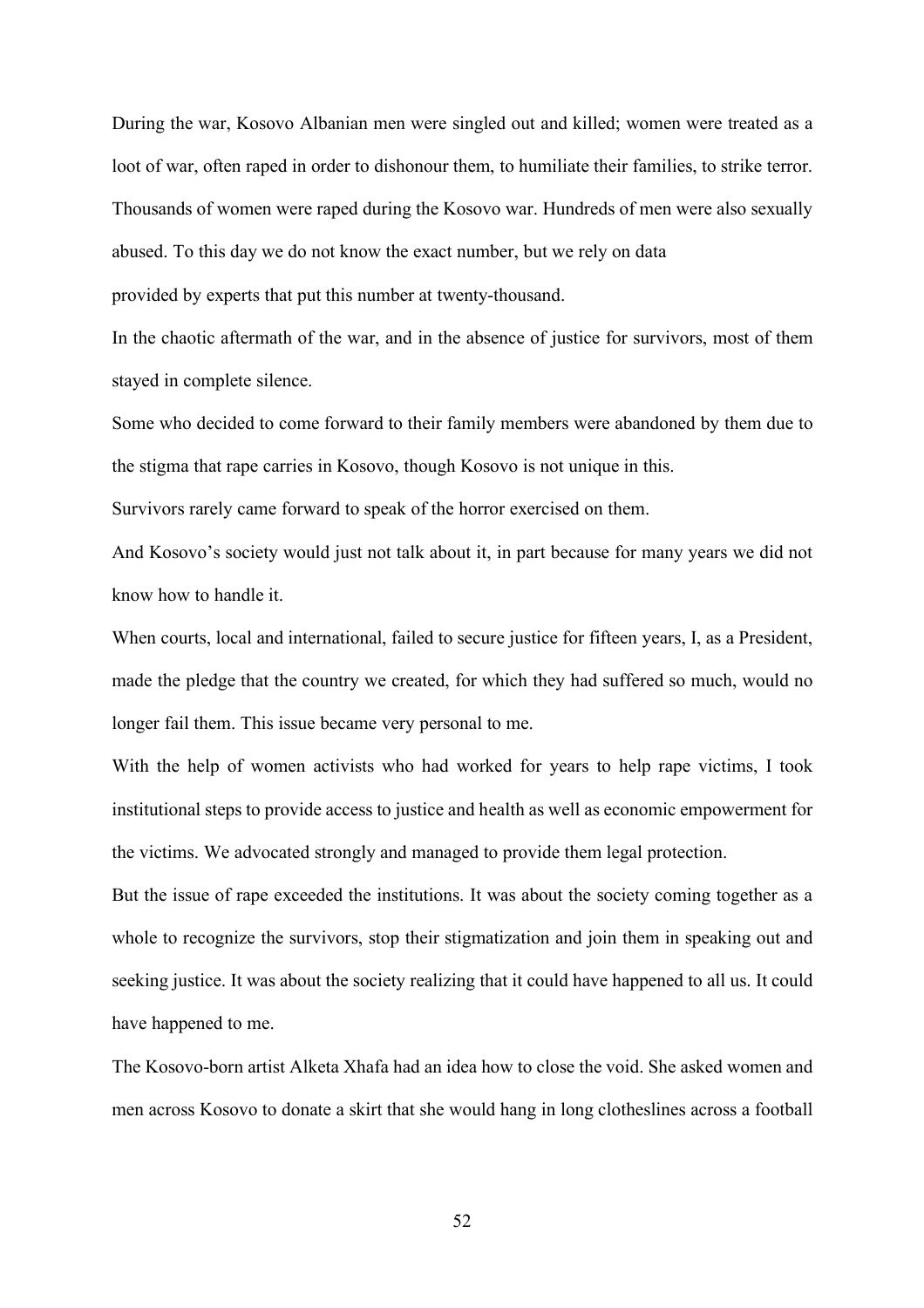stadium of Kosovo's capital Prishtina to once blur the lines between the survivors and the rest of us.

To bring the issue visually to the forefront. To do it on the anniversary of Kosovo's liberation in a place so masculine and so big to drive the point of just how many it affected. That not all of us or more precisely those among us were liberated. And lastly, without much explanation, to show support for the survivors of wartime rape.

For a month, thousands of women and men throughout the country donated skirts in solidarity with the survivors. They spoke through their donations.

Many people, including survivors, shared dresses they wore on special occasions.

A skirt worn at a brother's wedding.

A dress a Member of Parliament wore the day she signed the independence declaration.

There were also dresses of sad occasions: a gown of a marriage that fell apart because of the rape.

A skirt worn on the day of the rape with an inscription: "This skirt conceals a horrific story." It also bears the date of the rape.

They were hung on the capital's football stadium to show the magnitude of this form of torture and to recognize that the shame did not fall upon the victims but the perpetrators of this horrendous crime.

Former fighters, celebrities, members of the parliament, ministers and thousands of ordinary people joined to symbolically tell them that they were not alone and they did it through the artist's engagement with them to create a truly moving piece of art that spoke universally across the world.

Its strong message of rape as a war crime, of quest for equality and justice, recognition and reconciliation was understood by everybody. We woke up to newspapers and televisions from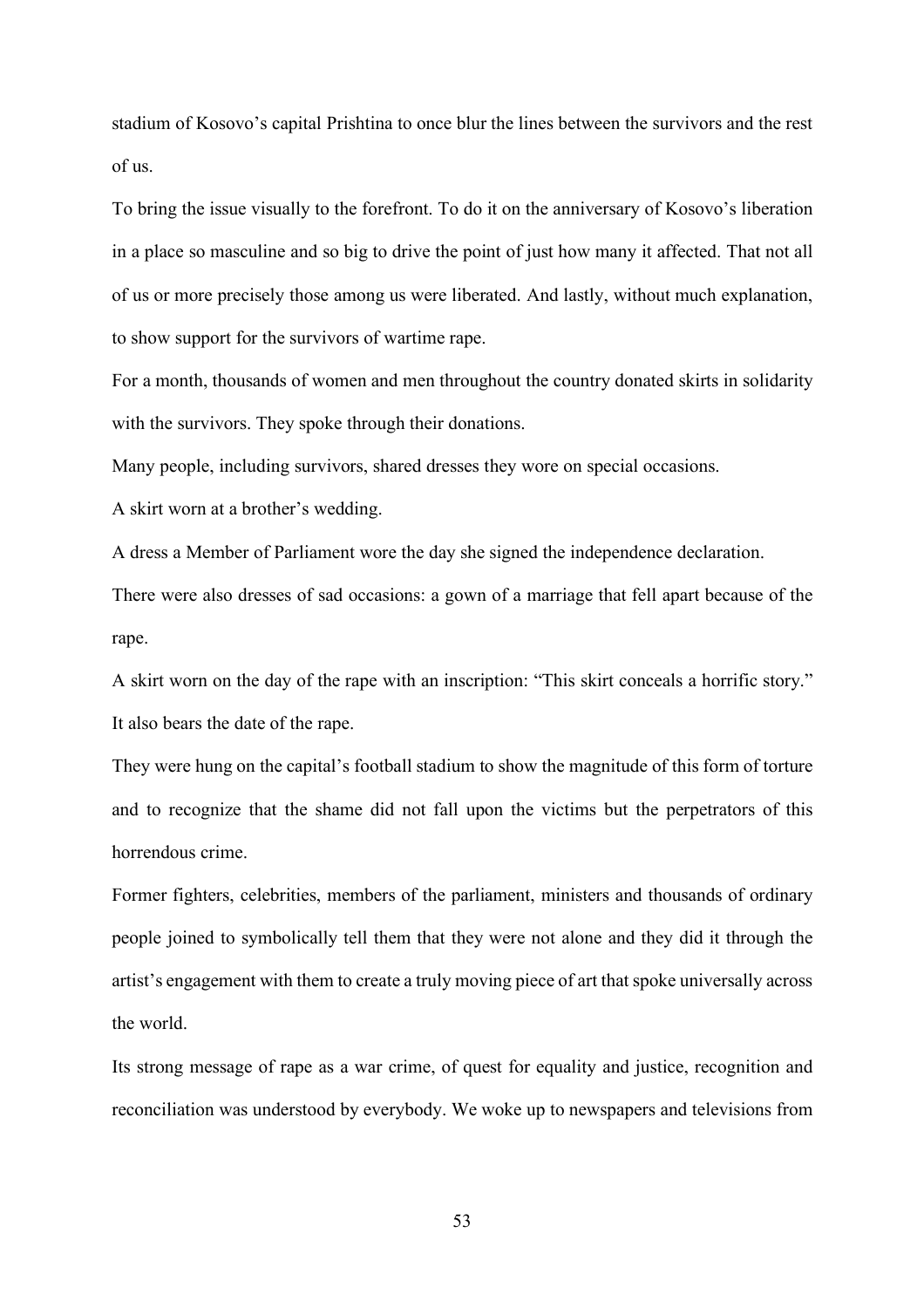Spain to places as far as Australia featuring the installation because it spoke to so many raising awareness of this abuse of human rights. This grave war crime could not be silenced any longer. In Kosovo, the impact of the art installation exceeded our expectations. I saw a society that changed the tone of the conversation and the attitudes around this issue. We also saw support from some unlikely places.

Just last month, imams in mosques across Kosovo, which continue to be important social and religious venues in traditional areas of Kosovo, dedicated a sermon - a weekly prayer - to guide their believers that survivors of wartime rape in Kosovo are treated with dignity. An important step not just of recognition and healing but of acceptance and awareness of human rights and dignity.

It is in these kind of actions that have used art as an avenue of expression to rally the society around social issue, I have found much inspiration and assurance for the future of our struggling country. Because art has proved to be an effective tool of education and debate, of awareness raising and of protest.

In exploring feelings and emotions of growing up amid war and carnage, amid major shifts from communism to fledgling democracy, combining Kosovo's bitter past and their personal experiences, Kosovo's artists have been able to speak to the larger themes in par with the conversations of their peers across Europe and beyond.

Through their work, Kosovo's young artists have put the country - which unfortunately remains the most isolated place in Europe - on the map and have been its most effective ambassadors. From Rita Ora, the Kosovo-born British star and Kosovo's honorary ambassador who recalls her family's experience as refugees from Kosovo to United Kingdom to raise awareness of the plight of Syrian refugees to Dua Lipa, the upcoming queen of pop who is based in London, who just recently opened a foundation to provide an equal chance to Kosovo's young artists to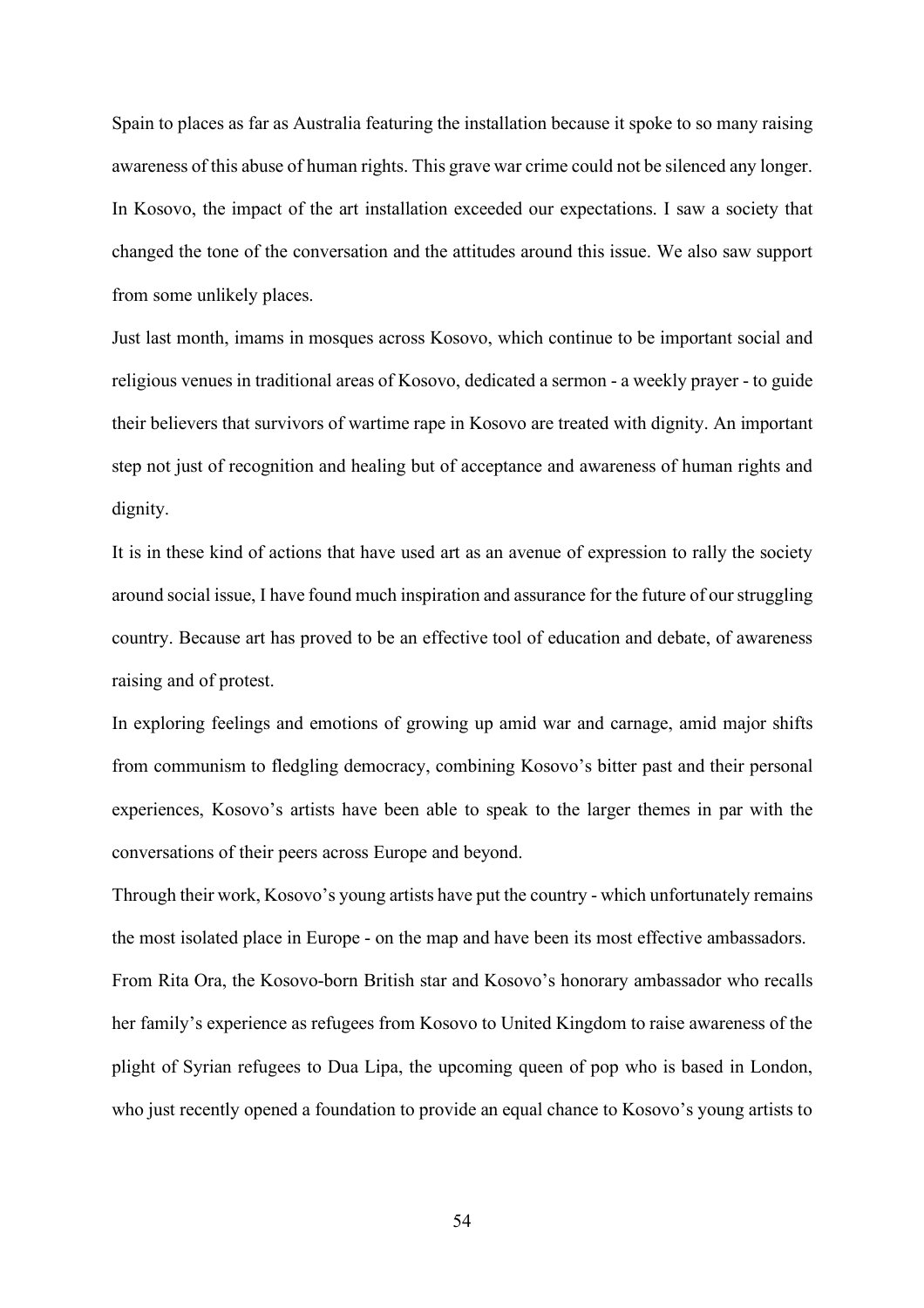thrive, artists have shared our story of struggle and resilience. They have been the living proof of why human rights matter and how the humanity did not fail in Kosovo.

Due to travel restrictions imposed on Kosovo, as it is the only place in Europe where its citizens cannot travel visa free, artists have not surrendered. In the Ottoman-era city of Prizren, they have opted for a paradigm shift.

For fifteen years, they have ended their isolation and created amazing avenues of cooperation by bringing European and world class artists to Dokufest, a documentary and a short film festival themed on promotion of human rights and democratic values through film, which now proudly is listed among the most relevant cultural events of this kind globally.

They did this for the first time earlier this year as they walked the red carpet in the Oscar's ceremony for the first time with the 21-minute movie Shok, or Friend, to show the toll of Kosovo's war on the lives and friendship of two 12-year-old boys.

Their work has reached places that politics has yet to reach. In the Israel Museum in Jerusalem, there lies a long chain of containers filled with rubble that depict the precious stones of a necklace that belonged to the mother of Petrit Halilaj, the promising artist from Kosovo, who became the first contemporary artist to represent Kosovo in Venice Biennale. The necklace, which his mother hid in the garden, was the only piece of the past that survived the war. The rubble in the containers is the rubble of their burned down house.

But human rights in the context of war are not the only preoccupation of Kosovo's artists. More recently, as an act of political resistance and social activism, we are increasingly witnessing artists challenge society's pre-conceived norms about gender and identity, especially in defending the rights of the most marginalized groups, including the LGBT community, which are constitutionally guaranteed but still face discrimination.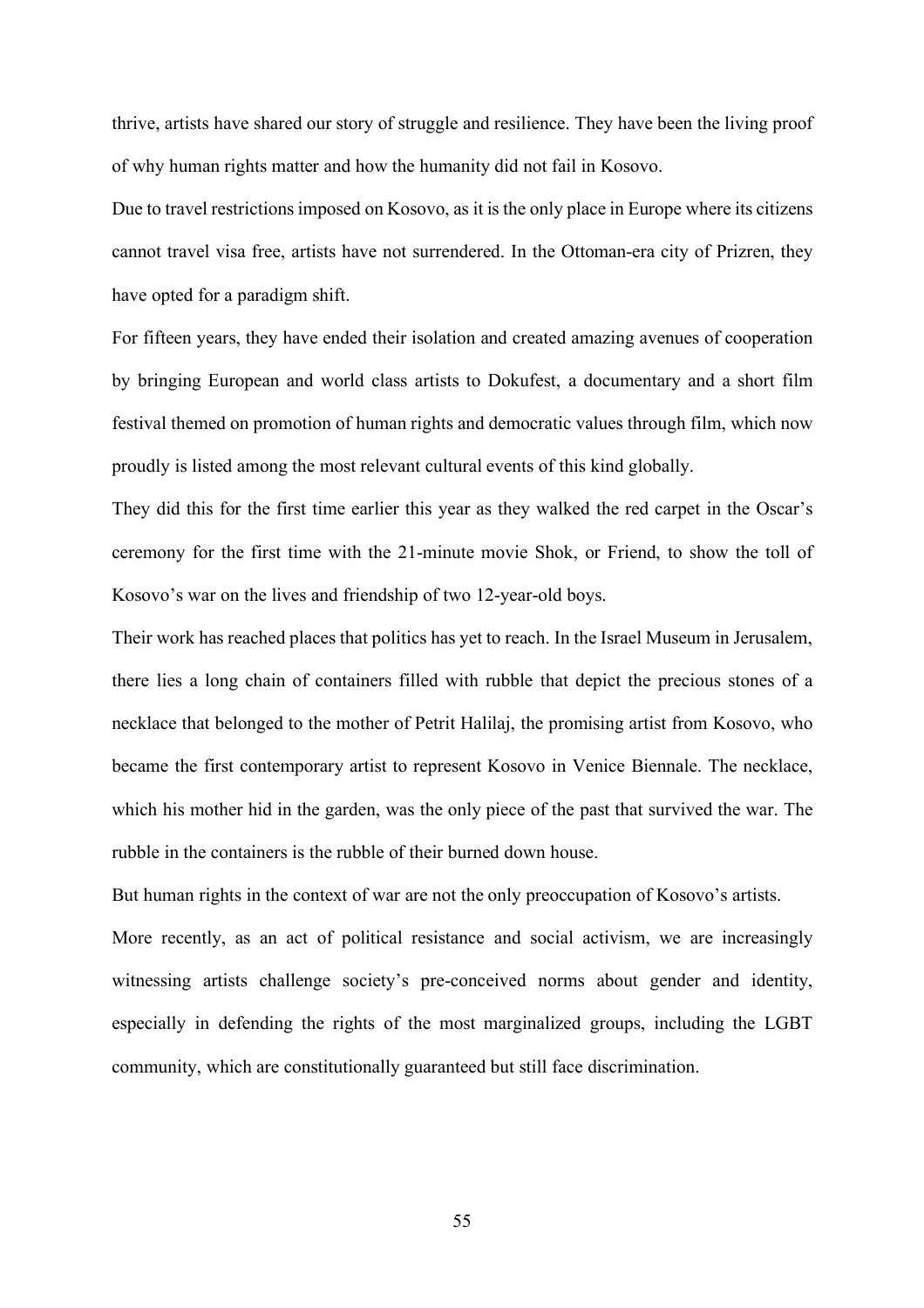In Prishtina's main square, the group "Haveit" of women artists read aloud and distributed poetry of famous Albanian authors, which had been forbidden because of its homosexual content. They kissed on Valentine's Day to demonstrate that love knows no boundaries.

To challenge nationalism and xenophobia, they vividly wrote "What colour is your flag when it burns?"

They shaved their faces to "shave off patriarchy", for, they said, "manhood cannot be measured with the moustaches and beards."

Organizations, too, have relied on art as the common denominator to speak to audiences across cultural divides about the universality of human rights.

To raise awareness of the fate of 1,800 missing persons from the war in Kosovo, the Youth Initiative for Human Rights has covered the square with empty shoes. They built a wall with names. They lit 1,800 lanterns with question marks.

Again, no word was spoken. But it was all well understood.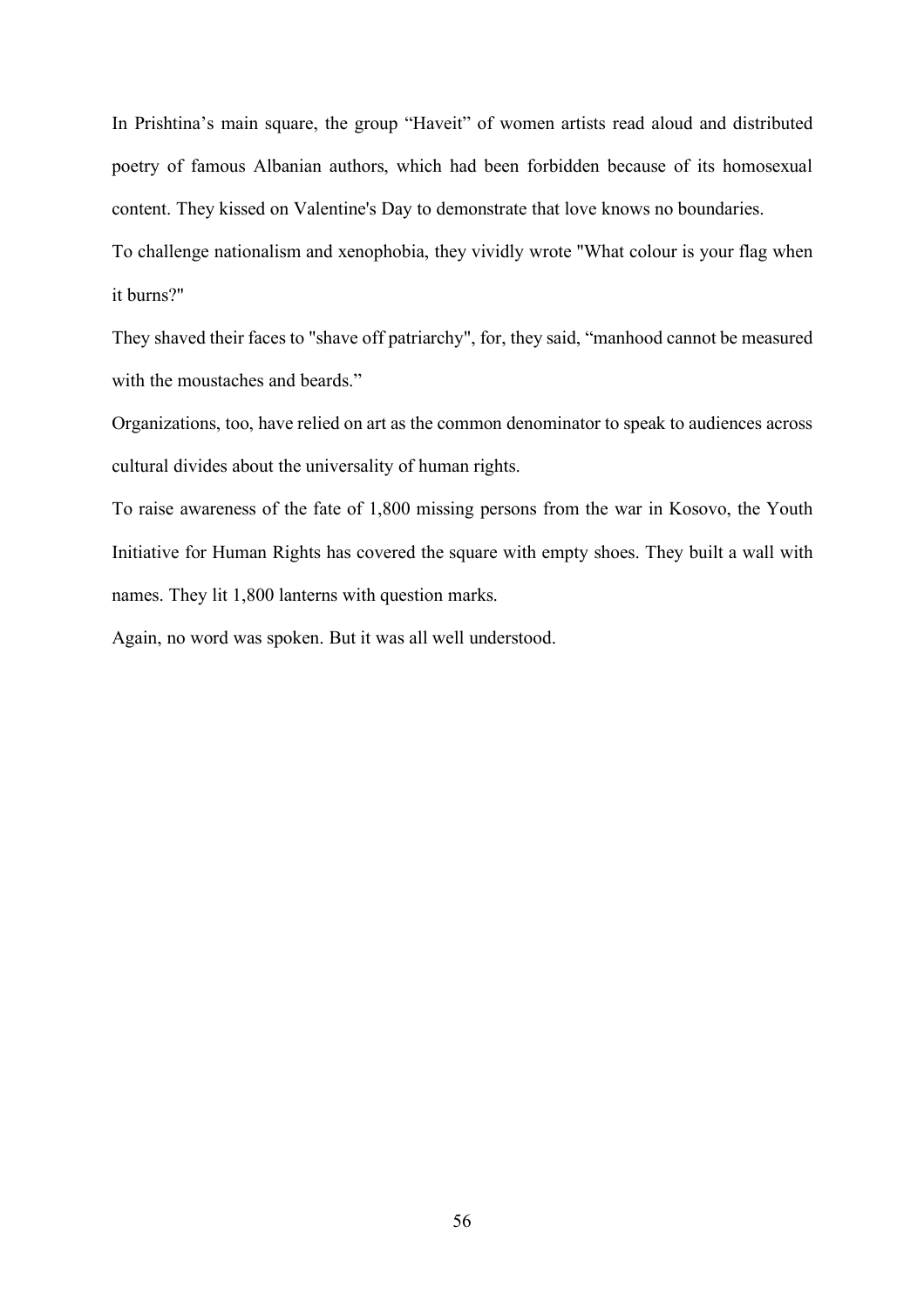#### **Appendix B: Reference list of all the data which was analysed**

- EU Information and Cultural Centre (2016) "Former President Atifete Jahjaga: Victims of Sexual Violence are not alone in their struggle", *EU Information and Cultural Centre,* 31 October. Available from: http://euicc-ks.com/monthly-event/formerpresident-atifete-jahjaga-victims-of-sexual-violence-are-not-alone-in-theirstruggle/ [Accessed 22 June 2018].
- Halili, D. (2017) "New Memory Book on Wartime Sexual Violence", *Kosovo 2.0,* 16 May. Available from: http://kosovotwopointzero.com/en/new-memory-book-wartimesexual-violence/ [Accessed 23 June 2018].
- Jahjaga, A. (2011) *Speech of Kosovo's President, Madam Atifete Jahjaga at "Women Driving Economic Growth in Southeastern Europe" Conference.* 26 October, Zagreb. Available from: http://www.president-ksgov.net/en/speeches/speech-ofkosovos-president-madam-atifete-jahjaga-at-women-driving-economic-growthin-southeastern-europe-conference [Accessed 20 June 2018].
- Jahjaga, A. (2012a) *Remarks by the President of the Republic of Kosovo, madam Atifete Jahjaga, at Barnard College forum.* 25 September, Barnard College, New York. Available from: http://www.president-ksgov.net/en/speeches/remarks-by-thepresident-of-the-republic-of-kosovo-madam-atifete-jahjaga-at-barnard-collegeforum [Accessed 20 June 2018].
- Jahjaga, A. (2012b) *Remarks by the President of the Republic of Kosovo, Madam Atifete Jahjaga at the "WEEK OF WOMEN" Organized by National Democratic Institute*. 20 March, Swiss Diamond Hotel, Prishtina. Available from: http://www.president-ksgov.net/en/news/remarks-by-the-president-of-the-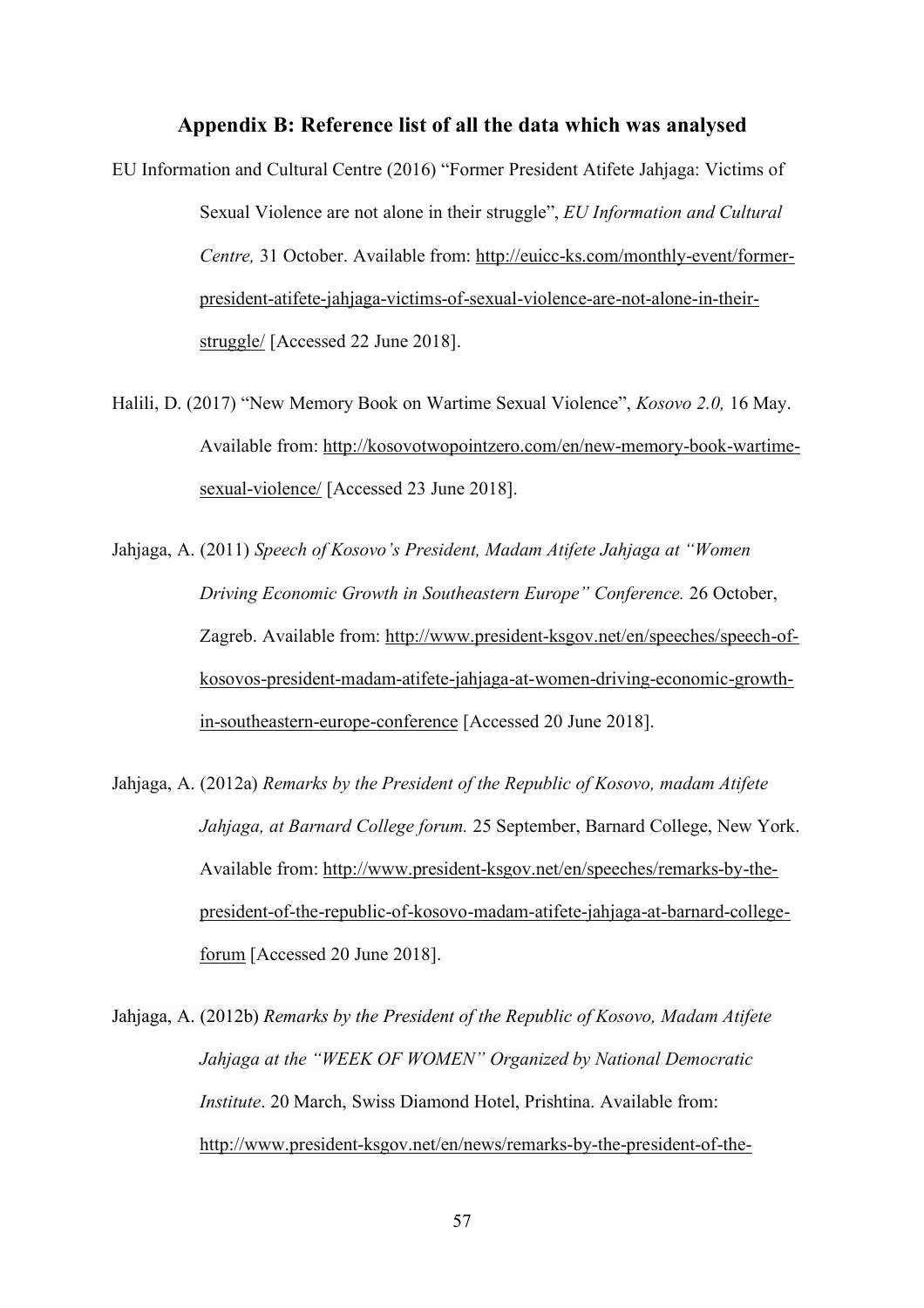republic-of-kosovo-madam-atifete-jahjaga-at-the-week-of-women-organized-bynational-democratic-institute [Accessed 20 June 2018].

Jahjaga, A. (2012d) *The speech of the President of the Republic of Kosovo, madam Atifete Jahjaga in Kosovo's assembly.* 12 December Prishtina. Available from: http://www.president-ksgov.net/en/news/the-speech-of-the-president-of-therepublic-of-kosovo-madam-atifete-jahjaga-in-kosovos-assembly [Accessed 20 June 2018].

Jahjaga, A. (2013b) *Remarks of the President of the Republic of Kosovo, Madam Atifete Jahjaga at the Women's Leaders Session at the Eurasian Economic Summit.* 10 April, Istanbul. Available from: http://www.presidentksgov.net/en/news/remarks-of-the-president-of-the-republic-of-kosovo-madamatifete-jahjaga-at-the-womens-leaders-session-at-the-eurasian-economic-summit [Accessed 20 June 2018].

Jahjaga, A. (2013c) *Speech of the President Jahjaga at the "Small Business Days 2013" and Award presentation to successful female entrepreneurs.* 29 March, Swiss Diamond Hotel, Prishtina. Available from: http://www.presidentksgov.net/en/speeches/speech-of-the-president-jahjaga-at-the-small-businessdays-2013-and-award-presentation-to-successful-female-entrepreneurs [Accessed 20 June 2018].

Jahjaga, A. (2013d) *Speech of the President of the Republic of Kosovo at the launch of the platform for women raped during the Kosovo war.* 20 June, Prishtina. Available from: http://www.president-ksgov.net/en/speeches/speech-of-the-president-ofthe-republic-of-kosovo-at-the-launch-of-the-platform-for-women-raped-duringthe-kosovo-war [Accessed 20 June 2018].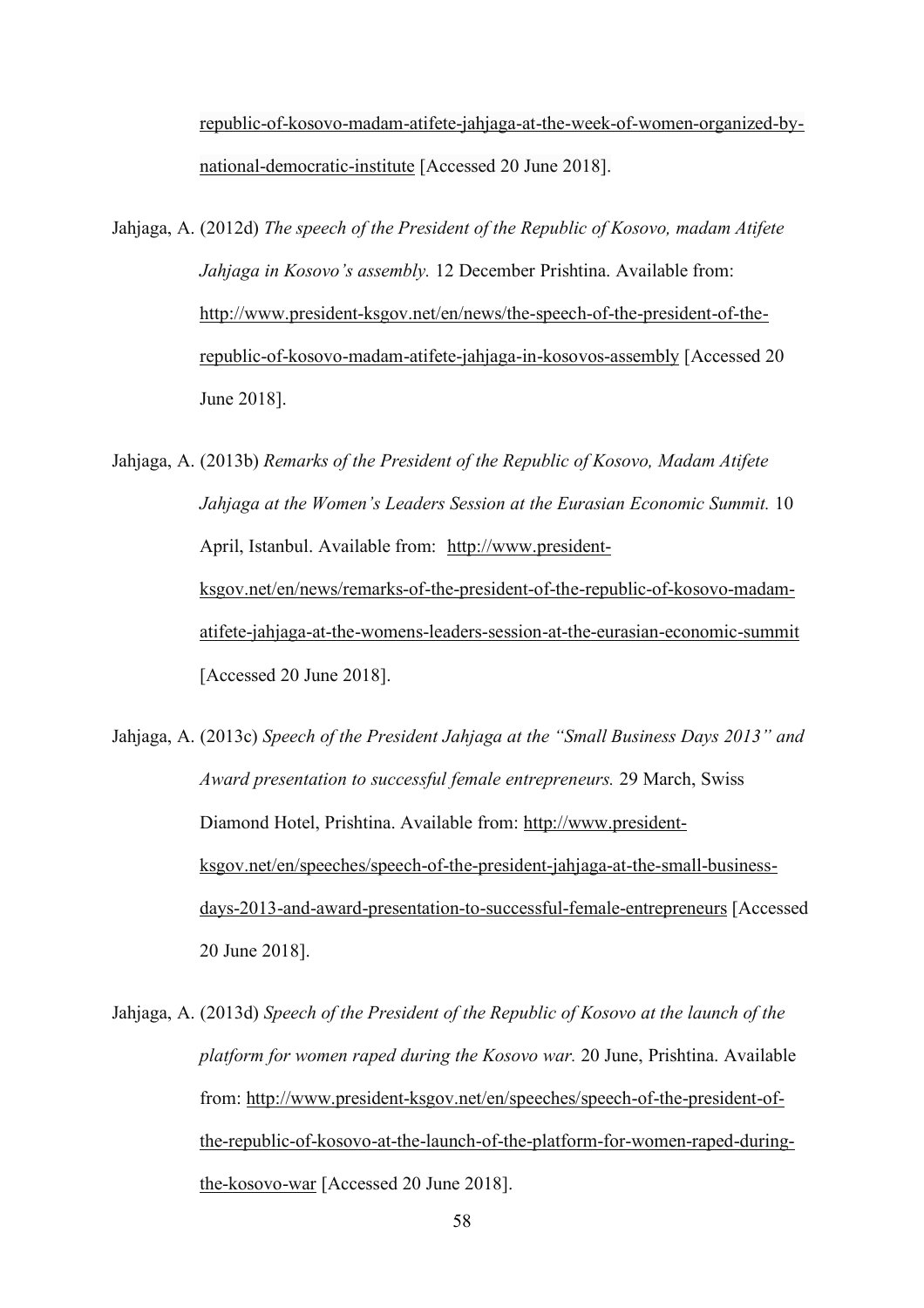- Jahjaga, A. (2014a) *The speech of the President Jahjaga at women's global summit.* 6 June, Paris. Available from: http://www.president-ksgov.net/en/speeches/the-speech-ofthe-president-jahjaga-at-womens-global-summit [Accessed 20 June 2018].
- Jahjaga, A. (2014b) *President Jahjaga's speech at the opening of the exhibition of paintings by women beneficiaries of "Medica Kosova" organization.* 26 June, Prishtina. Available form: http://www.president-ksgov.net/en/speeches/president-jahjagasspeech-at-the-opening-of-the-exhibition-of-paintings-by-women-beneficiaries-ofmedica-kosova-organization [Accessed 20 June 2018].
- Jahjaga, A. (2014c) *Annual speech of the President of the Republic of Kosovo at the parliament of Kosovo.* 18 December, Parliament of Kosovo, Prishtina. Available from: http://www.president-ksgov.net/en/speeches/annual-speech-of-thepresident-of-the-republic-of-kosovo-at-the-parliament-of-kosovo [Accessed 20 June 2018].
- Jahjaga, A. (2014d) *President Jahjaga's speech at marking of the 15th anniversary of the establishment of the Kosovo Rehabilitation Centre for Torture Victims.* 14 October, Kosovo Rehabilitation Centre for Torture Victims, Prishtina. Available from: http://www.president-ksgov.net/en/speeches/president-jahjagas-speech-atmarking-of-the-15th-anniversary-of-the-establishment-of-the-kosovorehabilitation-centre-for-torture-victims [Accessed 20 June 2018].
- Jahjaga, A. (2014e) *President Jahjaga's address at the Premiere of the movie "Three windows and a hanging".* 4 September, Prishtina. Available from: http://www.president-ksgov.net/en/speeches/president-jahjagas-adress-at-thepremiere-of-the-movie-three-windows-and-a-hanging [Accessed 20 June 2018].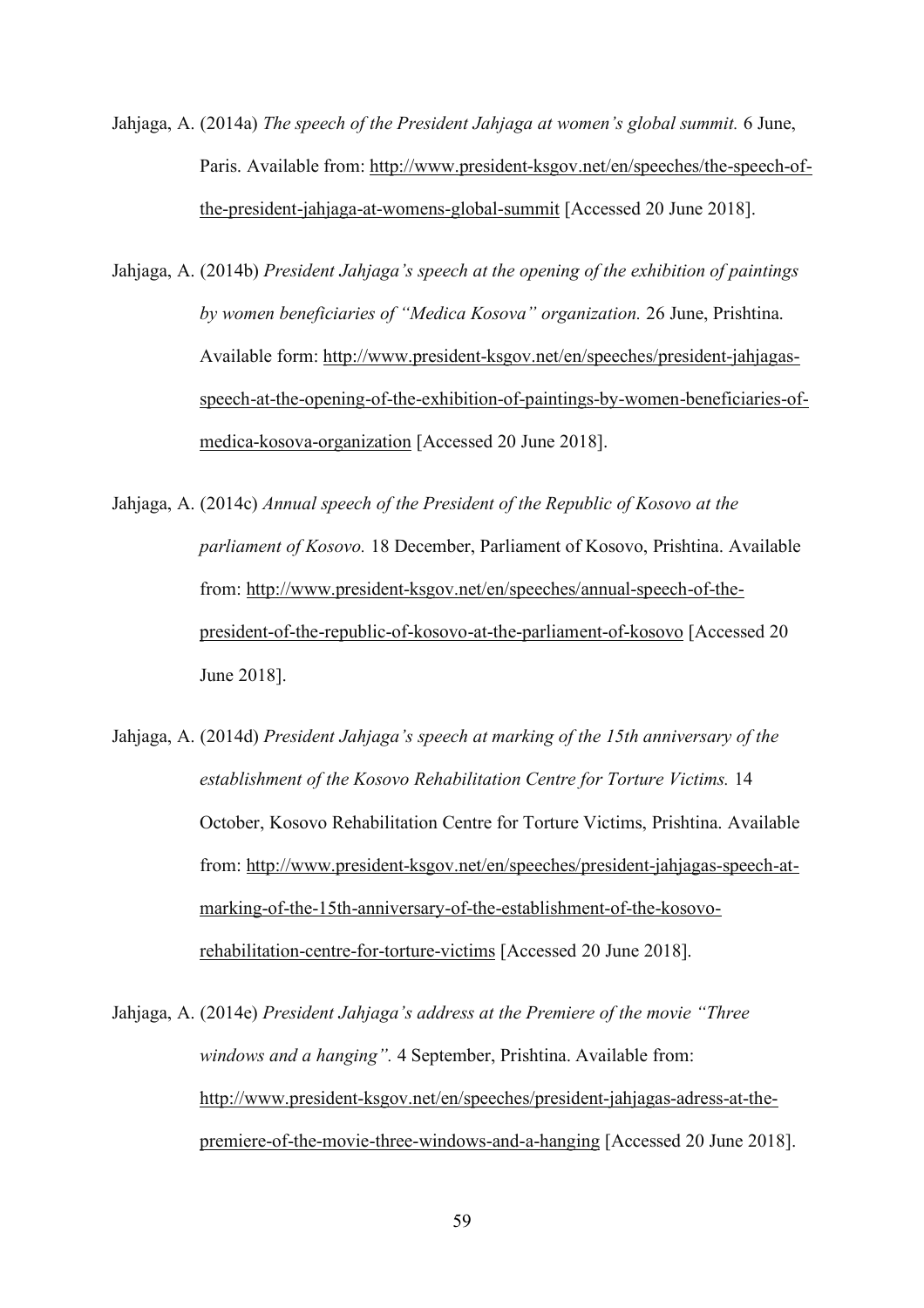Jahjaga, A. (2014f) *President Jahjaga's speech at the second meeting of the National Council on the Survivors of the Sexual Violence during the War.* 20 May, Prishtina. Available from: http://www.president-ksgov.net/en/speeches/president-jahjagasspeech-at-the-second-meeting-of-the-national-council-on-the-survivors-of-thesexual-violence-during-the-war [Accessed 20 June 2018].

Jahjaga, A. (2014g) *The greeting speech of the President of the Republic of Kosovo Madam Atifete Jahjaga on the occasion of the presentation of the strategic plan 2015- 2018 of the Kosovo Woman Network.* 20 November, Prishtina. Available from: http://www.president-ksgov.net/en/speeches/the-greeting-speech-of-thepresident-of-the-republic-of-kosovo-madam-atifete-jahjaga-on-the-occasion-ofthe-presentation-of-the-strategic-plan-2015-2018-of-the-kosovo-woman-network [Accessed 20 June 2018].

Jahjaga, A. (2015a) *President Jahjaga's speech at the meeting of Kosovo Women's Network and Gender Equality Lobby.* 28 May, Grand Hotel, Prishtina. Available from: http://www.president-ksgov.net/en/speeches/president-jahjagas-speech-at-themeeting-of-kosovo-womens-network-and-gender-equality-lobby [Accessed 20 June 2018].

Jahjaga, A. (2015b) Speech of the President of the Republic of Kosovo, Mrs. Atifete Jahjaga, at the fourth meeting of the National Council on the Survivors of the Sexual Violence during the War. 1 July, Prishtina. Available from: http://www.presidentksgov.net/en/news/speech-of-the-president-of-the-republic-of-kosovo-mrs-atifetejahjaga-at-the-fourth-meeting-of-the-national-council-on-the-survivors-of-thesexual-violence-during-the-war [Accessed 20 June 2018].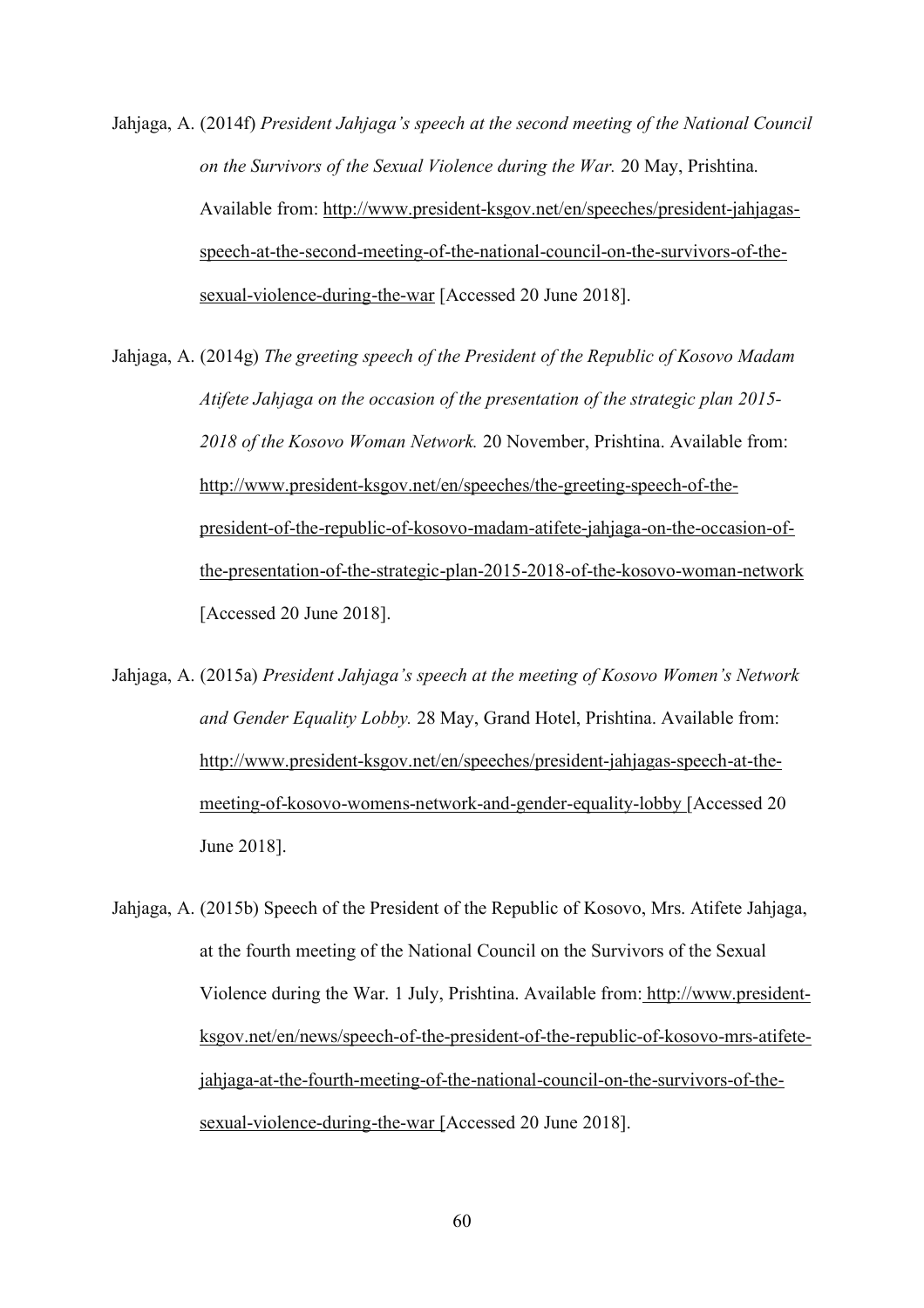Jahjaga, A. (2015c) *President Jahjaga's speech at the meeting of the National Council on the Survivors of Sexual Violence during the War.* 20 March, Prishtina. Available from: http://www.president-ksgov.net/en/speeches/president-jahjagas-speech-atthe-meeting-of-the-national-council-on-the-survivors-of-sexual-violence-duringthe-war [Accessed 20 June 2018].

Jahjaga, A. (2015d) *President's speech at Columbia University world leaders forum.* 2 October, New York. Available from: http://www.presidentksgov.net/en/speeches/presidents-speech-at-columbia-university-world-leadersforum [Accessed 20 June 2018].

Jahjaga, A. (2015e) *President Jahjaga's speech at the Conference of the International Association of Women Police.* 27 August, Cardiff. Available from: https://www.iawp.org/conferences/2015Cardiff/PresidentsTownsleyandJahjaga.p df [Accessed 20 June 2018].

Jahjaga, A. (2015f) *President Jahjaga' speech at the screening of the documentary on making of the "I Think of You" artistic installation.* 6 October, Prishtina. Available from: http://www.president-ksgov.net/en/speeches/president-jahjagaspeech-at-the-screening-of-the-documentary-on-making-of-the-i-think-of-youartistic-instalation [Accessed 20 June 2018].

Jahjaga, A. (2016a) *President Jahjaga's speech at the screening of the "I think of You" documentary in Washington.* 24 March, Washington. Available from: http://president-ksgov.net/en/news/president-jahjagas-speech-at-the-screening-ofthe-i-think-of-you-documentary-in-washington [Accessed 20 June 2018].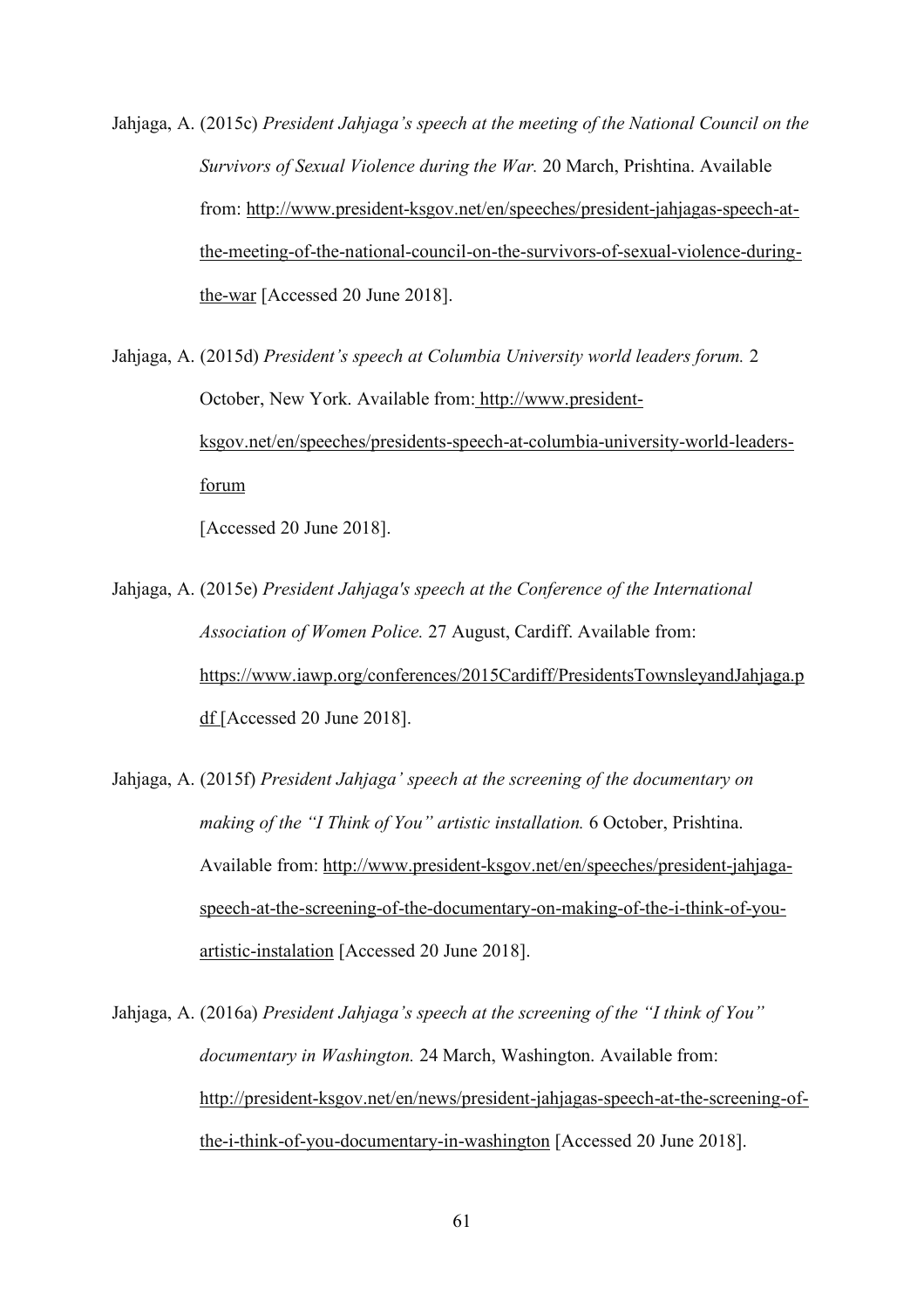Jahjaga, A. (2016b) *"Healing through art" - Institute for Cultural Diplomacy Conference in Berlin.* 17 December, Berlin. Available from: https://www.facebook.com/notes/atifete-jahjaga/healing-through-art-institute-forcultural-diplomacy-conference-in-berlin/1199390886816719/ [Accessed 20 June 2018].

- Jahjaga, A. (2016c) *President Jahjaga's address at the "Sexual violence in conflicts and beyond" Forum.* 28 March, Valletta. Available from: http://www.presidentksgov.net/en/speeches/president-jahjagas-address-at-the-sexual-violence-inconflicts-and-beyond-forum [Accessed 20 June 2018].
- Jahjaga, A. (2016d) *Women's Empowerment - Women's Leadership presented by President Atifete Jahjaga.* [Online]. 15 July, The Moore Theatre, Hanover, New Hampshire. Available from: https://www.youtube.com/watch?v=JuoPoGo1Qb0&feature=youtu.be [Accessed 20 June 2018].
- Jahjaga, A. (2017a) *Peace and reconciliation as a way of rebuilding.* 15 June, College of Europe, Warsaw. Available from: https://www.facebook.com/notes/atifetejahjaga/peace-and-reconciliation-as-a-way-of-rebuilding/1373356826086790/ [Accessed 20 June 2018].
- Jahjaga, A. (2017b) *A few words about the book "I want to be heard".* 6 February, Belgrade. Available from: http://illyriapress.com/words-book-want-heard/ [Accessed 20 June 2018].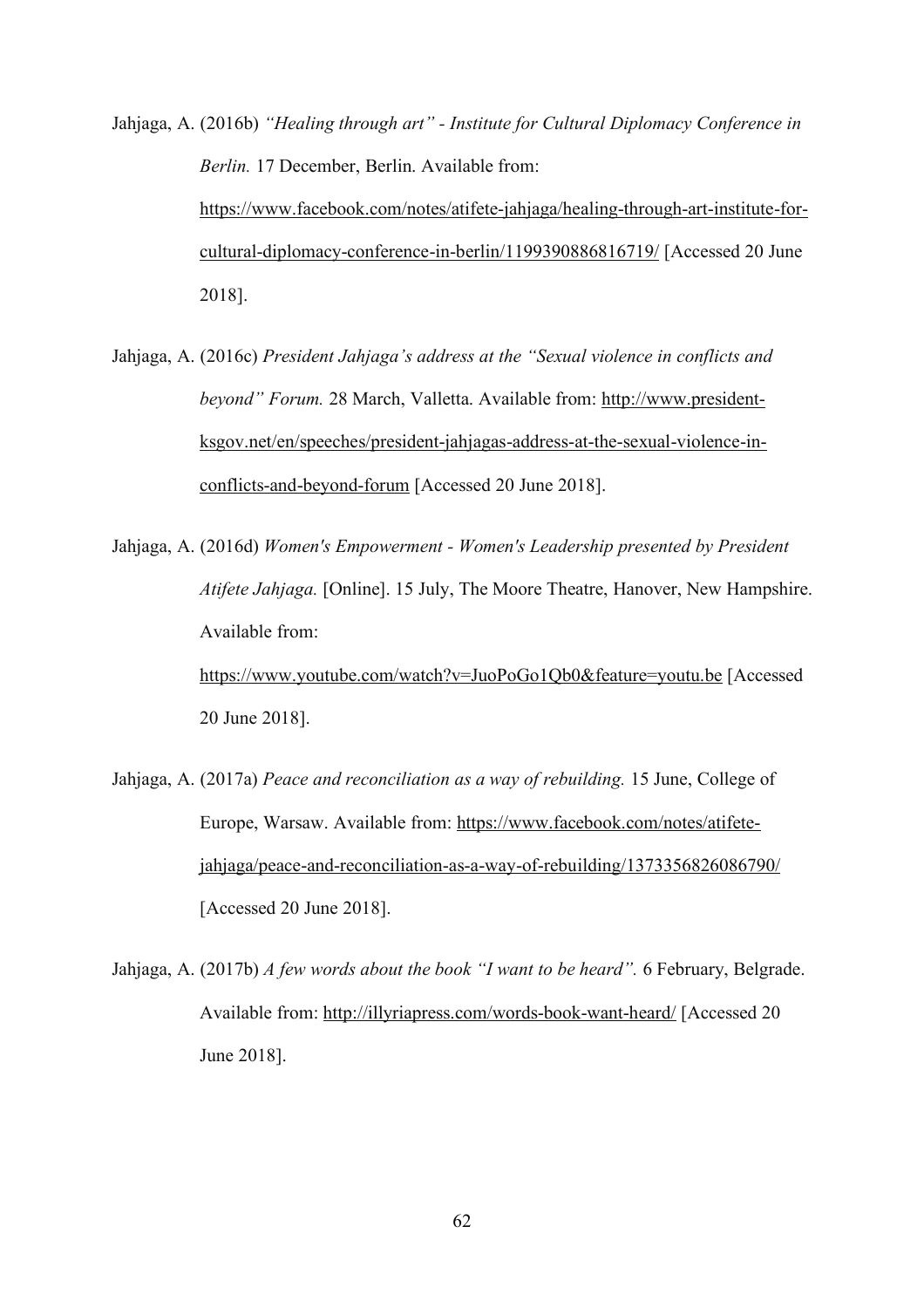Jahjaga, A. (2018) *President Atifete Jahjaga TIME CHANGE the Oxford Union.* [Online]. 7 March, Oxford. Available from: https://www.youtube.com/watch?v=glooYzBJPJE [Accessed 20 June 2018].

Kosovalive (2018) "Jahjaga: The National Council for Survivors of Sexual Violence, among the greatest achievements.", *Kosovalive*, 15 March. Available from: http://kosovalive.org/jahjaga-the-national-council-for-survivors-of-sexualviolence-among-the-greatest-achievements/ [Accessed 22 June 2018]þ

Kosovo Women's Network (2017) "KRCT aims at addressing the stigma surrounding the survivors of sexual violence during the war in Kosovo", *Kosovo Women's Network,* 2 October. Available from:

http://www.womensnetwork.org/?FaqeID=1&n=575 [Accessed 23 June 2018].

Kosovo Women's Network (2017) "Medica Gjakova organised the Conference "Empower Women, Now"", *Kosovo Women's Network,* 2 June. Available from: http://www.womensnetwork.org/?FaqeID=1&n=529 [Accessed 23 June 2018].

New Perspektiva (2018) "Kosovo Urges Wartime Rape Survivors to Register", *New Perspektiva,* 31 January. Available from: https://www.newperspektiva.com/sr/kosovo-urges-wartime-rape-survivors-register-2/ [Accessed 23 June 2018].

Orland, K.S. (2016) "Sexual violence is not an inevitable feature of war… we can stop rape – President", *Independent*, 28 March. Available from: http://www.independent.com.mt/articles/2016-03-28/local-news/Sexual-violenceis-not-an-inevitable-feature-of-war-we-can-stop-rape-President-6736155498 [Accessed 22 June 2018].